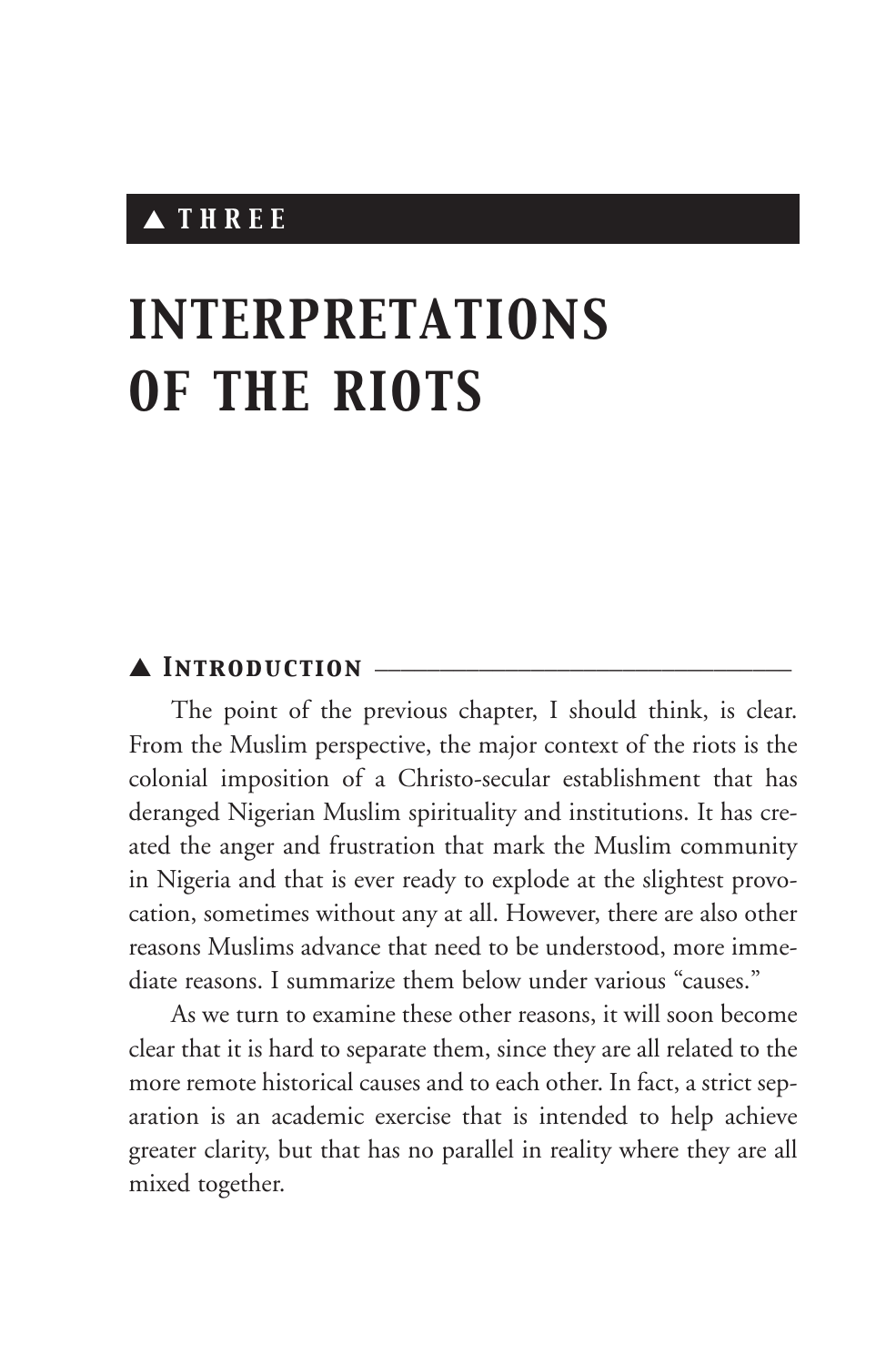### ▲ *Muslim Innocence* \_\_\_\_\_\_\_\_\_\_\_\_\_\_\_\_\_\_\_\_\_\_\_\_\_\_\_

The first point is a negative one. I begin by noting that there is strong resistance among Muslims against seeing themselves as cause, against accepting any blame or responsibility for riots. They are not the ones to have started the colonial process. Muslims generally think of themselves as either innocent or provoked to such an extent that the provocateur must be held responsible, even if Muslims took the initiative. In addition, there is a strong Muslim insistence that the Muslims are almost always the major victims in terms of death, destruction of properties and imprisonment.

The pro-Muslim magazine, *Citizen*, reflects the general tone. Abdullahi Pindiga from Zaria wrote the following to the editor:

*In most riots involving the Hausa, the other tribes are the aggressors. They kill and maim the Hausas before the arrival of the security agents. But in most cases, they [security agents] too take sides. They descend on the offended, shooting and arresting them. A commission of inquiry would then be set up to try the rioters, and while the aggressors would go scot-free, the offended are brought to book. This was seen vividly in the Kafanchan riot, which the Hausas did not start but were killed and jailed. During the Sayawa-Hausa Fulani clash in Tafawa Balewa [and] in Zangon Kataf, it was the same story.*<sup>1</sup>

Still in *Citizen*, Jega reports that the Cudjoe Commission investigating the Zangon-Kataf debacle, "laid blame squarely on the Kataf," that is, on the non-Muslims. "The Hausa of Zango did not go beyond the boundary of Zango town during the riots. Furthermore, the evidence...clearly shows that the Hausa acted in self-defence. As such, they suffered most of the casualties."

"Who carried out the killings?"Jega asks. "Many of the Kataf assailants were identified before the Cudjoe panel by the Hausa victims." With such a strong slant, we are not surprised at the editor's reference to "the recent massacre of Hausa-Fulani in Zangon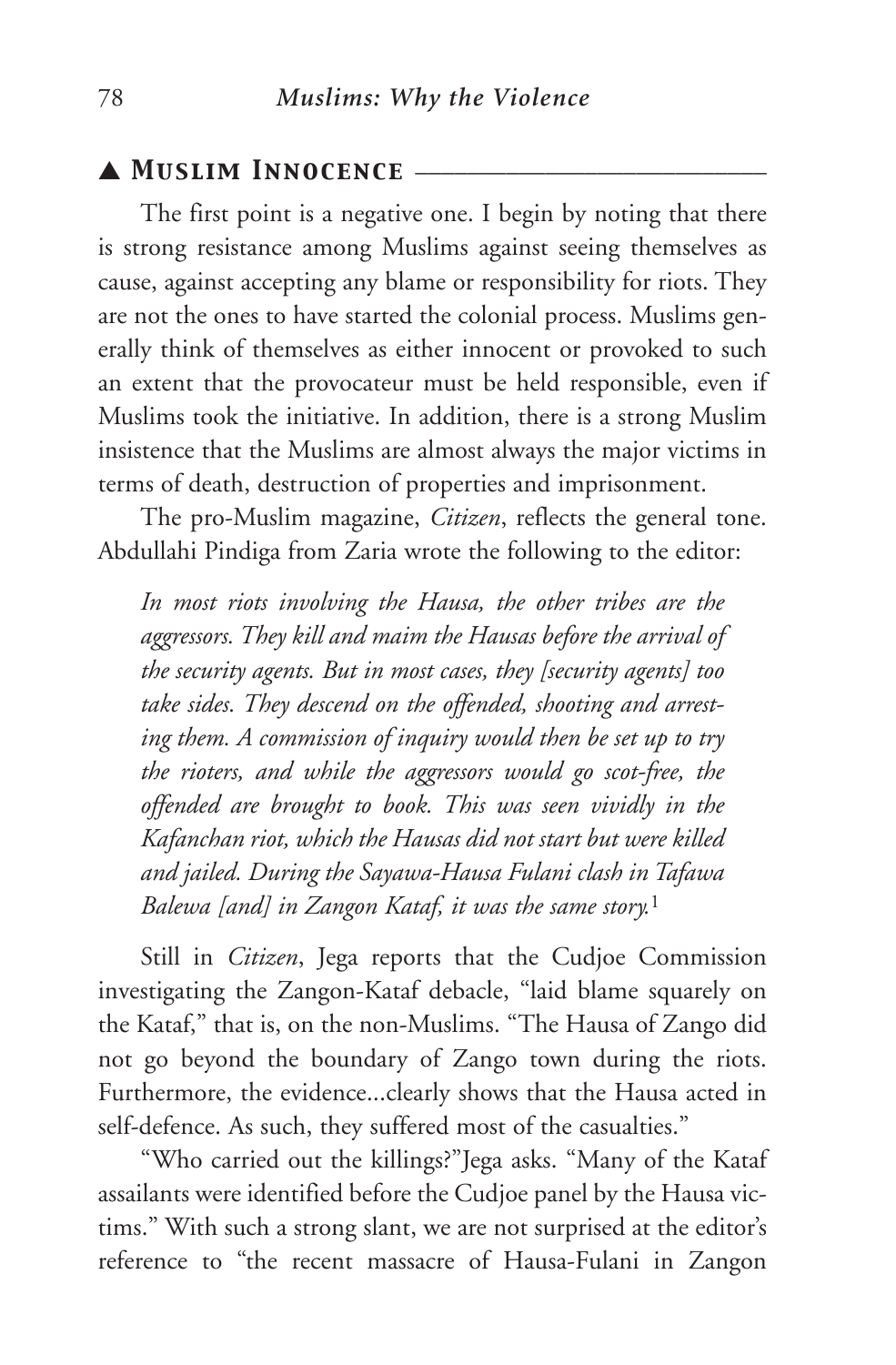Kataf."2 This is the major representative attitude. The only part of this chapter in which there is a more balanced attitude is the one on manipulation.

## ▲ *A Potpourri of Factors* \_\_\_\_\_\_\_\_\_\_\_\_\_\_\_\_\_\_\_\_\_

As the above title indicates, I am now turning to a list of factors identified by Muslims to have played a role in the development of Nigeria's explosive climate.

#### THE INCOMPATIBILITY FACTOR OR ANTITHESIS

One explanation that deserves our attention is the problem of two incompatible systems, or of antithesis. This issue underlies most of Chapter Two and is fully recognized by many Muslim writers, as we have seen, even if the terminology is not used much. The language equating America with Satan is, of course, an expression of a basic antithesis. What greater opposite could a Muslim or, for that matter, a Christian, think of than that between Allah and Satan? The notion was very popular with the publishers of *The Pen* and *Alkalami,* and their pages full of its rhetoric. In Chapter Four we will observe that the same is true for the Islamic Movement that regards the Christo-secular setup in Nigeria as satanic.

In settings of dialogue and diplomacy it is politically incorrect to bring up the subject of incompatibility and antithesis. Abdul-Lateef Adegbite, a moderate leader, had the courage to disregard this "impropriety" at the government-sponsored NIREC conference in June, 2000. The endless sharia crises<sup>3</sup> in Nigeria, he asserted,

*...are a clear manifestation of the strains of religious pluralism in the country. The two dominant religions...diverge in their respective attitudes to Law. Whereas Islam insists on a religion-based law, modern Christianity appears to reject it. This is why Christians speak of secularity and the Muslims would have nothing of it. This dichotomy, coupled with widespread*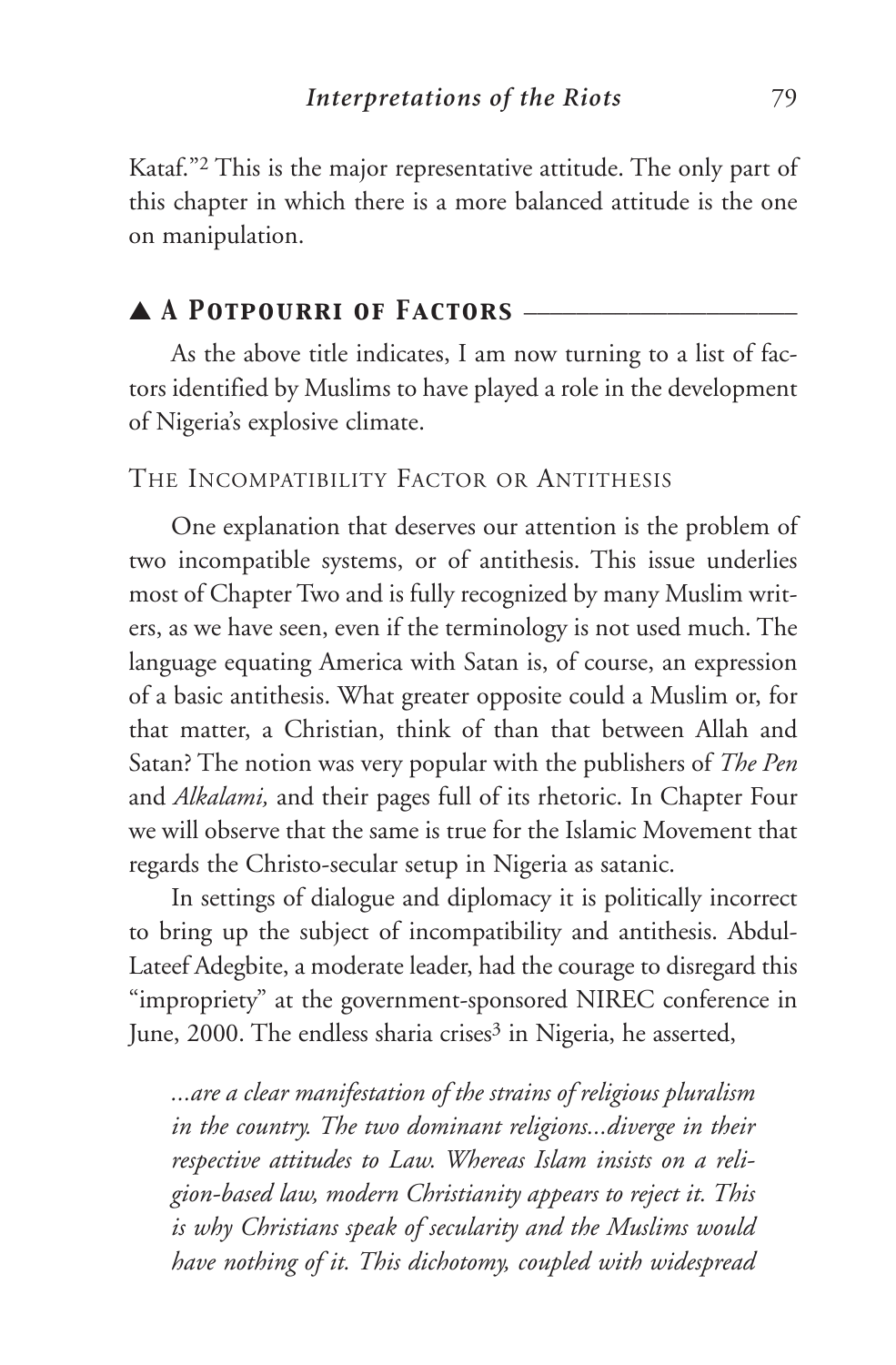#### 80 *Muslims: Why the Violence*

*ignorance of the status of sharia in Nigeria, has contributed in no small measure to the recent escalation of the sharia crises.* 

Adegbite thus recognizes the basic problem as one of incompatibility and antithesis and even suggests that conflict is inevitable: "Where a number of laws and legal systems co-exist, conflicts would necessarily arise."4

From the government side, however (even Muslim governments at various levels), this factor does not receive much attention. The reason for this is that it would force governments to look at the underlying hard-core antithetical differences between the two religions, something that could lead to some uncomfortable conclusions. A nation that is trying to forge unity of competing systems is naturally more inclined to emphasize commonalities than basic differences. Such a nation is prone to wishful thinking in hoping that somehow the differences will evaporate without either side having to make important sacrifices.

Even though this factor does not receive much overt attention, I list it as the first in this lineup of major factors, because I believe that its neglect is a gigantic mistake. It prevents Nigeria from taking the bull by the horns, and has condemned her to years of a useless search for so-called "remote and immediate causes" that hardly ever touch the basic problems and therefore never lead to the required fundamental changes. Rather than calling a spade a spade, the preferred way is to let sleeping dogs lie. The problem is, they neither sleep nor lie down. Hence the process of almost unbelievable death and destruction continues undisturbed.

#### THE MISUNDERSTANDING FACTOR

In his quote from above, Adegbite refers to "widespread ignorance" as one of the two major factors, the other being systemic. He is in the very good company of many Muslims both in and out of governments. It is one of the preferred explanations of the more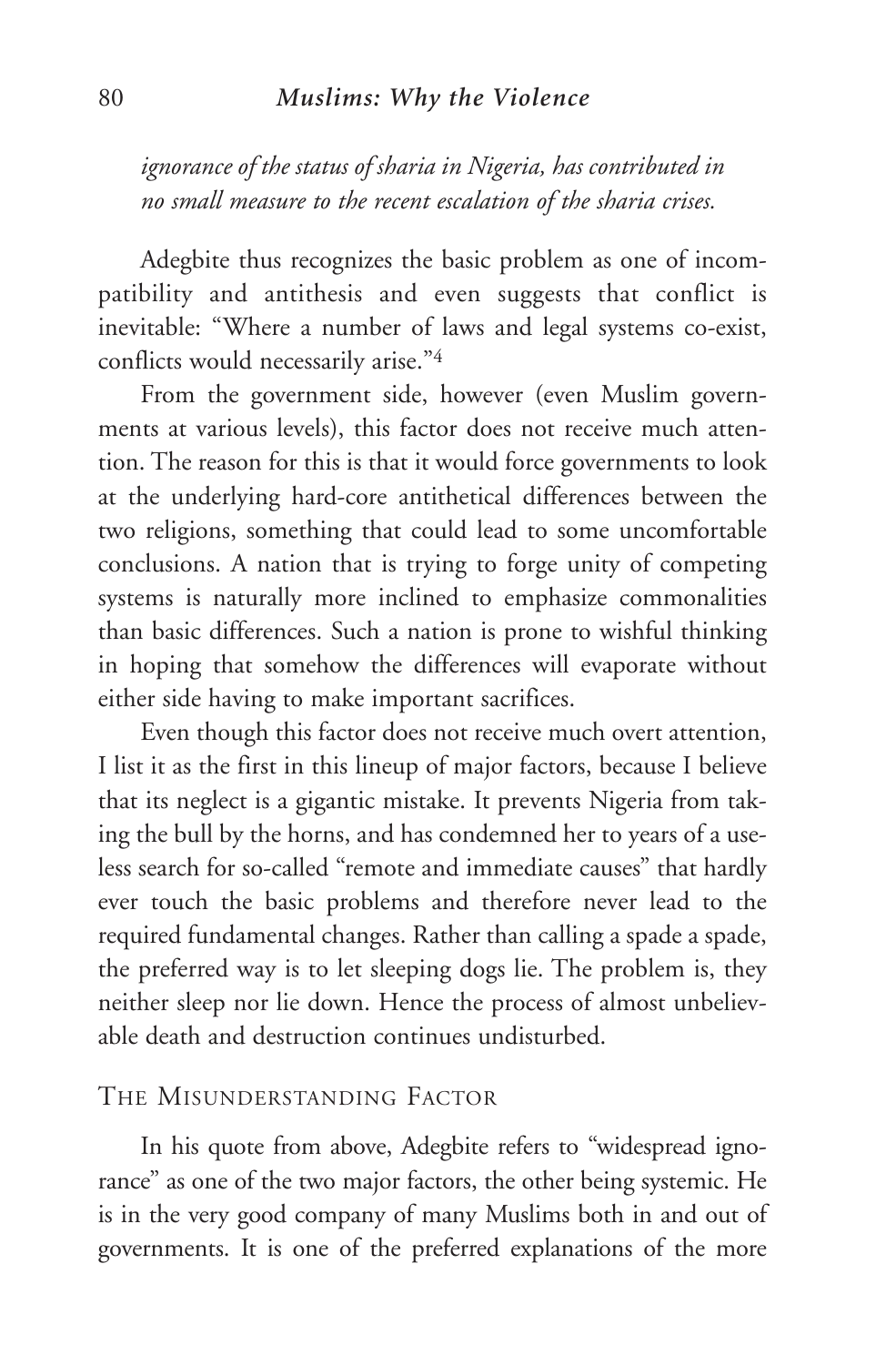irenic Muslims. It is one of the least painful explanations and does not require any drastic surgery from anyone. All we need to do is to understand each other and things will fall into place. In fact, Muslims often expect that any non-Muslim, once he has been enlightened and come to an understanding of Islam, will surely become Muslim and the problem will have evaporated. That, in fact, was the attitude of Sheikh Gumi who took it to the extreme. The solution to all this is simply for Christians to read both Bible and Qur'an. They will surely become Muslims and we will all be friends!5

Misunderstanding is dangerous, as Justice Abdulkadir Orire has pointed out. When he was asked to present a paper on the subject, Orire was enthusiastic about the assignment and expected to do "yeoman service to break the barrier of ignorance and misunderstanding." However, he was "taken aback" upon reading some Christian anti-sharia documents from CAN and others.

*I felt bad and asked myself whether there is any way at all of convincing any Christian colleague in this country of Muslims' good intention about the sharia. There were distortions in these documents about the sharia, deliberately made to confuse anybody...and so create hatred and ill-feelings between Muslims and Christians.*<sup>6</sup>

In situations of dialogue with Christians, both parties often talk about the misunderstanding factor. At a dialogue conference, Yusufu Magaji, Chairman of the Civil Service Commission of Taraba State, emphasized "that the main issue is to reach a stage of mutual understanding and respect for each other's beliefs and way of life." Similarly, Ustaz Farouk Yunus, at the time National General Secretary of the Nigerian Muslim Youth Forum, felt that if Christians understood the reason Muslims demand the expansion of the sharia, they would not treat it as competition. Again, Tijani El-Miskin of the Department of Arabic and Islamic Studies at the University of Maiduguri, "was convinced that if Christians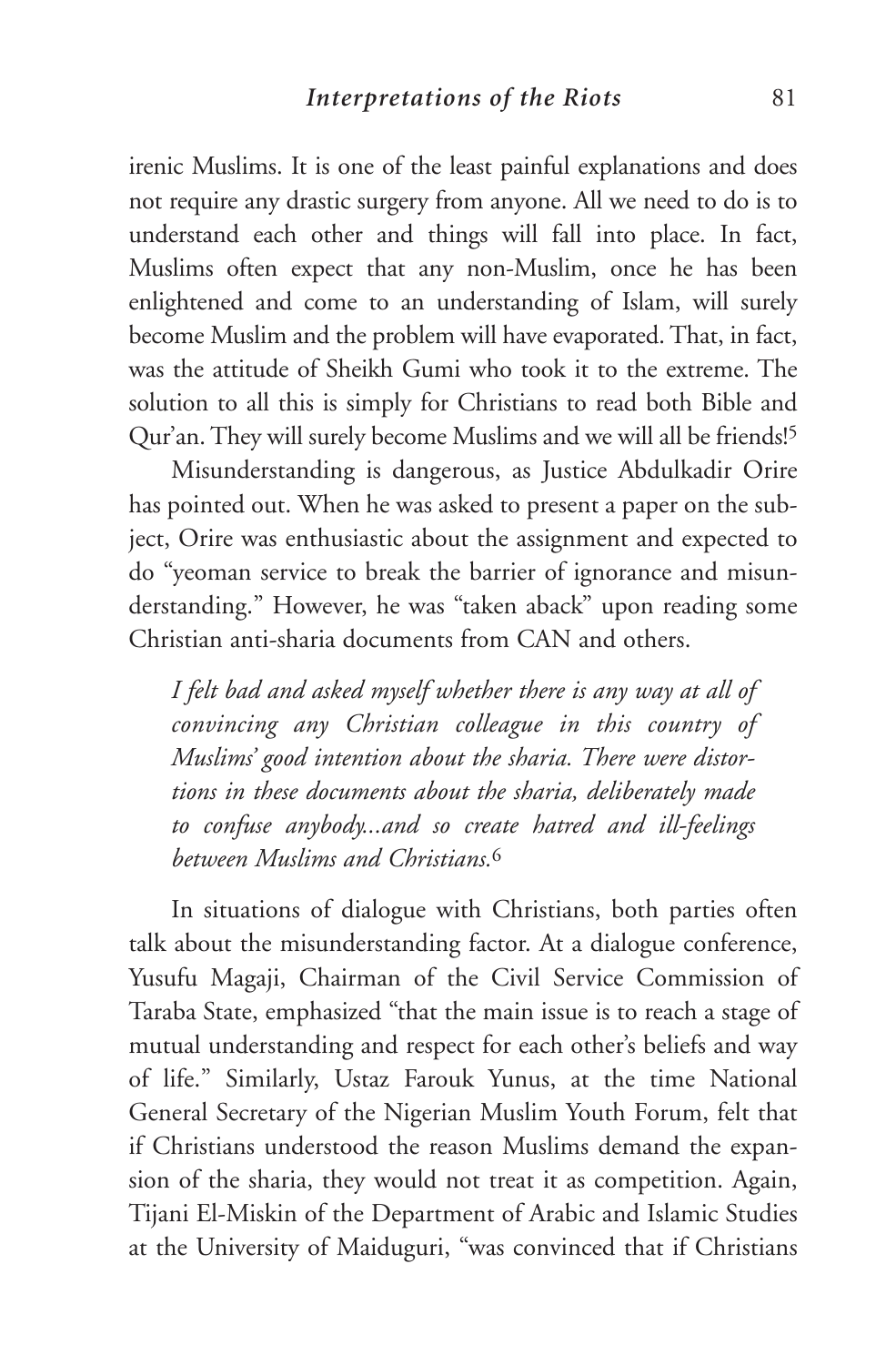#### 82 *Muslims: Why the Violence*

and Muslims really understood their own faith, the problems will be minimized." Enlightened Christians would understand why Muslims cannot accept secular structures, the assumption being that if they did understand, they would accept the Muslim stance. Thus the solution to religious hostility is education of the adherents.7 In his attempt to prevent clashes in Zaria, the Emir of Zaria appealed to Christians and Muslims to address "their misunderstandings."8 You do not have to scratch a Muslim leader very much and you will get to the misunderstanding issue.

One question that advocates of the misunderstanding explanation need to face is that of the earlier issue I mention, the systemic or antithetical. Adegbite mentions both in the same breath, as it were. The great importance of mutual understanding is a major premise for this project of mine. I am a firm believer in it. But can it erase the difference, or will it merely help locate the basic problems, as important as that is?

#### THE RELIGIOUS FACTOR

A major discussion hinges on the religious factor, though it is denied as often as it is affirmed. Most Nigerian governments, in common with many Muslim leaders, prefer to deny, or at least, play down the religious factor. It is safer. If you deny the religious factor, you are not forced to accuse either or both religions, something that most politicians do not consider politically correct—or that they simply would not dare.

The term "religious aspect" often causes confusion. There is the central spiritual, personal part of religion, the part that emphasizes a person's relationship to God/Allah. It covers areas such as personal devotion to Him, prayer, obedience—in short, the heartfelt part of religion. Then there is the communal aspect, that which refers to the people or *ummah* who adhere to a religion. These two aspects do not always act in concert with each other. It is possible that the communal aspect receives priority over the spiritual. When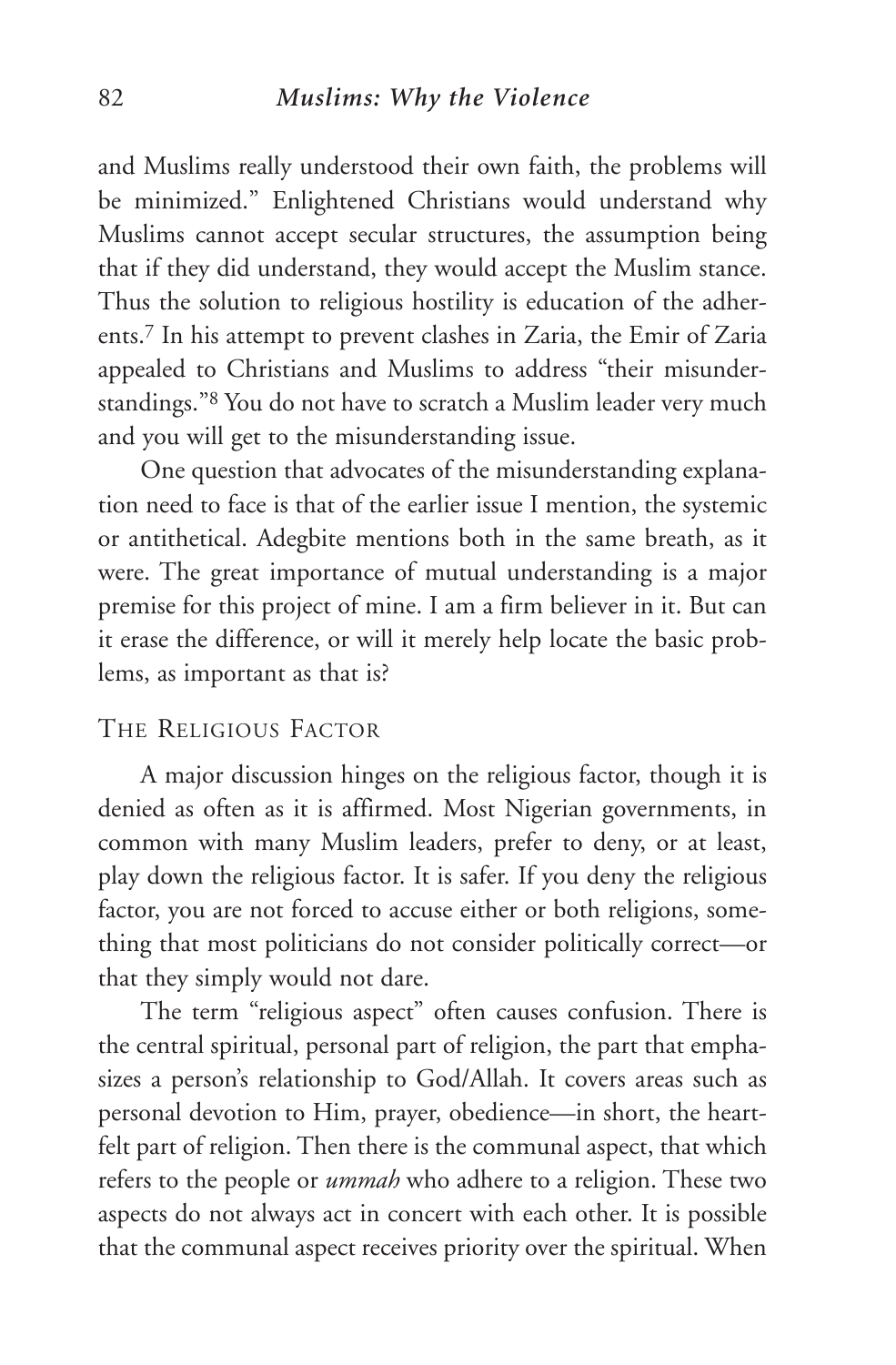that happens, the people begin to act like a religious tribe or party that may ignore the personal and even act against it.

In these discussions it is the latter that takes centre stage. The problem is that in the heat of various battles in which religious communities often get caught up, the community begins to take on an interest of its own, quite apart from the spiritual, which it is meant to enhance. The so-called "religious leaders" now have developed vested interests whose relationship to the spiritual becomes increasingly remote. The vested interest of the organisation— CAN, the denomination or the local church; JNI, or the local mosque—or of some of its leaders, becomes the most important focus. The spiritual is forgotten and suppressed. It no longer functions properly. It no longer provides parameters and standards. Religion has now sunk into an abyss of distortions. It has been degraded into a political party or tribe with its own motivations that usually go contrary to the spirit of the religion in question.

In these studies, I will not accuse Christians and Muslims of having totally abandoned the spiritual aspects of their religions. At least for some, those spiritual aspects may still function. They still are deeply devoted to God and want to obey Him and serve their neighbour. However, in the situations studied in these monographs, those spiritual aspects are no longer prominently displayed. I do have the impression that for many main actors, whether people or their organisations, the emphasis has shifted to their own vested interests or that of the organisations. I cannot speak for Muslims, but in most situations where Christians kill, they are no longer guided by Christian spirituality. Anger and resentment have taken over. The characteristics of party or tribe have now become dominant. This is the face of religion that creates so much anti-religious sentiment, but it is a reaction to distorted religion that is now regarded as the real thing. People call for its abolition altogether, and for abandoning God.9 This is the aspect of religion that is prominent in the current Nigerian strug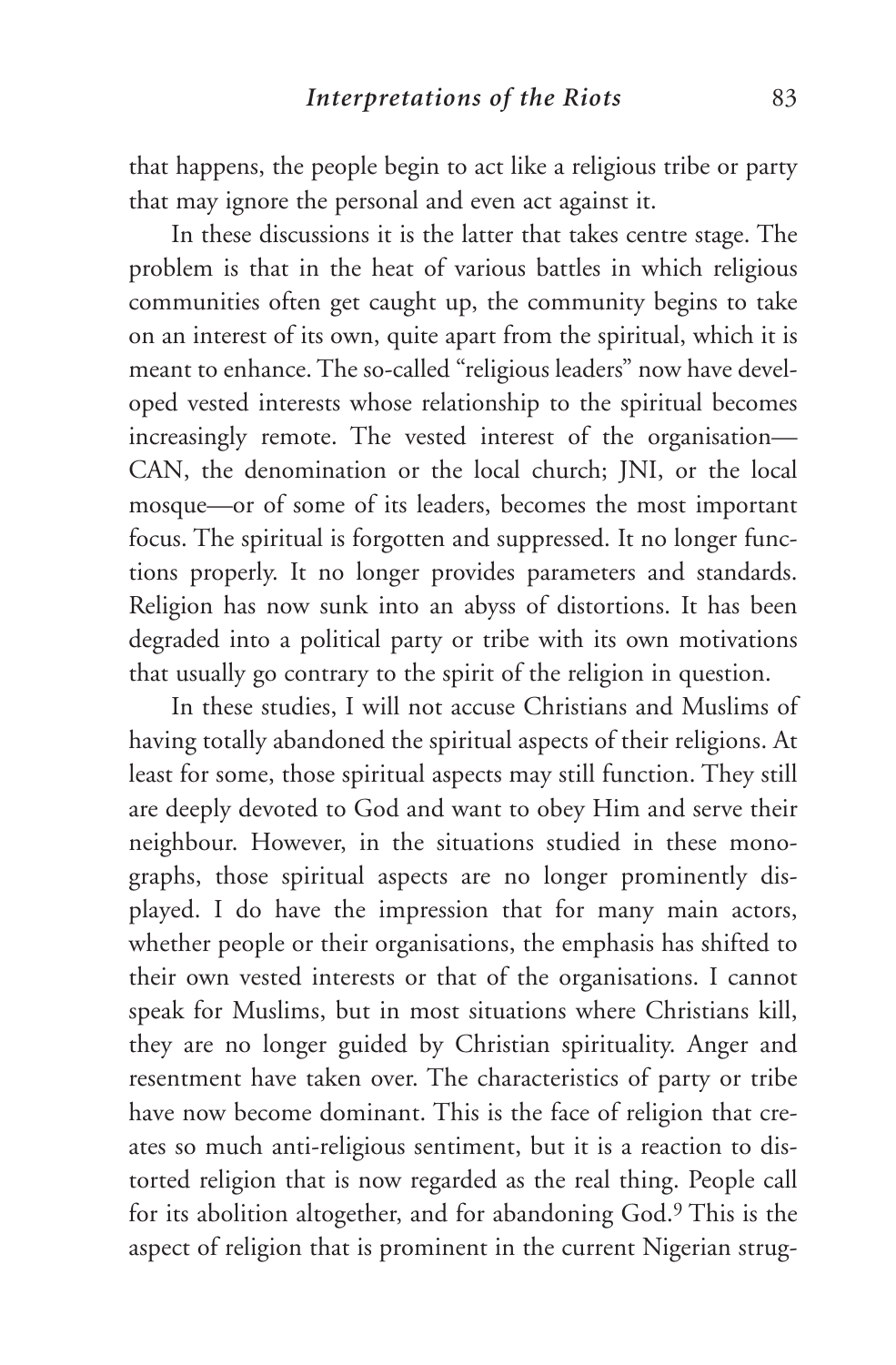gle. It will be to everyone's advantage to remember this distinction as we go through these studies.

According to Matthew Kukah, under pressure of northern power elite, Babangida, the President of Nigeria at the time, "denied the religious basis of the [Kafanchan] riots."10 *This Week* features a cartoon showing a military representative of the Federal Government—the President himself perhaps?—denying the religious factor, while the people, dressed in Hausa garb and thus Muslims, double over with laughter while pointing to the foolish speaker.11 They knew better; they experienced it all on the ground.

Bilkisu Yusuf, an otherwise very clear and hard-hitting writer, succumbed to the same temptation of denying the obvious. She, too, suffered from a reluctance to give the religious factor its due in the Kafanchan riots. After giving a nod to the initial religious impetus in the first phase, and then moving on to the political factor that allegedly dominated the second phase, she asserted that in the third phase, where the riots spread to other cities in the state, neither religion nor politics played a role. At that phase, she asserts,

*It becomes blurred; you can't see the real tribal or religious thing. In Kafanchan, it started like it was the indigenes against the Hausa-Fulani, but once it spread to these [other] places, the battle seemed to have been directed against Christians and strangers [read: Ibos].*<sup>12</sup>

The conflict in Kafanchan town, the political phase two, was, she admitted, a matter of "indigenes against the Hausa-Fulani," the exact fault line between Traditionalists and Christians versus Muslims. It was a matter of the first two resenting imposed Muslim rule. Once the riot spread to other parts of the state, phase three, by her own admission it became a conflict waged by the Muslim population against Christians. What was so "blurred" about the obvious religious fault lines during those phases? Why the denial, sister Bilkisu? What's up?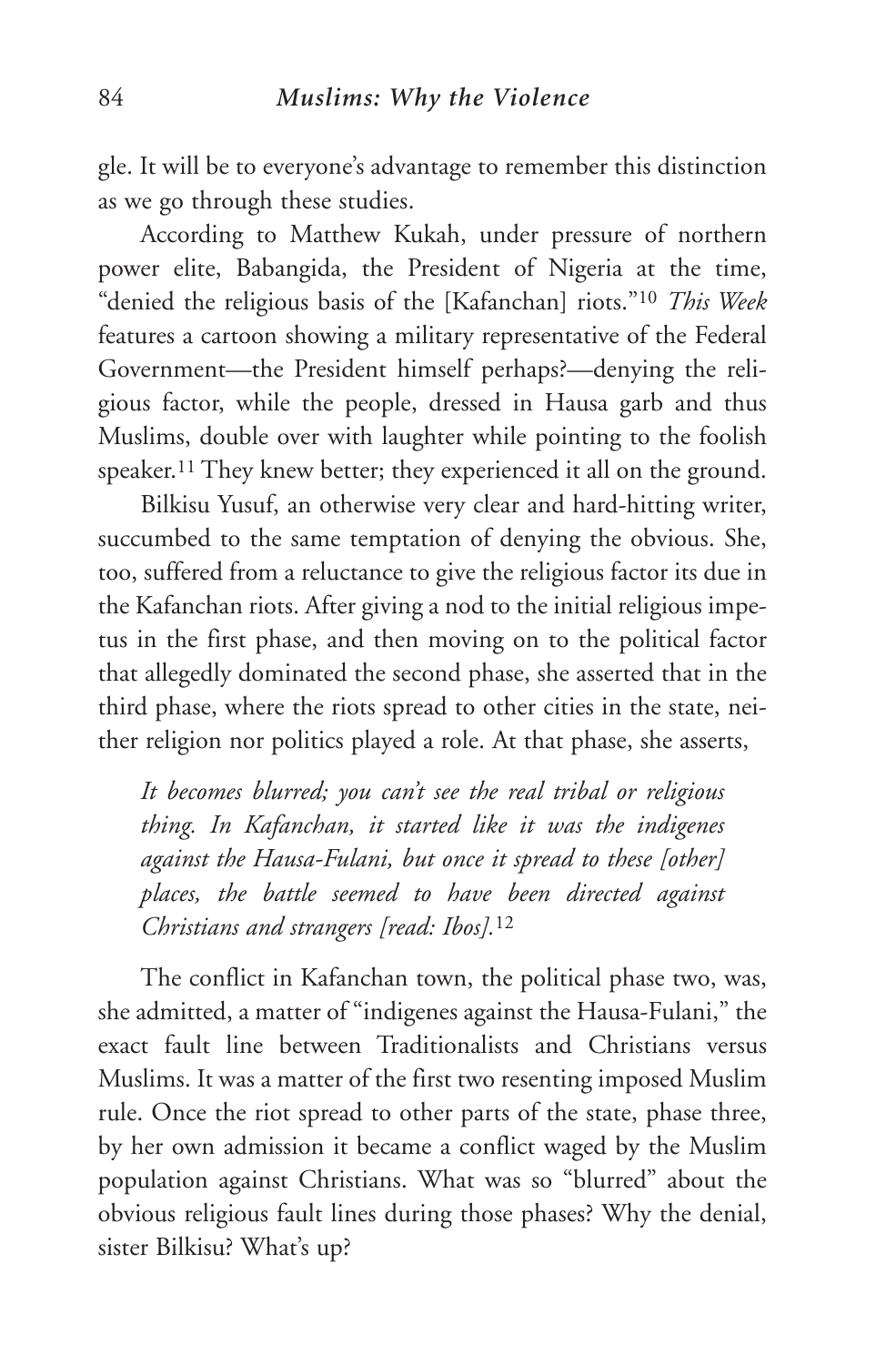The same denial was expressed by the Secretary to the Bauchi State Government, Nadada Umar, in response to a CAN allegation that the most recent chapter of the Tafawa Balewa riot series was caused by the state government's introduction of the sharia. Not only was it a false accusation, but, it was charged, the allegation was designed to incite law-abiding people. A logically curious additional denial was offered by the Secretary: The violence could not have been due to the sharia, for the crisis started on June 15, while the sharia had begun to take effect on June 2.13 Go figure, someone. Attempts to cover up the obvious are bound to result in creative logic.

Similarly, Danazumi Musa, a member of the 1977 Constitutional Assembly and spokesman for the Hausa-Fulani in Tafawa Balewa, denied that there are/were "religious overtones" in their feud. In response to Osa Director's question during an interview, Musa responded:

*No religious undertone, because there were Muslims among the Sayawas, even before the jihad. Some have been assimilated into the Hausa-Fulani culture. Though Christians are the majority among them, they try to give it religious undertone, since they hope to get the sympathy of the other tribes and neighbours. The crisis is more political and economic.*<sup>14</sup>

As to the Jos riot in 1994, various Muslim leaders reject the religious interpretation. Sheikh Ismaila Idris, a leader of the Izala group, condemned the riot as unnecessary and unfortunate. Such acts cannot be supported by true believers. The culprits should be punished, he urged. He called on Muslims and others not to be "misled into turning the political problem into a religious one."<sup>15</sup> This last sentiment is typical of the more seemingly irenic Muslim interpretation of such events.16 The question then is: What is the political factor at work here? We are given no guidance on this score. It is my educated suspicion that the answer would demon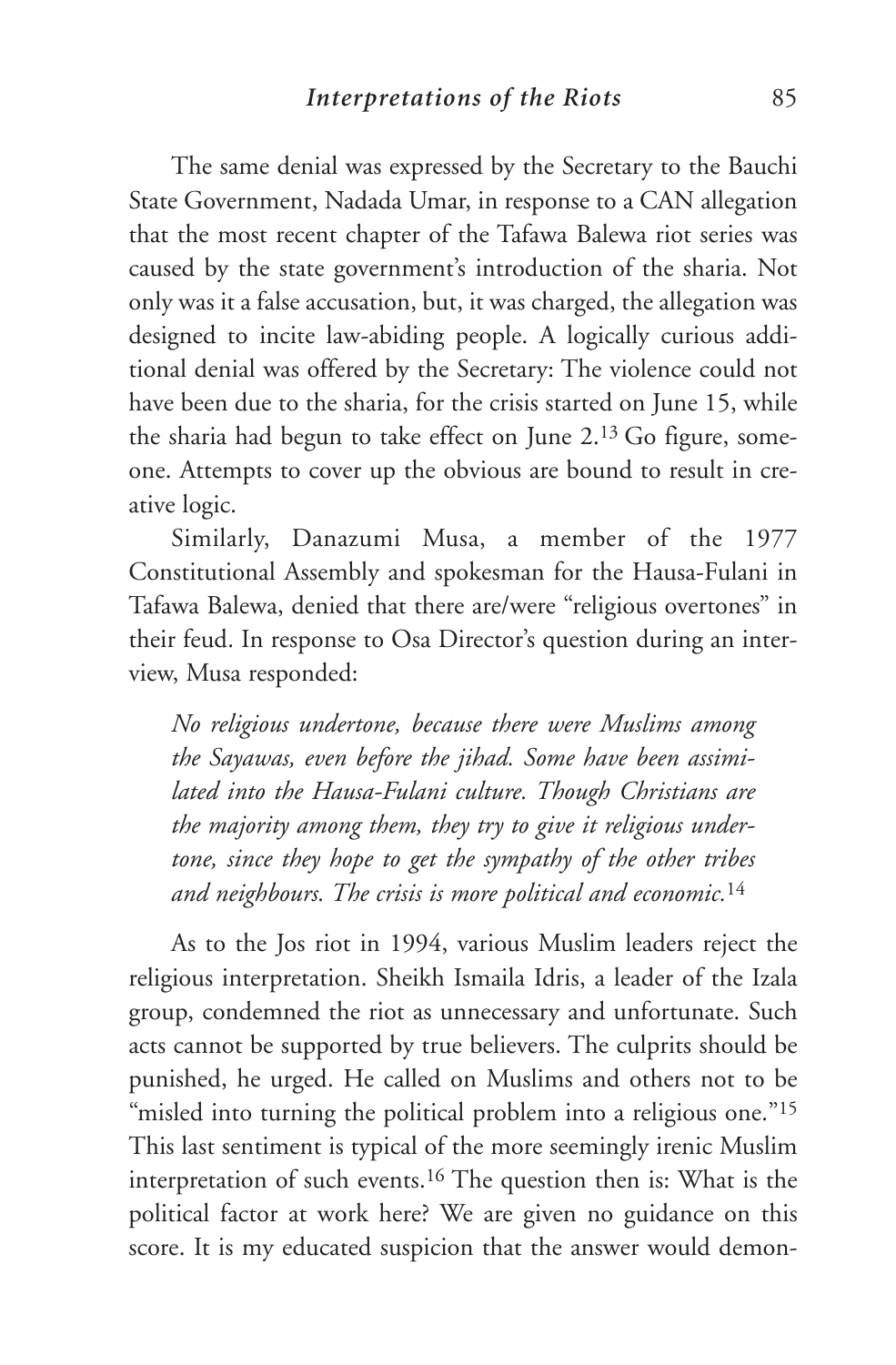strate a basic religious factor.

Similarly, Sheikh Abdul Yusuf Aziz, secretary to the Plateau State branch of JNI, expressed regret over this riot. His published remarks concentrate on the damage done to the Muslim community, namely the burning of mosques and the killing of a Muslim. Like his Izala counterpart, Idris Aziz feels that the incident had nothing to do with religion. So, he asks in apparent puzzlement, why burn mosques?17 Unfortunately, he does not tell us what he thinks is the motive. Probably he felt that the events were selfexplanatory. And they were—but only to those who have experienced Islam over many years. It almost looks like he took a leaf from Ms. Bilkisu Yusuf's book, but for a Muslim sheikh that might be too much to expect!

For reasons of his own, the activist Sheikh El-Zakzaky was for once on the side of much of the establishment. He declared that the Kaduna episode "is a social problem and had nothing to do with Islam and Christianity." As we have already heard, perhaps *ad nauseam*, "people are frustrated, so much so that at the slightest provocation they become mad."18 Is their frustration, I ask, not caused by the suppression of Islam and its fallout?

The "nays" do not necessarily have the final word. There are also strong affirmations in the Muslim community of the religious factor. The government of Kaduna State gave mixed signals in response to Kaduna 2000. Governor Makarfi himself expressed his doubt that it was a religious crisis. It seemed to him more a case of "religion being used as a vehicle for destabilising the nation." Whether it makes sense to deny religion as a major cause for the Kaduna riots of 2000 when it was clearly provoked by the sharia controversy, I leave up to you to decide.

Another interpretation also emerged from that same government. It appointed a "Judicial Commission of Inquiry into the *religious* disturbances" in the state. This interpretation is in direct contrast to that of the governor. The notice indicates that this termi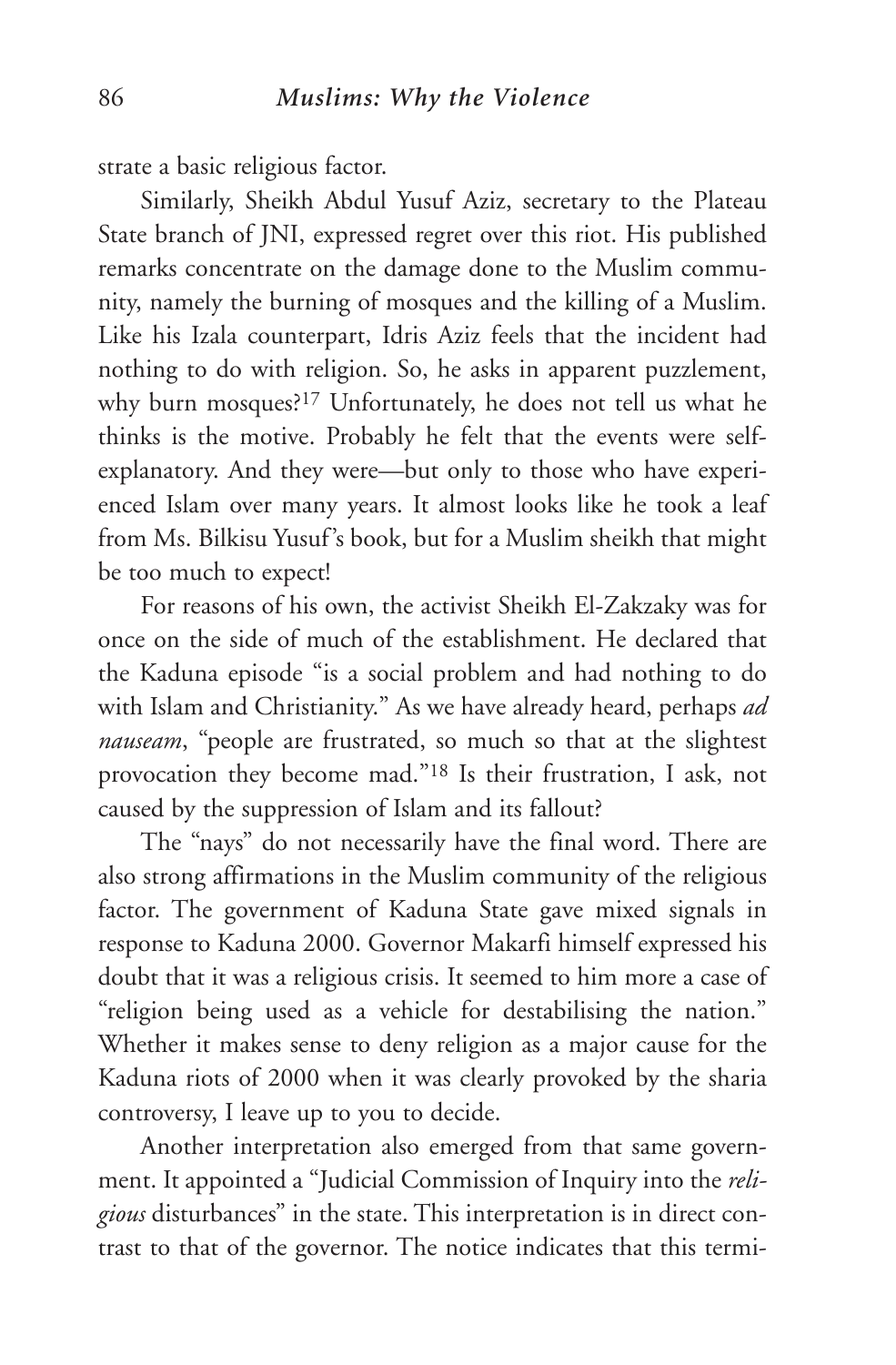nology is no mere slip of the pen. For Kaduna, the event is officially dubbed as "religious."19

Strong affirmations about the religious cause are found on the pages of *Al-Madinah*. "No other phenomenon has wreaked so much havoc on the Nigerian nation more than religious fanaticism." True, Nigeria has had its share of political and even "football fanaticism," but none have beaten the ignoble record of religious fanaticism. The lanes of [Nigerian] history are littered with corpses of victims of religious crisis in Kafanchan, Maitasine, Zangon-Kataf, etc."20 No fear of bluntness or political incorrectness here!

The *NN* contains many articles that affirm religion either as *a* cause or *the* major cause of the Kaduna 2000 riots. Abedisi Adekunle and an unnamed colleague are only two examples. Under the caption "Sharia Riots Vicious, Barbaric—House of Reps," Adekunle leaves no doubt as to the religious nature of the fracas. "The House of Representatives has condemned the religious crisis." He also reports that a member, Binta G. Koji, spoke to the House about "the religious violence."21 An unnamed writer uses the term "religious*"* generously to describe the riots. He writes of "three days of 'religious' riots." Please note the quotation marks around the term, an interesting twist to which he resorts twice in the article. But he uses the term also without the quotation marks. He uses the term "religious disturbances," the quotation marks being mine this time. The article makes clear the religious nature of the riots also by referring to the close connection with the sharia controversy and to the need for input from both Christians and Muslims. The connection with religion cannot get much closer than that.

In the same issue, on the same pages, another anonymous article relates how the Emir of Zaria, Shehu Idris, prevented the "religious riots" from spreading to his city. He "appealed to both Muslims and Christians to calm down and work out peaceful ways." He expressed the hope that the "perpetrators of the religious crisis" would be brought to justice. He further "commended fol-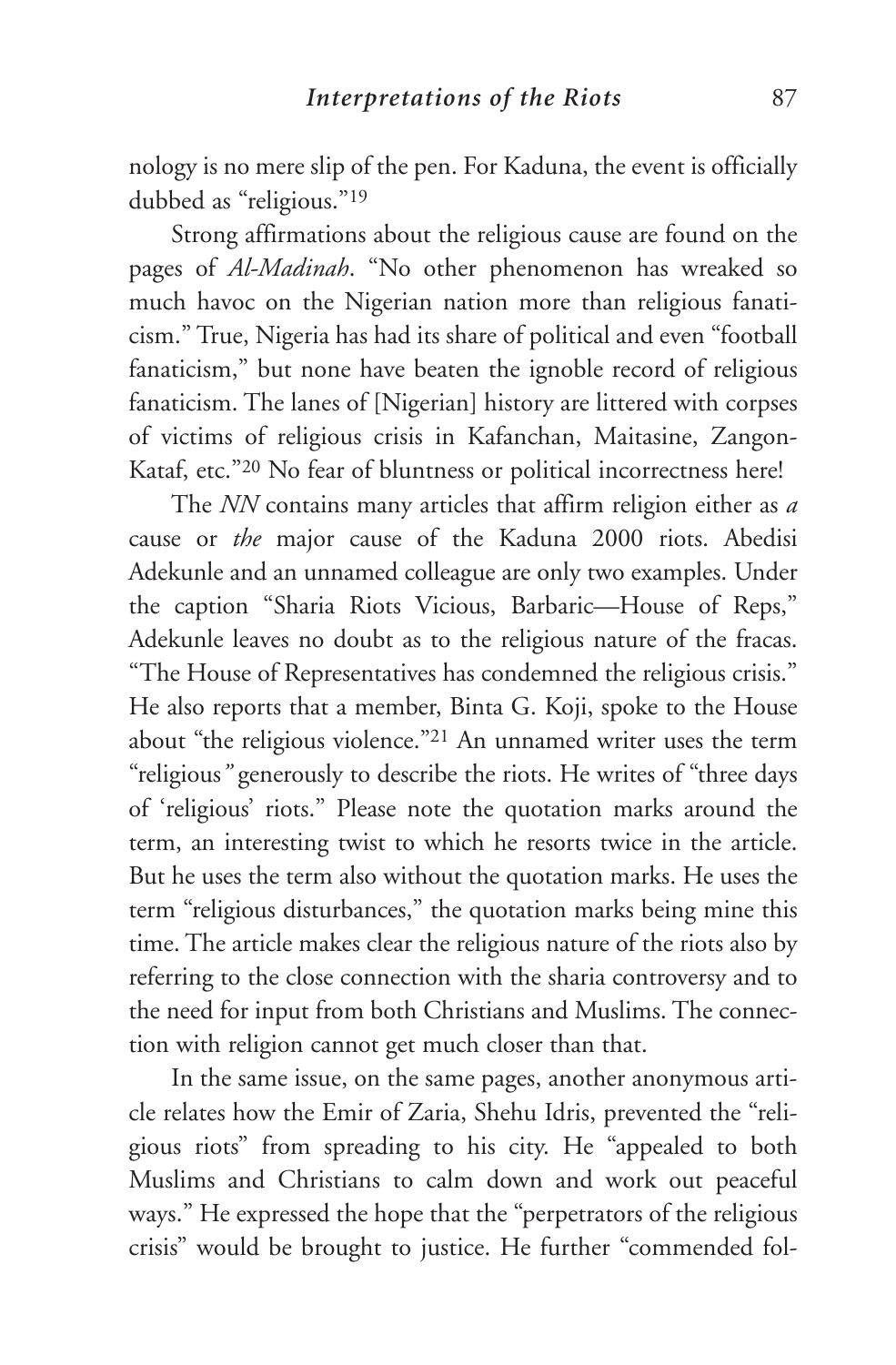#### 88 *Muslims: Why the Violence*

lowers of the two religions for allowing peace to reign."<sup>22</sup> Emirs tend to deny the religious dimension of these riots, but here no such effort seems to have been made. It was all clearly in a religious context. An article in the same issue by Amos Duniya, a Christian, had as caption "N/Assembly to Tackle Religious Clashes," language that the allegedly pro-Muslim *NN* allowed to stand.23 An Izala scholar from Katsina, Sheikh Yakubu Hassan, discussed the need to punish the perpetrators of the violence of 2000. In the process he freely uses the terms "religious uprising "and "religious crisis." It is all about sharia and that is a religious matter, not politics. Hence, he "implored President Obasanjo and other political leaders to desist from making comments on the sharia issue, because sharia is not a political matter, but the sum total of the life of Muslims as commanded by Allah."

Nevertheless, this emphasis does not prevent him from blaming both government and political manipulators, as we will see under the appropriate headings below.24

Shittu Obassa reports that Chief Afolabi, representing President Obasanjo, said that the latter "was deeply touched by the religious riot" and that the government "was aware that the religious disturbance was politically motivated." On the same page, an anonymous staff member referred to the "inter-religious conflict." So, we see a mixture. Ditto for Mustapha Lamidi; though, again, you cannot be sure whether the phrase is the writer's or that of Vice President Atiku Abubukar.25

Let us move from Kaduna to another, more recent chapter in the ongoing Tafawa Balewa crisis. Ibrahim Ahmed described the latest Tafawa Balewa crisis as "another genocidal attack on Muslims by their Christian Sayawa neighbours."26 In the Nigerian context, that amounts to ascribing a basically religious cause to that entire series. So, right up till the end of our period, there were powerful advocates for a religious interpretation. At the same time, in many cases it is difficult to determine whether some of these newspaper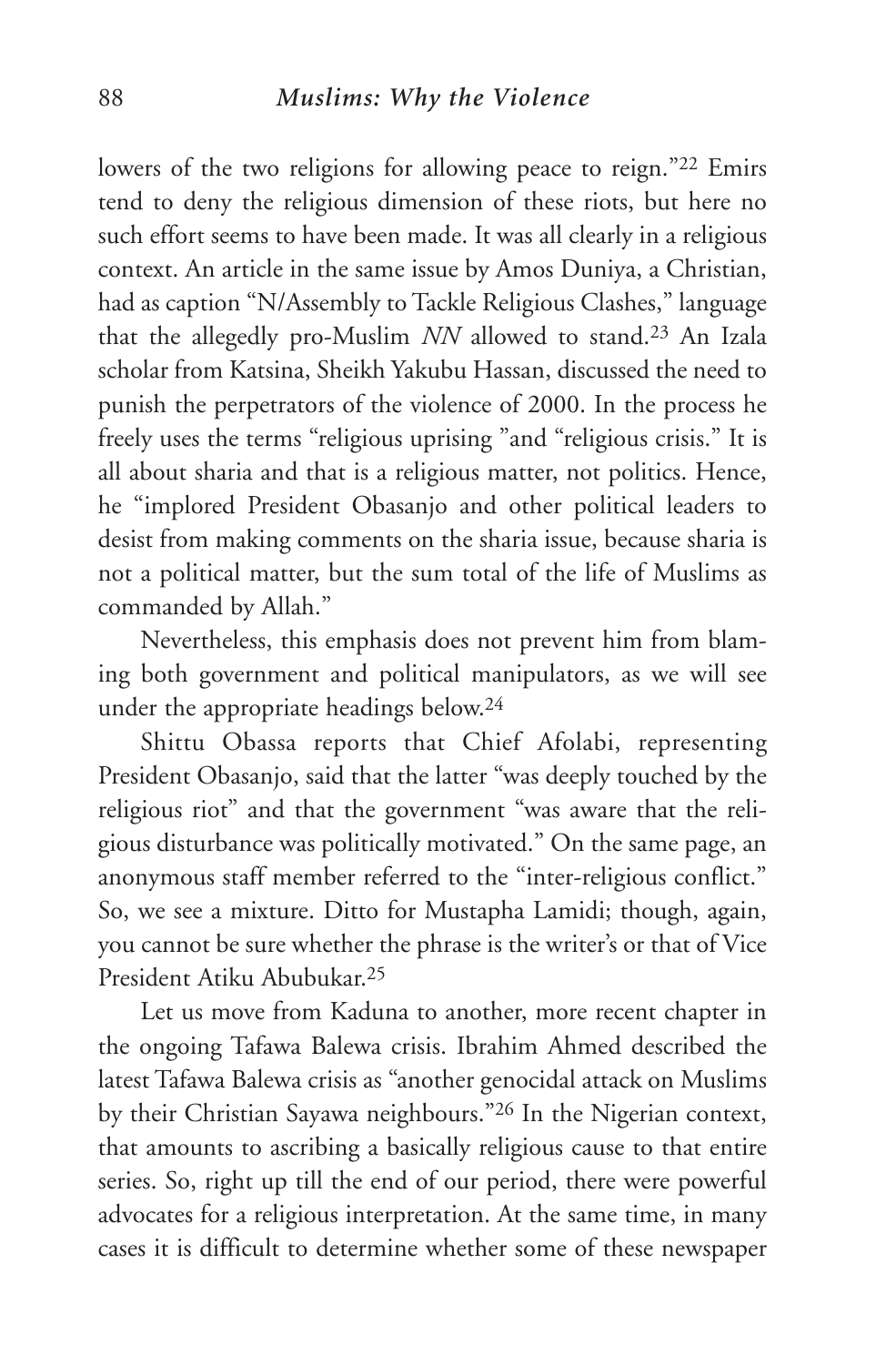references to religion are mere slips of the pen that escaped editorial eyes, or whether this was consciously chosen terminology. It is also often difficult to determine whether these references are the authors' or of the person whose views are being reported. There is an amazing and annoying sloppiness of expression with respect to this very sensitive issue.

The religious factor, combined with a good deal of suspicion, occasionally leads to tense situations. During the last quarter of 2002, I received information from a Nigerian friend that Muslim lecturers in the Religious Studies Department at the University of Jos were accusing the university authorities of planning to eliminate Muslim studies from the curriculum. The "unsubstantiated rumour" led to a "passionate discussion" between Christian and Muslim colleagues, even in this university that, together with its state, was until recently probably the most peaceful one in the north. Indeed, feelings are very touchy and it takes only a rumour to enflame them.

Religious motivations in the Nigerian context sometimes take on very raw and uncouth shape. For example, Mohammad Davou Riyom confessed that, prior to his conversion to Christ, he was "a very proud Secretary of an Islamic organisation called *Jammatu Halkatul Bidia wa Ikamatus Sunaa,*" with its headquarters in Jos. A zealous Muslim evangelist, he "vowed to convert all Christians to Islam and became a great preacher against the Christians. I persecuted Christians and wrote Islamic tracts against Christ." He *"*preached Islam with great zeal on television and on Islamic crusades. I lived in great affluence and, because of my qualities in spreading Islam, I was dearly loved by other Muslims and received gifts in no small measure."

Continuing his story, he tells how,

*in the quest for brotherhood in Islam, I used to send Muslim thugs to cause confusion wherever there was a Christian*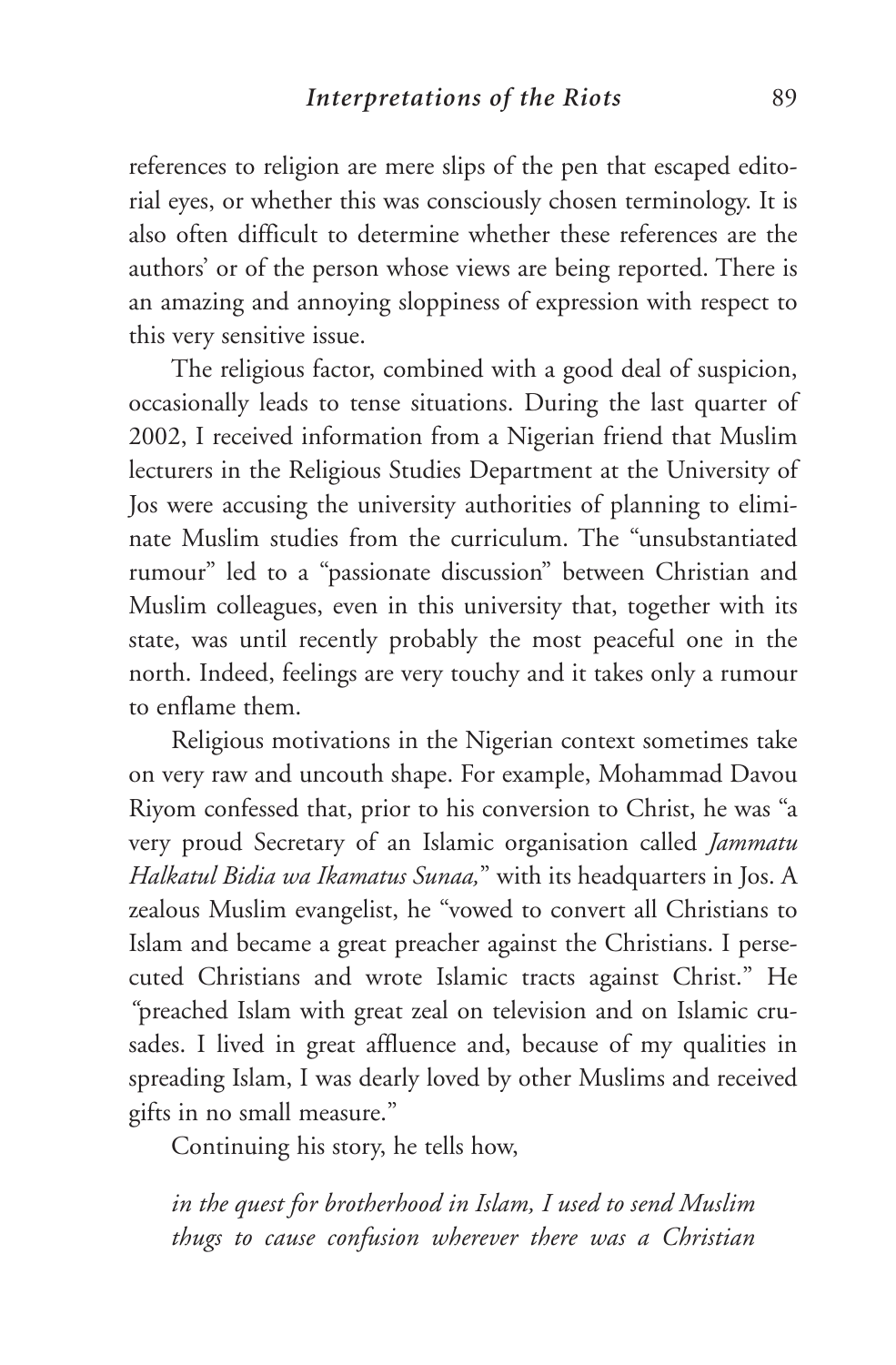*gathering in and around Jos. I went about condemning them [Christians] and used every available method to persecute the believers.*<sup>27</sup>

Open manipulation, even thugs, were used to cause confusion for a mixture of religious and financial motives.

Then there is the story of Alhaji Dan-Bauchi as he has written it. It is Islam at its rawest. Before his conversion to Christ, Dan-Bauchi, reportedly co-ordinator for all northern activities of JNI, had decided on a programme "to eliminate Christianity." He even set the date of April 24, 1978, to start the campaign. It was to be a campaign of lies and provocation, including impregnation of Christian girls, penetration of Christian institutions, creation of confusion, and publication of provocative literature.28 It was meant to be an all-out war with no holds barred. The end totally justified every means. Eventually the tables turned on Dan-Bauchi when he converted to Christ and moved over to the receiving end of this hatred.

The last two stories indicate clearly the religious base of much of the turmoil. It may be distorted religion, religion turned into tribe or manipulated religion, but religion it is.

#### THE POLITICAL FACTOR

The next factor under discussion is the political factor. The first need is to discuss some aspects of the relationship between religion and politics. In Islam, these two are never far from each other. Many are the Muslims who identify the two, while attempts to separate them often sound hollow. Chapter Two shows that the identification comes naturally to this wholistic religion. Those who insist on the political aspect as the major motivation for these crises, and deny the religious, seldom spell out the specific political factors. I regard most such explanations as attempts to sweep the real cause under the carpet. *The claim itself is often a political act*.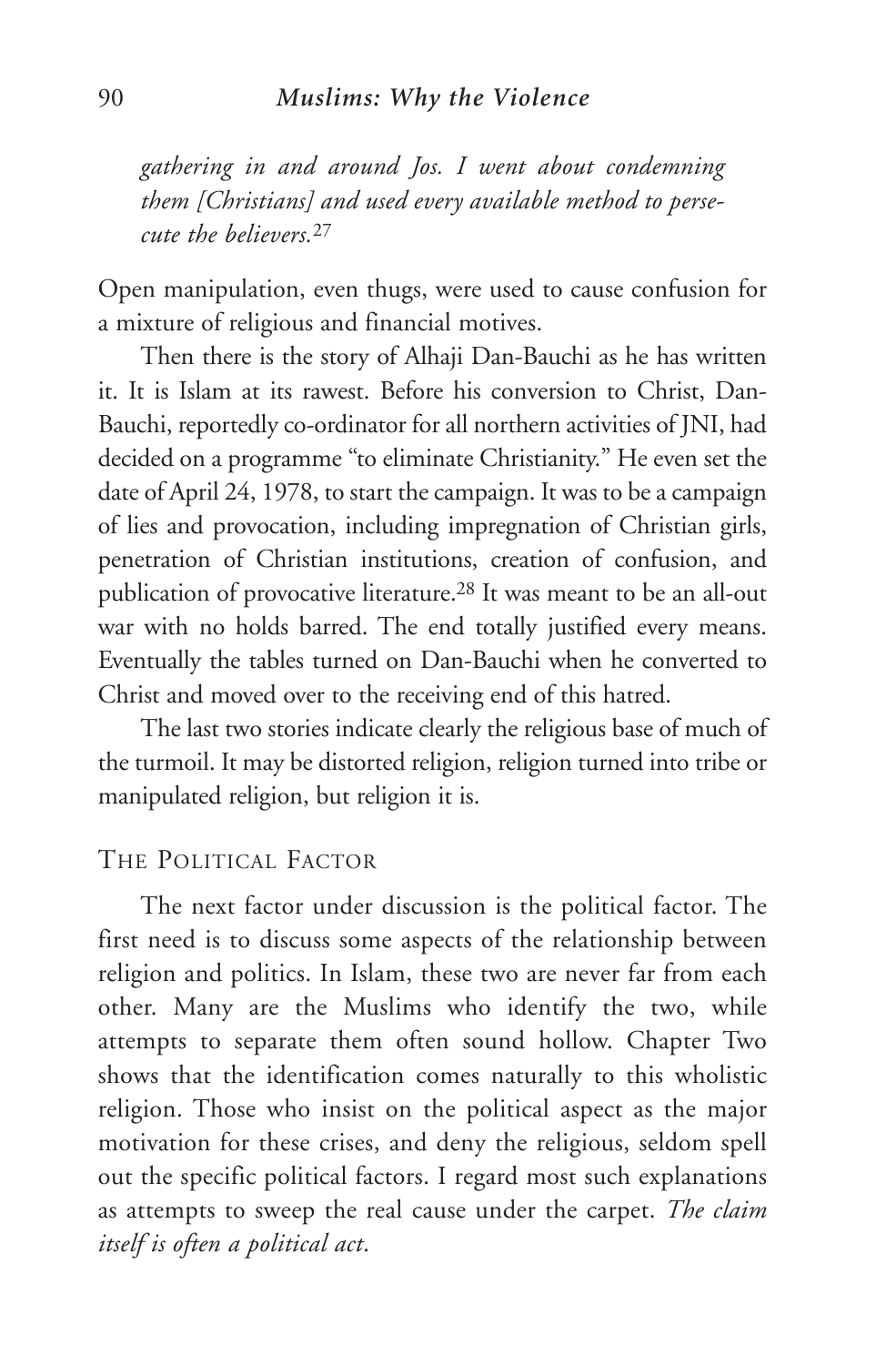Political concerns are often based on hidden, deeper and usually unacknowledged religious issues. The 1994 Jos riot centered on a political appointment, the chieftaincy of Jos, that the Muslims wanted to take back. In my estimation, the event was the result of a political attempt to reclaim that chieftaincy, a position of authority to which Muslims, simply by virtue of their being Muslims, the *ummah* of Allah, felt they had a right. It was a position they were once given by the colonialists, but who later took it away from them again to restore it to the indigenes. In spite of their wholesale rejection of things colonial, Muslims did readily accept every power and privilege given to them over non-Muslim peoples and are very loathe to relinquish them even today. It is the same issue that surfaced in Tafawa Balewa and Zangon Kataf. Muslims do not take losing very graciously. Their theology tends towards triumphalism and only allows for victories. It was that hidden theology, or, perhaps a better term, religious world view, that in my estimation constituted the basic motivation of the Jos episode. Political reality had to be brought into line with a deep, often unspoken, largely unconscious, religious world view of power and domination. Echoing Chapter One of this volume, Akbar Ahmed states in his video that "in Islam religion and politics are one." This stance is often just below so-called political issues. Though those two Muslim leaders in Jos denied the religious factor, it was there, below the surface. They may or may not have been aware of it. It depends on their awareness of their own world view.

They may also have denied the religious factor for a consciously political reason, namely to avoid blaming Muslims—or would this be a religious reason? Being religious leaders, it was in their interest not to see their beloved religion blamed. So, politics is always a ready scapegoat—as long as no one asks for too many details. But that their denial was shaky was clear from the fact that religious buildings were attacked. Though he regarded it as a political event, Aziz asked with an incredible and feigned attempt at sur-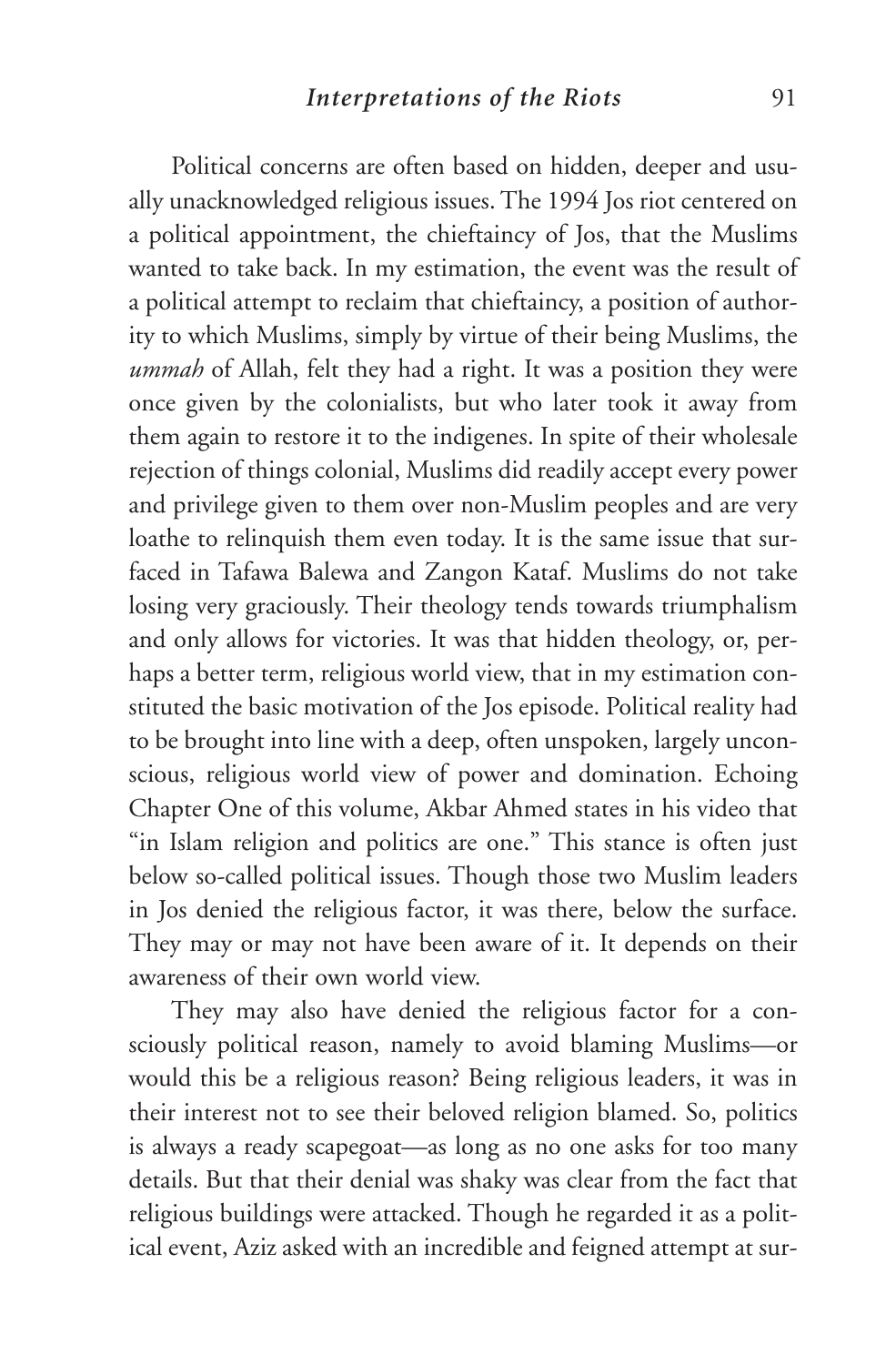prise, why then the burning of mosques? Yes, indeed! Without apparently realizing it, he let the real cat out of the bag!

Akbar Ahmed may have an explanation for that. In his video coverage of the 1982 Kano riot, he explains that this and other incidents of violence are not anti-Christian so much as against the entire secular system. "Unfortunately," he explains with a face that exudes innocence and hurt, churches are the only visible representations of that hated system and so Muslims naturally turn on them! What, I must ask, of the omnipresence of buildings that belong to the hated secular government, both state and federal, throughout Kano state? They are the most visible and most readily available presence of the secular enemy, much more so than churches. They should have been attacked, according to his reasoning.29 Churches in Kano State are few in comparison. Ahmed's presentation is based on the suppression of some crucial facts that renders its validity doubtful.

Even when riots are obviously inspired by sharia issues, some diehards will insist on a political motivation. Obed Awowede reports just that about the Kaduna 2000 riots. "Competent sources," he writes, "insist that the Kaduna crisis was beyond religion. It is not religion. It is politics."30 No further explanation. Of course, if the sharia issue itself is seen as a political rather than religious issue, then the riots about the sharia could also be regarded as political, but that subject is reserved for a future volume.

This paragraph is being written during the United Nations' debate about the US-Iraq crisis. The Minister for Nigeria's Federal Capital Territory, Alhaji Mohammed Abba-Gana, feared the rise of violence in his area. As a pre-emptive measure, at a meeting with religious leaders he insisted that the problem between the two countries "was not religious and should not be seen as an avenue for another religious riot." Both countries are pursuing their own interests, he asserted. People should not misinterpret it as religious.31 The motive for the denial is clear. In Nigeria it can be dan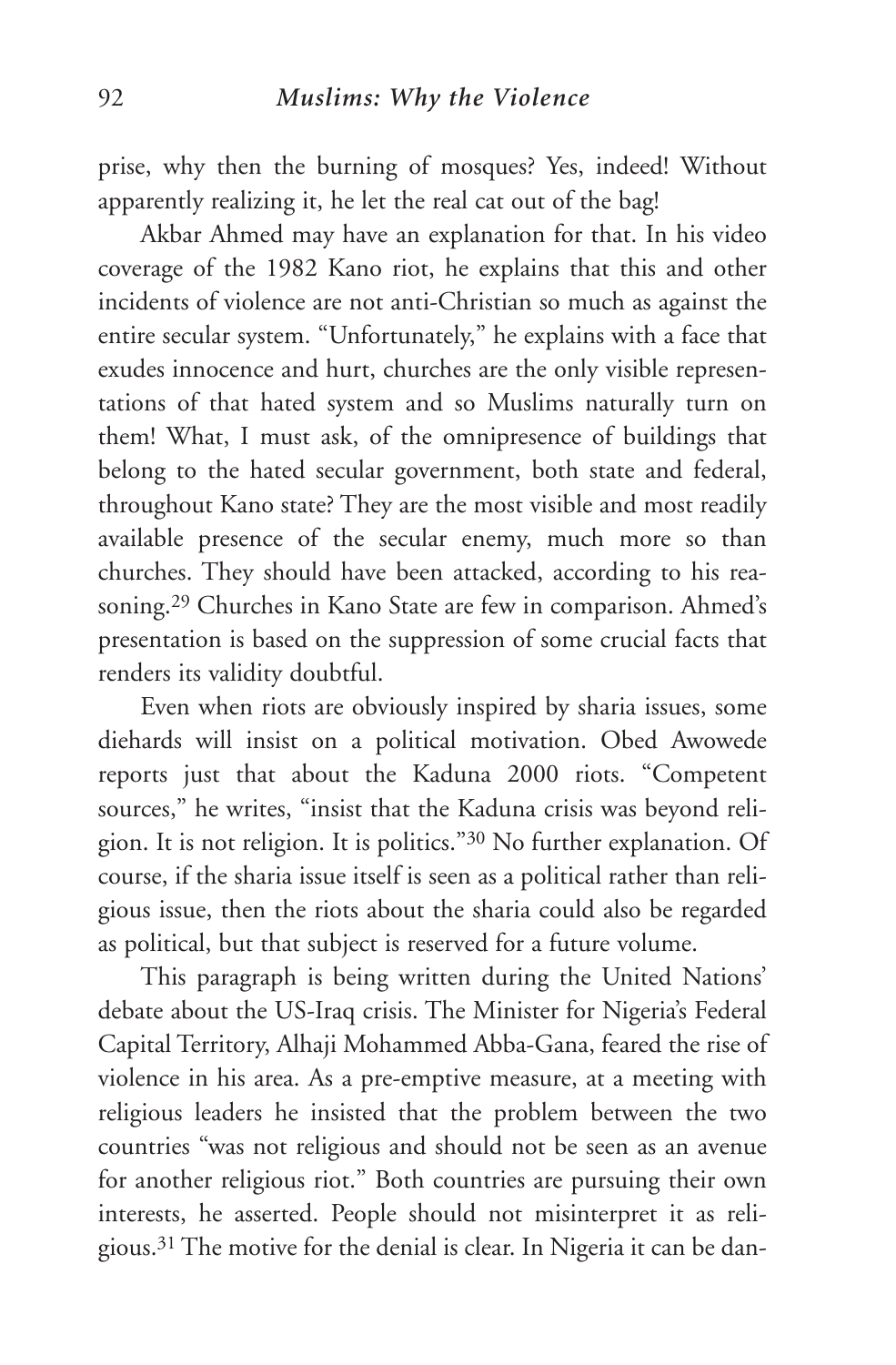gerous to interpret events religiously.

As pointed out in the previous paragraphs, it is almost impossible to separate the religious and political in Islam. However, for apologetic reasons, some Muslims have separated them in the context of these riots. So, it needs to be covered under its own separate heading. However, remember that throughout this discussion we are never far from religious motivations.

The political factor has various angles, only a few of which we will explore. Some of these again overlap with each other, or with economic and sociological issues. Those we will refer to include the following issues: government partiality, internal colonialism and indigenousness, lack of appropriate government action and the manipulation factor.

#### **1. Government Partiality**

Neither Muslims nor Christians ever tire of accusing the Federal Government and some state governments of being biased in favour of the other. It is perceived everywhere, no matter what the government does or does not. If Muslims do not make the accusation, Christians will. Sometimes both make the accusation for the same situation!

This perception played a major role in the Bonnke riot in Kano. We have already heard in Volume One that, while the government had refused visas to some world famous, popular Muslims, Louis Farrakhan and Ahmed Deedat, of the USA and South Africa respectively, the Christian evangelist Bonnke was allowed to come and hold his revival. This perceived government partiality led to Muslim anger. In that tense context, Christians had the bad taste of aggressively promoting Bonnke with loudspeakers in Muslim neighbourhoods. It was a riot almost engineered to happen by the government and Christians. Hence Nuuman Habib, editor of *Triumph,* declared that the "blame for the crisis fell squarely on the shoulders of the Christians and [the] regime."32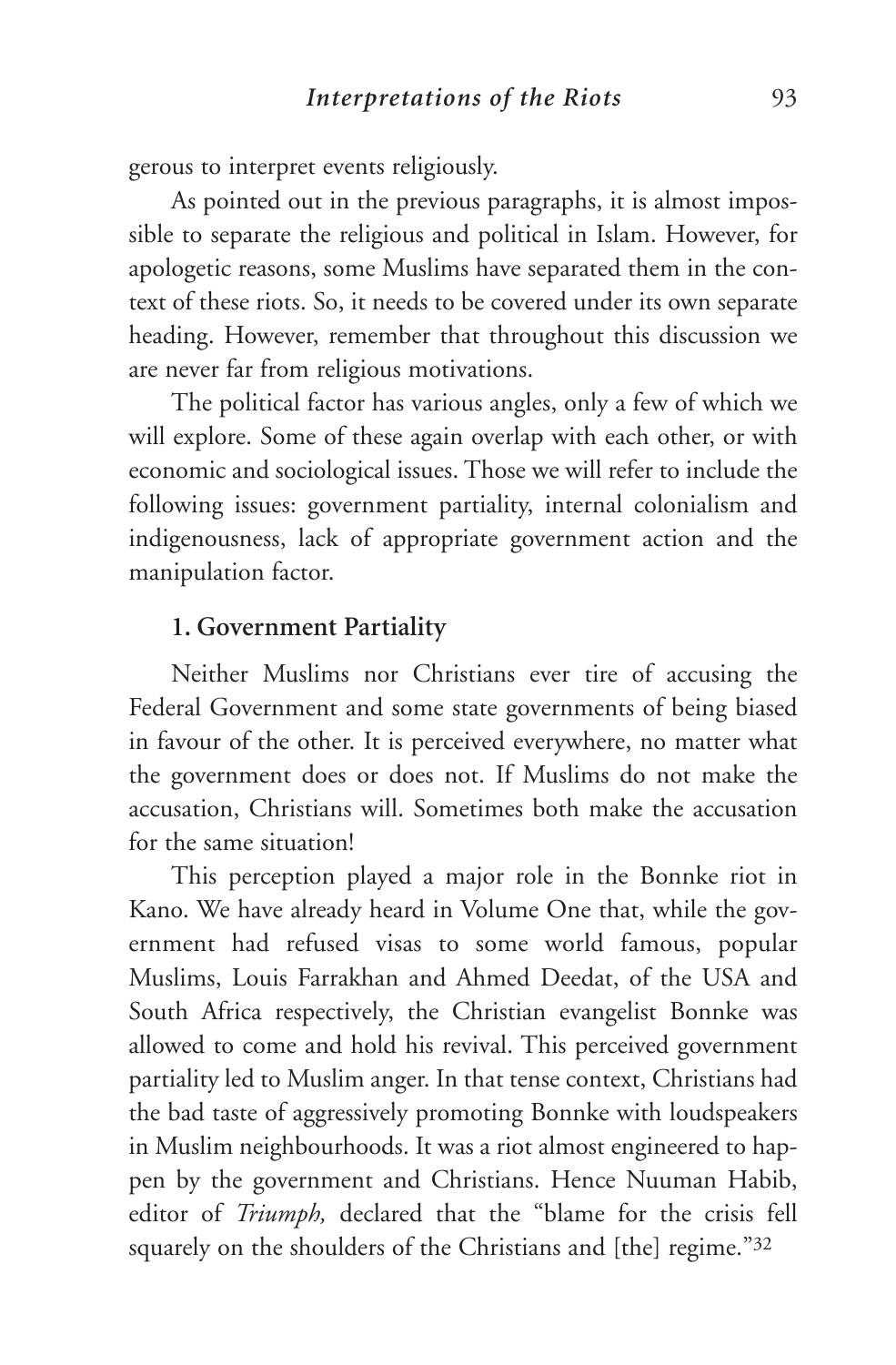#### 94 *Muslims: Why the Violence*

Of course, having basically defined Nigerian governments, their institutions and agencies in terms of the Christo-secular-colonial heritage, Nigerian Muslims would expect partiality towards Christians. Ustaz Salihu experienced it personally and routinely as President of MSS at the University of Jos in matters such as "timetable palaver, poster removal, desecration of the Holy Qur'an, and bus preaching." Then there are the larger national issues earlier identified such as "national weekend, school uniforms, OIC, National Pilgrims Commission etc." In all of these, Christians allegedly have the upper hand. Yet they "continue to cry wolf, always alleging government favouritism to Muslims. These are sore points that need discussing honestly."33

## **2. Internal Colonialism and Indigenousness**

Then there is Bilkisu Yusuf, at the time editor of a Kano-based Muslim paper. Though, as already seen, she recognized that the Kafanchan riots "started from religious conflict," she felt that "other factors must have been responsible for such an explosion." Amongst these the political is a major one.

Specifically, the political issue Yusuf recognized is the *resentment of the indigenous people about being under the Muslim Emir of Zazzau or Zaria*. Like similar arrangements in Tafawa Balewa, this one was imposed on them by the colonialists. It is usually a matter of a Muslim ruler imposed upon Traditionalists, who, after many of their people turn Christian, begin to wake up to the nature of this internal colonialism, resent it and begin to struggle against it. In the case of Southern Zaria, the area in which Kafanchan and Zangon Kataf are located, an important early stimulant to the push for liberation from the imposed Muslim regime was the doctoral dissertation of Yusufu Turaki at the University of Boston, United States. It is this resentment that led to the explosion in Kafanchan town, after it had begun at the college for religious reasons.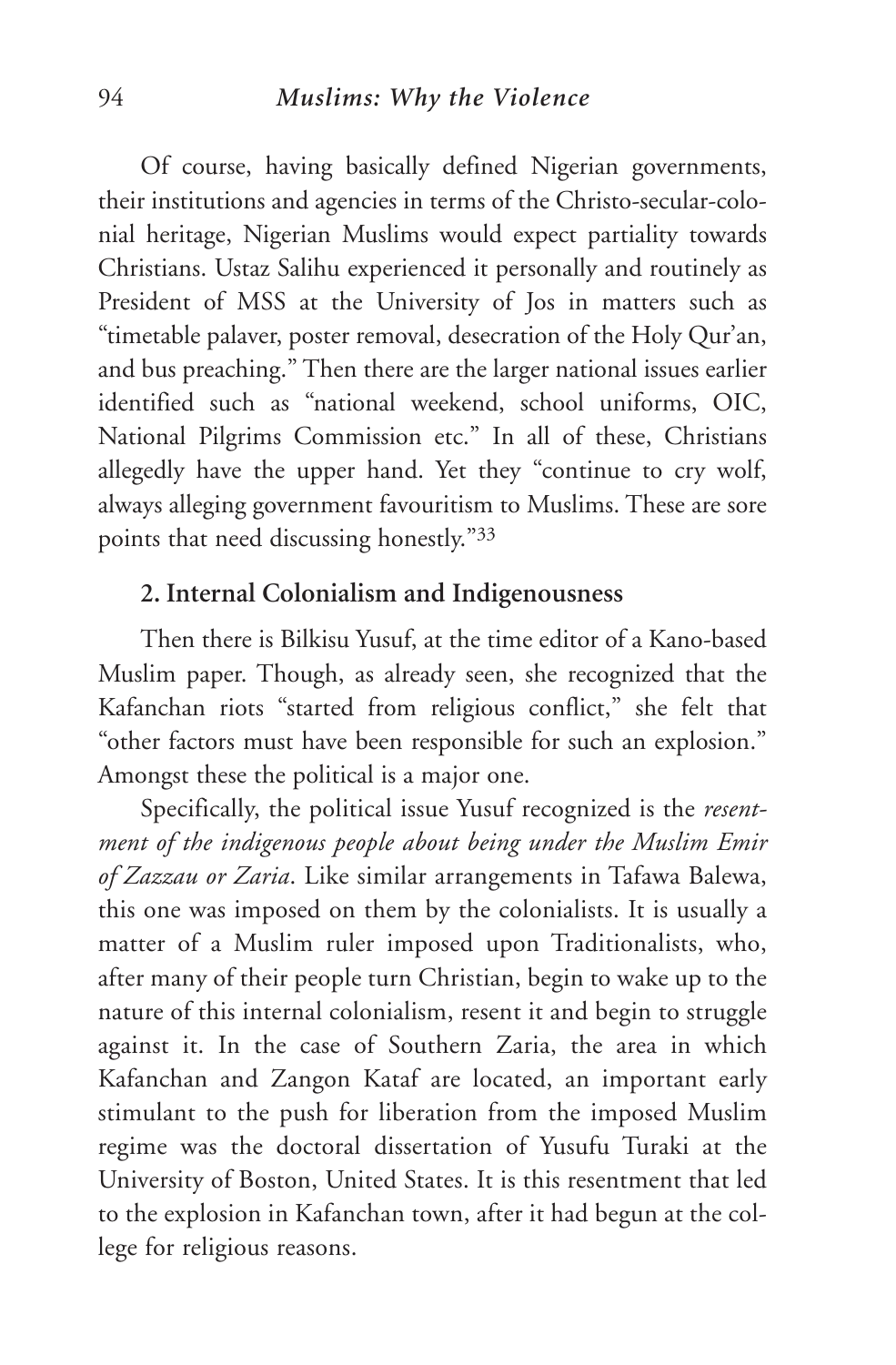Five years later, Bilkisu Yusuf is now editor of *Citizen* magazine. She wrote an interesting column in which she coined a new term: "katafisation of mankind." She displayed little sympathy for the Kataf people. While she gave some credence to the "emir problem" in the case of Kafanchan, five years later she had little sympathy for it with reference to the Kataf. She wondered whether they had an "intrinsic trait that makes genocide an acceptable method of expressing grievances." She accused people like Yohanna Madaki, a colonel dismissed from the army for his challenge to the Muslim establishment in Muri during his tenure as Governor of Gongola State, of contributing to the troubles, with talk of Hausa-Fulani domination. In an interview he granted, he alleged that "the largely Christian Kataf never had anything to do with either the emirate of Zazzau or the Sokoto Caliphate under whom the Kataf are now subjugated."34 Yusuf gave a historical rebuttal to these claims that appears below, after the materials on Bauchi.

In reflecting on the first riots in Tafawa Balewa four years earlier, the Military Administrator of Bauchi State, Rasheed Raji, during a 1995 interview with *Newswatch*, declared that "by God's grace, the old wounds have been healed. People are moving about without much problem." He admitted that there were continuing clashes. Though the promised chieftaincy had not yet been established, "it can be created anytime," he purred. At least, the administrator admitted to the basic long-standing problem regarding chieftaincy: "These are problems that have been on for years, since 1916." It is highly unusual for both government officials and Muslims to admit this chieftaincy problem. It was an unusual venture into political incorrectness.

When asked about the number of people killed in this fracas, Raji was more honest than most government officials and Muslims, though hardly generous.

*They were killed. Why do you need to refer to that? Think about development, and forget about those who were killed.*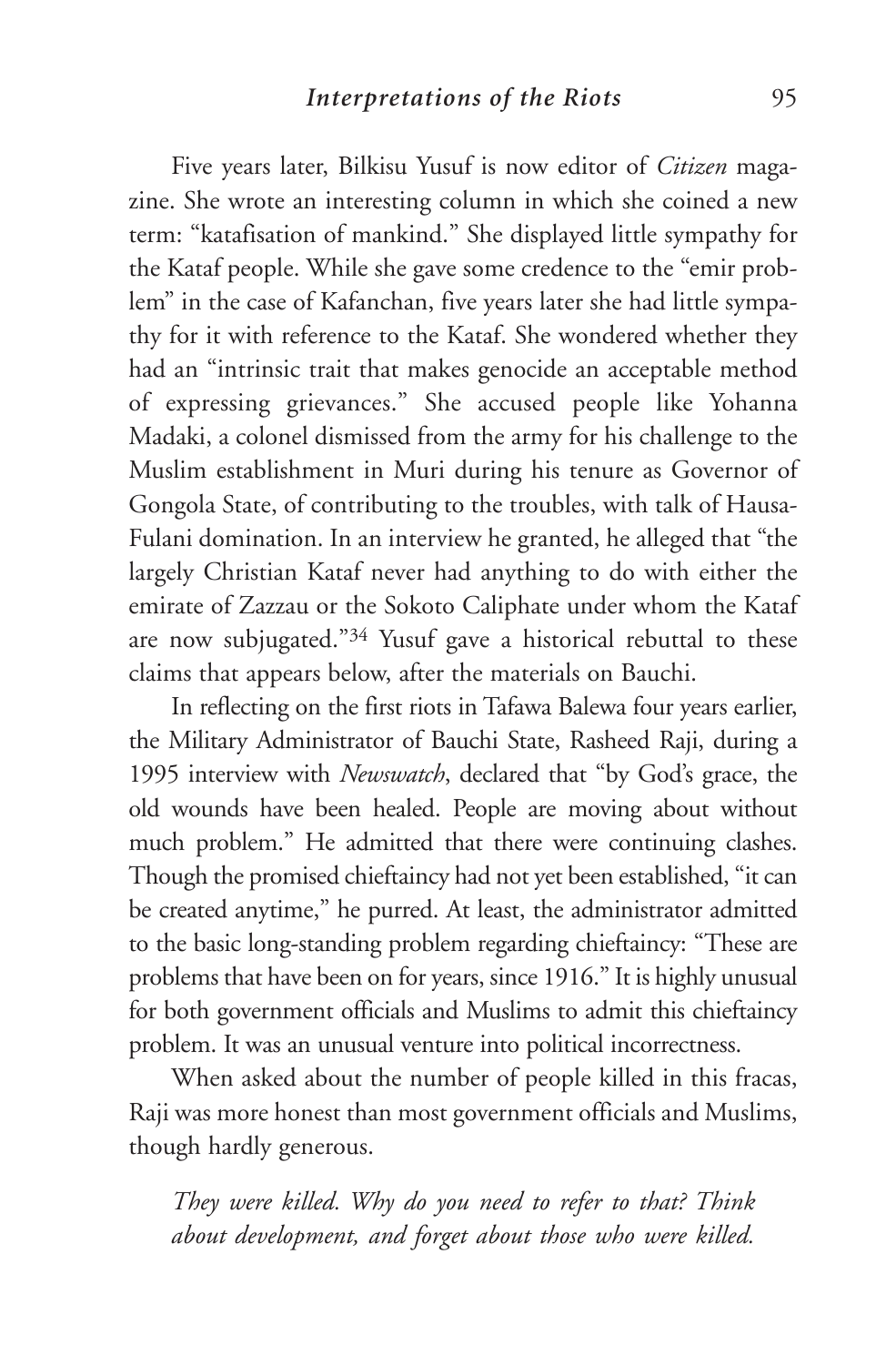*You see, during crises there is no how there will be no casualties. It is very unfortunate to the party that is affected. The only thing now is for us to pray that God should forbid the occurrence of such crises in future. If I should go by the number of people killed, the old wounds will now resurface and from there people will begin to think about it again. So, it is better for us to forget it.*<sup>35</sup>

And what of the reports of the two committees assigned to study the upheaval? The answer here also bears repetition:

*What we did when I got there was to review the report from the two committees. There was a panel and another committee on the same issue. But you see, they did not actually address the issue of implementation. They were all coming out with recommendations. But how do you implement it? So we reviewed the issue; made recommendations to the federal government. After a while, we sent a reminder that we were still waiting for these our recommendations to be approved.*

You, the reader, can think of your own terms for such evasions.

Turning to the second installment of the Bauchi riots, we find Danazumi Musa strongly rejecting the religious explanation in favour of the political. His perspective represents a stark opposite to that of Baba Peter Gonto, a representative leader of the Sayawa Christians, whose perspective is described in Volume Three. You really need to read both perspectives next to each other to appreciate the difference. Without doing detailed research into the local history, one has no basis for choosing between the two opposite versions, except to indicate that the differences have to do with the distinction between the town and the local government area. While Gonto in Volume Three speaks inclusively of both town and district as one entity, Musa speaks exclusively and emphasizes the distinction, with the Sayawas being rural dwellers and the various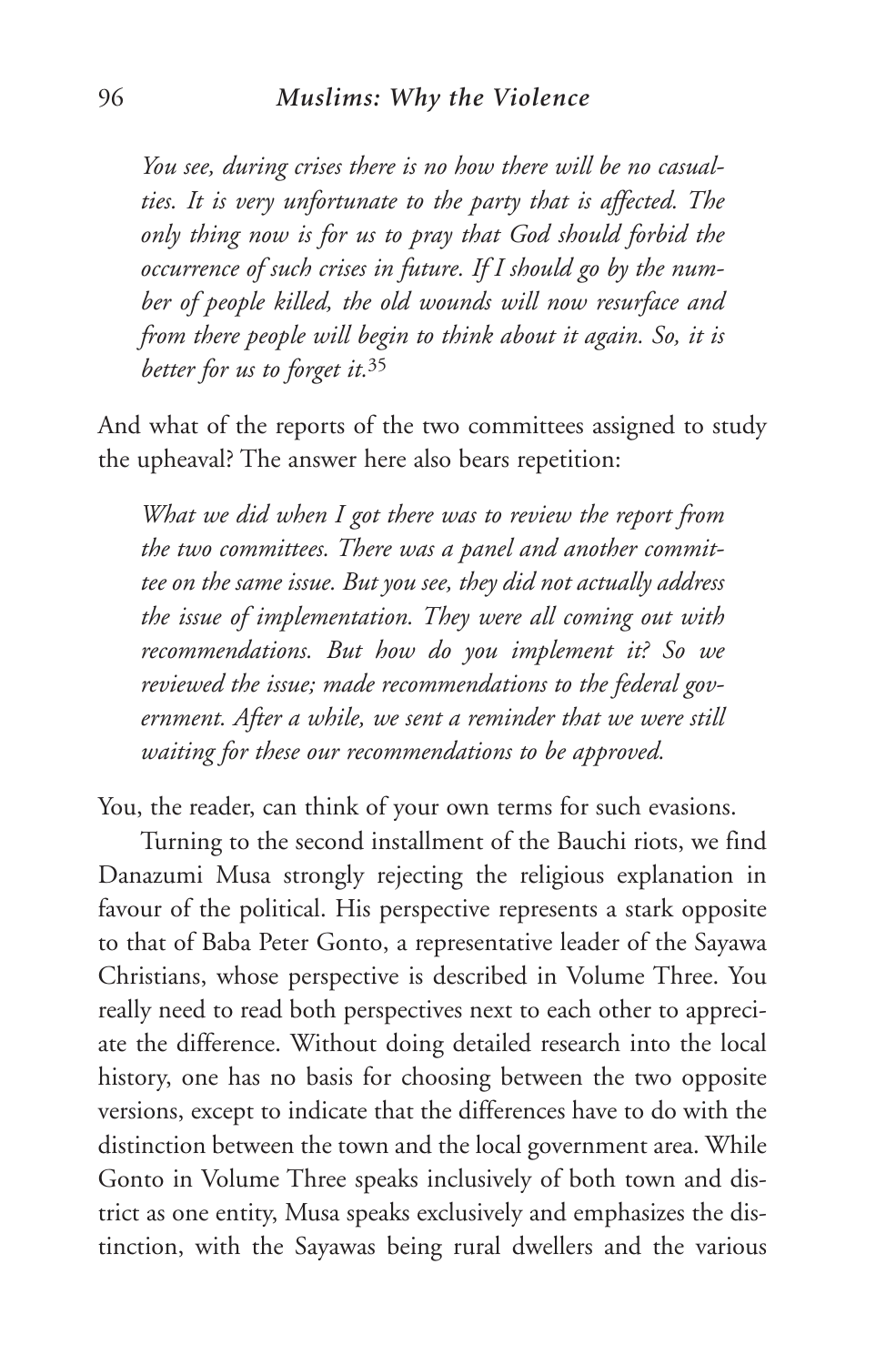Muslim groups urban. I attach Musa's explanation, minus the section quoted above, as Appendix 5. It is not the first time vested interest has influenced "objective" thinking!

The Sayawa, according to Musa, had no presence in the town until very recently. They lived in the villages. However, Gonto, their primary politician, riled up the population by beginning a demand for an indigenous chief of Sayawa background. His goals included taking over power in the town. Since he had no historical or present justification for such a goal, his people never having lived in the city, he used political trickery and deceit. Please read Appendix 5 for the full story.

Astounding as the differences between the stories of Musa and Gonto may be, Musa's arguments are not unique. You will come across them throughout this volume. With apologies to the Muslim community, I must explain that he represents what seems to non-Muslims the classic haughty Hausa-Fulani-Muslim attitude towards people of Traditionalist background. They are often considered deceitful, not enterprising, jealous and irrational. Of course, the Christian counter-arguments found in Volume Three are no less classic.

Not all governments accept such "remote" historical causes as explanations for some riots. The largely Muslim Kaduna government rejected such issues advanced by Christians as causes of the Kafanchan riots. At the same time, the Donli committee did accept similar remote causes from the Muslim perspective. But then, vested interests have been known to override logic before. Kukah, always to be counted on for tasty morsels at just the right time, tells us that the issue of chieftaincy in Southern Zaria goes back to 1967. At that time, the emir stated that this attitude would lead to "the people of Southern Zaria to one day demand their own district officers, their own province, and then resident and then a state of their own and chiefs."36 Apart from its rejection of the apparently hallowed designation "Southern Zaria," the Kaduna government was faithful to a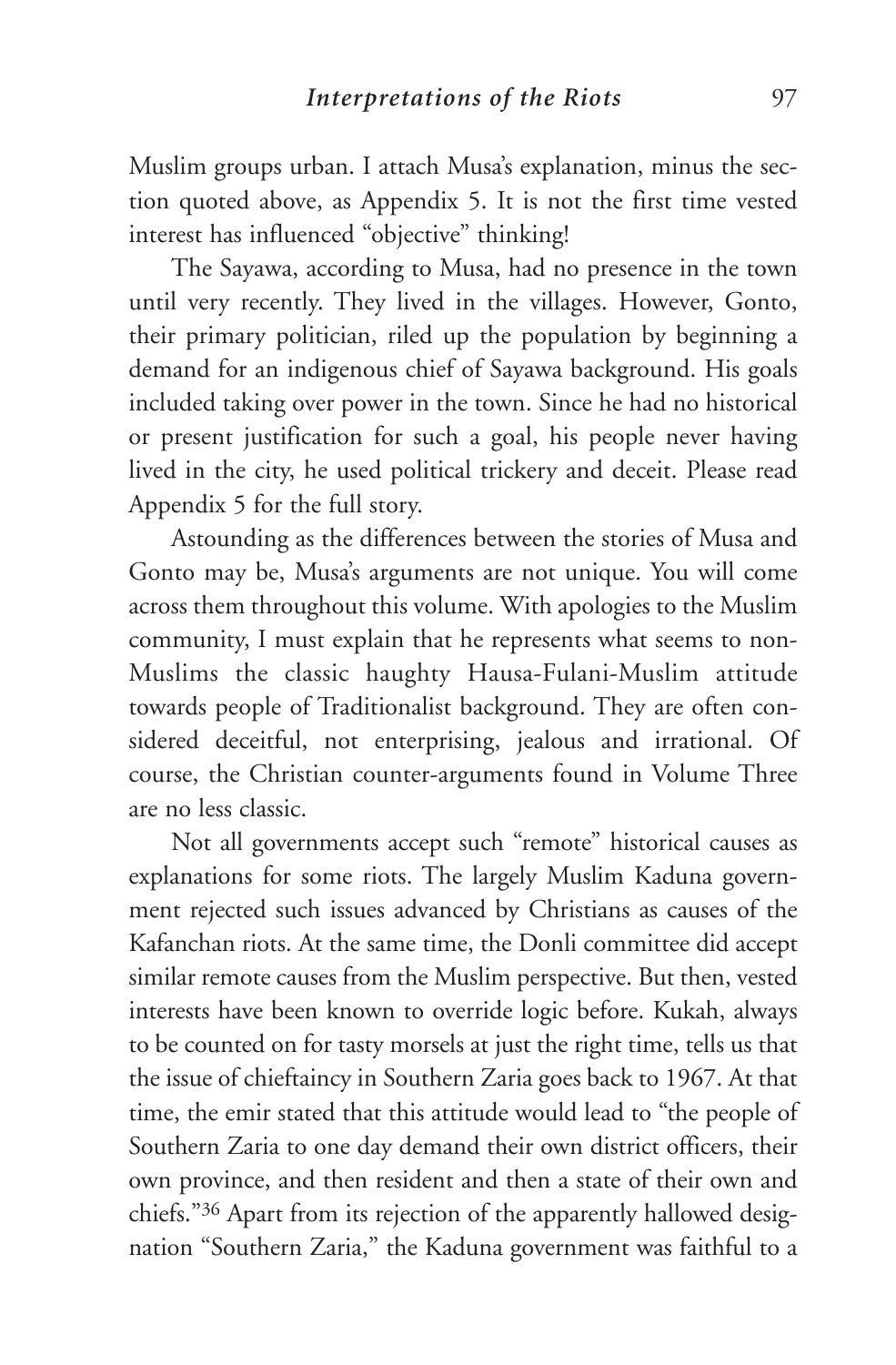long tradition. In response to the Donli Committee's suggestion that the chieftaincy issue be considered, it said that it saw no need for change in this regard. "The case of Jama'a [Kafanchan] does not warrant any need for change in the selection procedures of the traditional ruler at this time."37

The questions of the imposition of Muslim emirs and that of indigenes cannot be separated. The Kataf claim that they are the original inhabitants of their area and that the Hausa-Fulani are merely settlers who subsequently have wrested control from the locals. Yusuf appeals to the writings of Michael Crowther and Bala Usman, British and Nigerian historians of repute, who, she alleges, both show that Kataf land, together with Southern Zaria in general, were part of the emirate of Zazzau [Zaria]since the 15th century and that Islam was there prior to the 19th century Fulani *jihad*. In addition, Bala Usman, a Muslim academic who has long waged war against what he regards as an oppressive Muslim oligarchy in the north, argues that the question of indigenousness is very confusing, since there are some 50 nationalities in the area. Who, then, Yusuf asked, is an indigene? Can a people who have been there for over 300 years still be considered mere settlers without a claim?38

In the same issue of *Citizen*, Mahmud Jega also tried to set the historical record straight with respect to the Kataf, but his story does end up with their demand for their independence from the Emir of Zaria. As he tells it, "While the Kataf see the whole district, created in 1914, as their land, they concede that the Hausa arrived there in 1650 under the leadership of one Mele, whom they allowed to settle." Some time later, the "Zaria emirate took Kataf land into its fold and for many decades sent Hausa chiefs from Zaria to rule the district." In 1967, Bala Dauke Gora, a Kataf Christian, was appointed to a minor chieftaincy and as district head of Zango. "This concession has only slightly appeased the Kataf, who now want a chiefdom of their own independent of Zazzau" or Zaria.39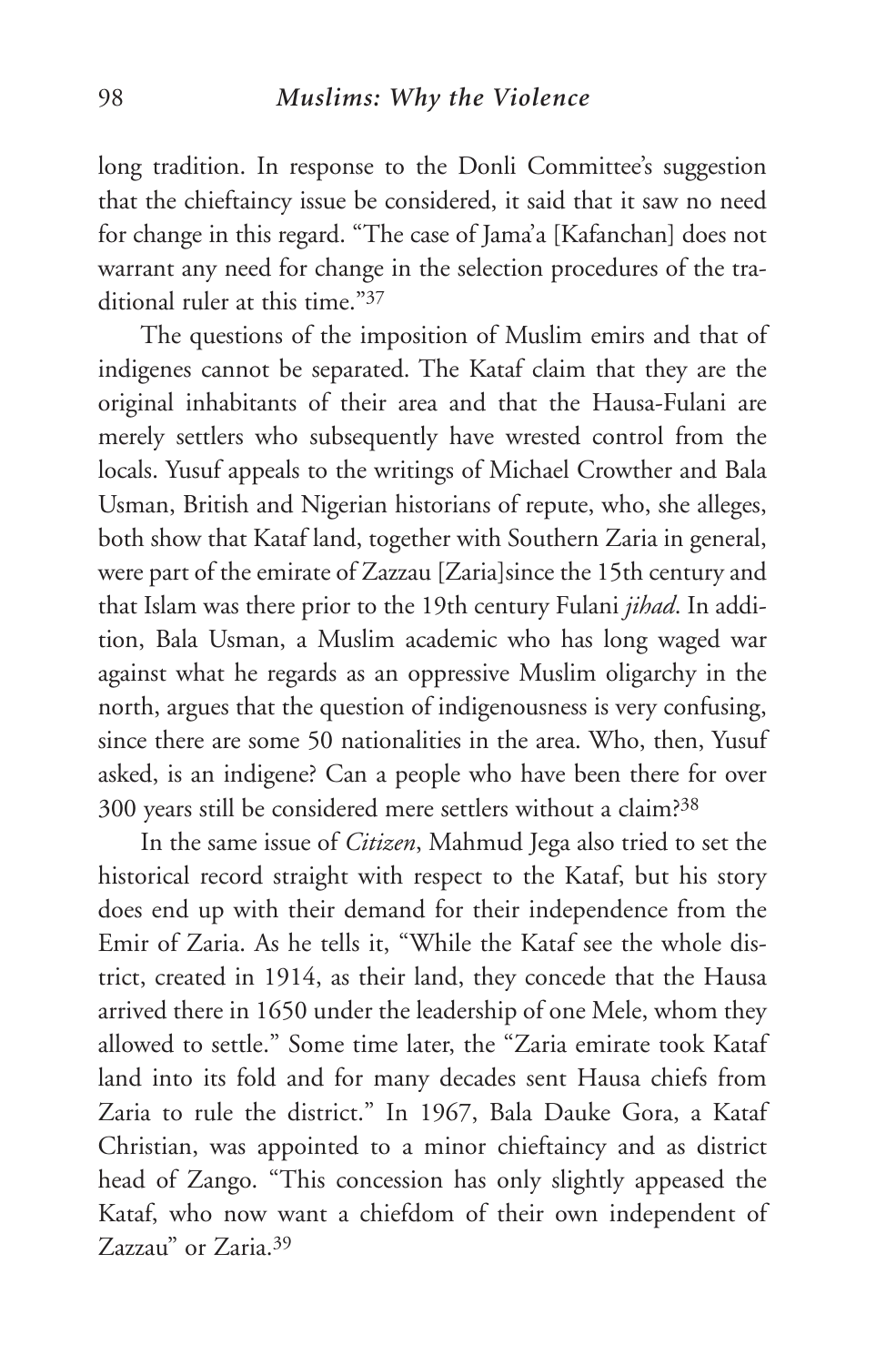Matthew Kukah asked one Alhaji Nuhu Bamali about the cause of the Kafanchan riots. The Alhaji identified the same political issue as the major cause. He blamed the university graduates from the area for setting their parents against "us" by "causing confusion with all this talk about slavery.... We all used to live happily as one family."40 The students to which Bamali referred are mostly Christian. They are now blamed for no longer accepting the "happy" situation during their days of ignorance. Yeah, right! Happy for whom?

There is an interesting tidbit of history that may help answer the question. Kukah tells us the story of Emir Ja'afaru of Zaria, who in the 1950s had said that "non-Muslims were meant to feed and sustain the power quest of the ruling class." He drew a parallel to the horse and the grass and warned that "the grass must never be allowed to eat up the horse."41 And then there is still the land issue, part and parcel of the indigene question. According to Jega:

*The Kataf resent a 1920 edict by the then district head Ja'afaru, later the emir of Zazzau, that appropriated all farmland within a four kilometre radius around Zango and declared it hurumi, that is, land directly controlled by the emir of Zazzau. The Kataf now claim that the hurumi took over their farmland, but no evidence of such appropriation was tendered before the Cudjoe panel. The Kataf demand that this land, now largely owned by Hausa farmers, be returned to them, was disavowed before the commission....*

It appears that the disavowal was due to the fact that the Kataf did not make their claims within the legal time limits.<sup>42</sup>

I find it very gratifying that during the election campaign of 2003 a number of very prominent Muslim politicians have come around to supporting the campaign for a separate Southern Kaduna state. Former Head of State, Babangida, and the Speaker of the Federal House of Representatives, Alhaji Ghali Umar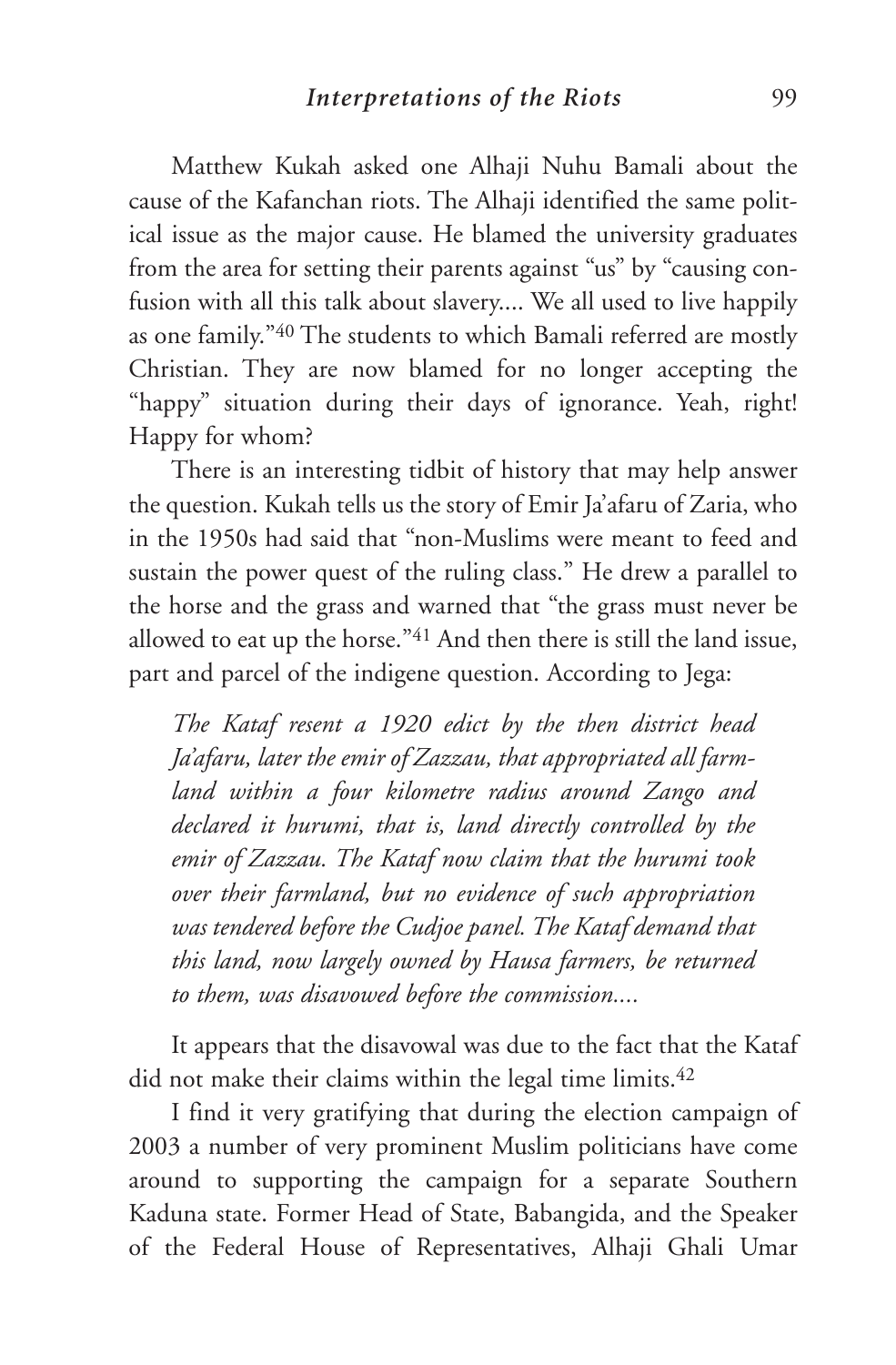#### 100 *Muslims: Why the Violence*

Na'Abba, among them, along with Governor Makarfi of Kaduna, all have come out in favour. Babangida was even the chairman of a major public campaign in Kaduna to raise funds for that purpose. Agitation for this separate state, he declared, "was most appropriate as it was right for people to seek self-determination." Makarfi promised the support of his government for the quest.43 At least on the surface, it appears that the agitation of years finally is beginning to pay off—but at a very high cost of thousands of lives and innumerable properties.

## **3. Lack of Appropriate Action by Government**

Yet another political issue is the alleged *lack of appropriate action on the part of the government* in addressing the underlying problems that caused the riots, in stopping them, and in punishing the perpetrators. The police appear almost without exception in the worst of lights for either showing up too late or for being part of the problem, not infrequently complicating situations. Everywhere in the literature from both Muslim and Christian authors the same complaint is aired, namely that succeeding governments fail to take appropriate action in response to riots. It can be weak action, wrong action, or no action at all. The problem with such failure is that it encourages the next dissatisfied group to similarly resort to violence. This becomes even worse when the government rewards the community for their riotous behaviour. To top this off with partiality and alleged one-sided punishment of the Muslims, who are merely the innocent victims, while the guilty parties go free; well, we end up with situations that are simply intolerable and explosive.

The Bachama story as told by Muslim Hausa-Fulani settlers appears to be a perfect example of all of these problems. The issue was land claimed by both. The Bachama claimed it as theirs, while the settlers of half a century alleged they were given it legally and then developed it from scratch. When the latter sought government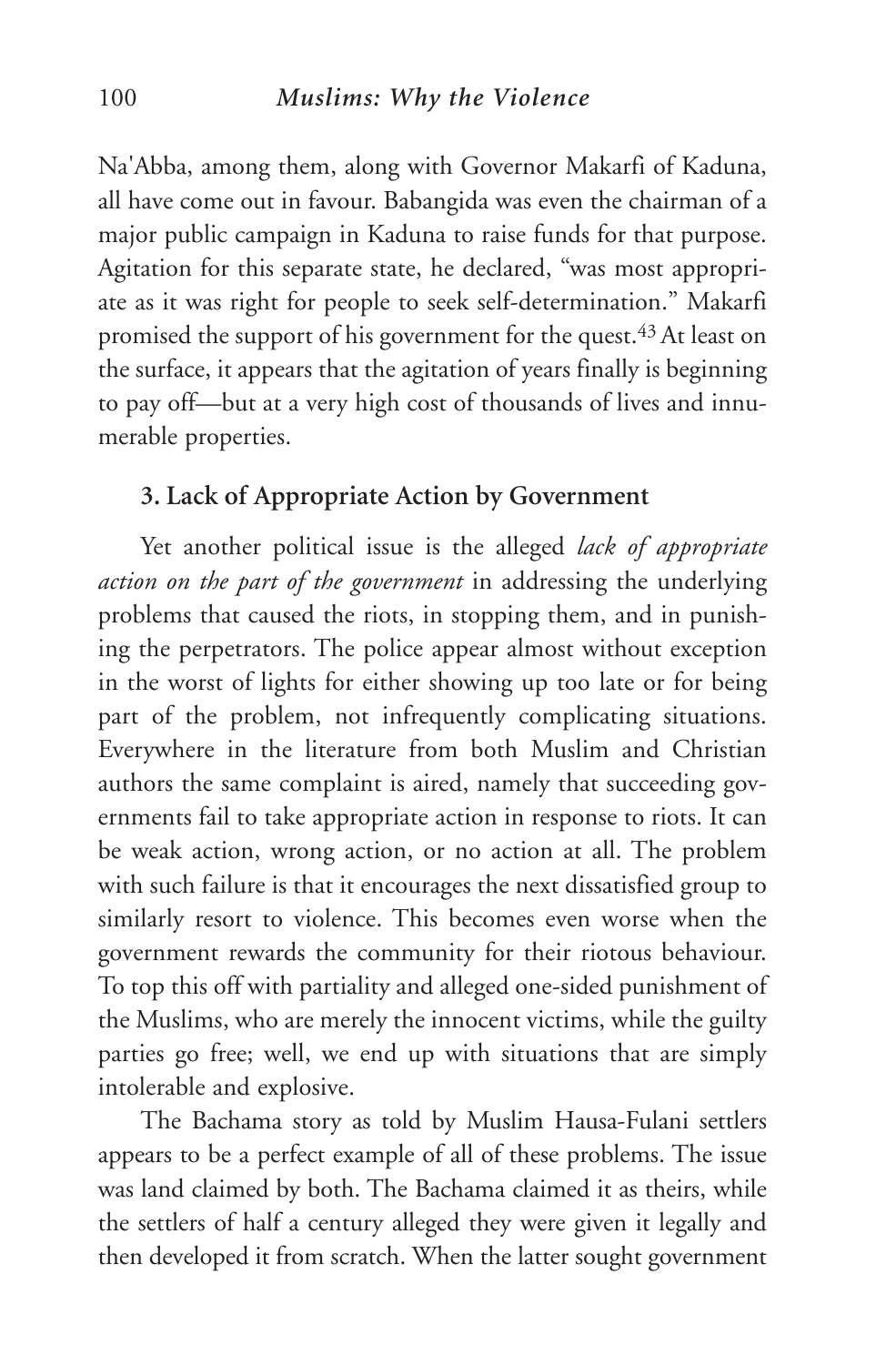protection against raiding and killings on the part of the Bachama, every level of government failed to take responsibility. They all were partial against the Hausa-Fulani. All the victims were Hausa-Fulani. Months after the conflagration, the government had still not published the report that a committee was assigned to create.

Lawal Yusufu Mohammed of Bauchi, in a letter to the editor, aired his strong grievance as follows:

*In 1987, Muslims were massacred in Kafanchan, and when their brothers reacted in parts of Kaduna State, they were arrested and jailed. No single Christian was arrested there. In 1991, Muslims were murdered in Tafawa Balewa; and their brothers who reacted in Bauchi were massacred by security agents, many in their own bedrooms. No single Basayi was arrested. Instead, they were rewarded with a chiefdom. Any wonder then that the Katafs attempted to annihilate the Muslims in their midst so that they too can get their own chiefdom?* 4 4

Please remember the 1995 interview by *Newswatch* with the then Governor Rasheed Raji of Bauchi. The first reference to this interview was to indicate that at least for once the underlying problem was admitted by a governor, something that seldom happens. This second reference is to point to the lack of action by the government about a problem that was acknowledged to have existed since 1916! The governor was asked about the reports of the two committees assigned to study the upheaval. His answer is a fine example of failure to act, and buck passing. He replied, and I repeat his answer for your convenience:

*What we did when I got there was to review the report from the two committees. There was a panel and another committee on the same issue. But you see, they did not actually address the issue of implementation. They were all coming out with recommendations. But how do you implement it? So we*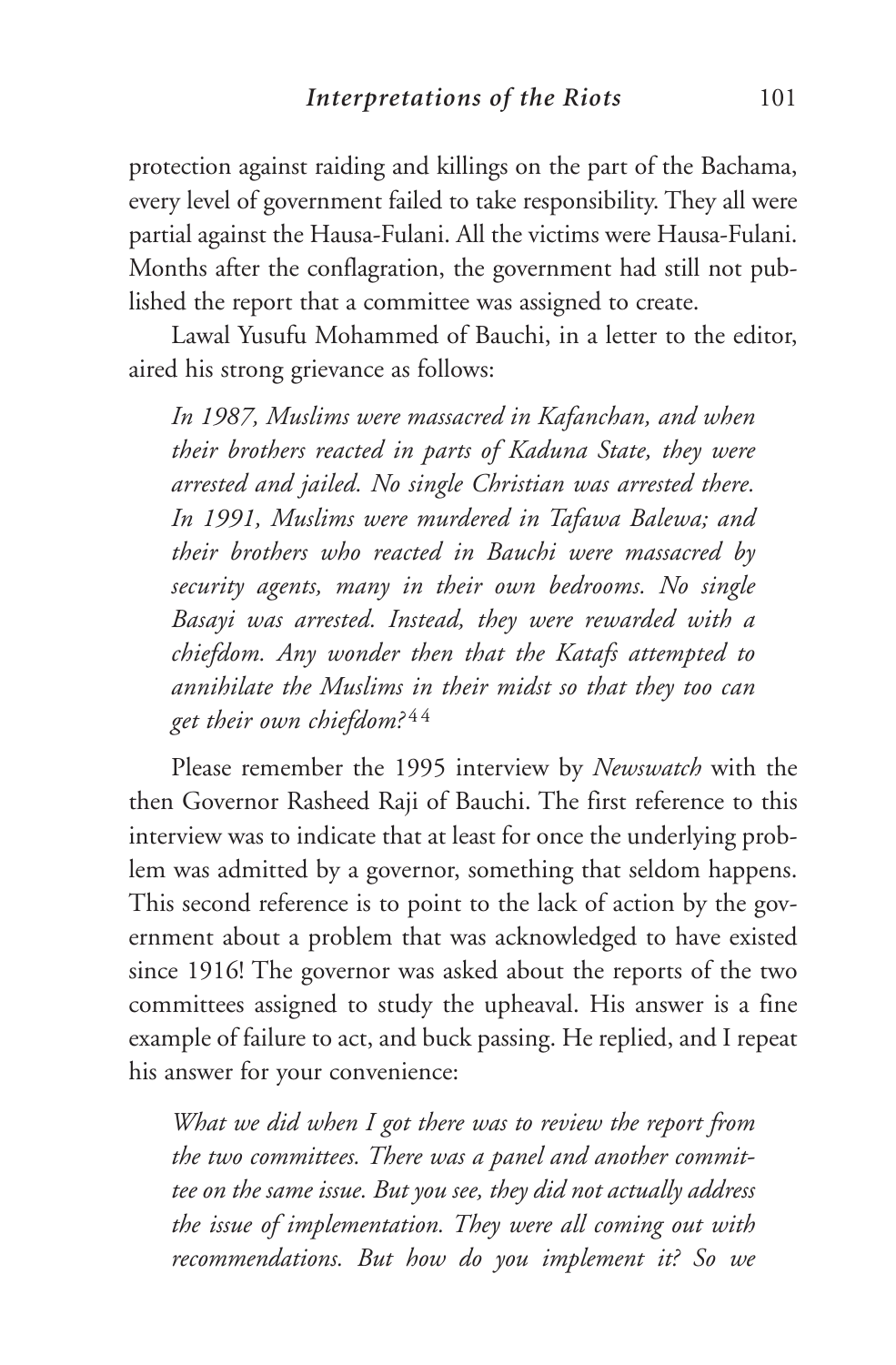*reviewed the issue and made recommendations to the federal government. After a while, we sent a reminder that we were still waiting for these our recommendations to be approved.*<sup>45</sup>

Any need for comments?

The Cudjoe panel dealing with the Zangon-Kataf episode was dominated by Muslims. It castigated the Kaduna government for

*lack of decisive and prompt action by various governments in the state to defuse tension in Zango and other places. The Kaduna State government is yet to implement some of the aspects of its white paper on the report of the panel that investigated the 1987 Kafanchan riots.*<sup>46</sup>

It is really a dreary and shameful refrain—and it continues to be sung.

With respect to Kaduna 2000, Umar Sanda wrote that "the capability of the law enforcement and security agencies in detecting and nipping in the bud unlawful activities is seriously called to question by their performance." As to the government itself, he did not beat around the bush: "The spate of violent communal and religious crises in the country the last few decades is symptomatic of one problem: the failure of the state. It is high time the state performed its reason for being. It is high time government governed."47

The stories and accusations are many, far more than can possibly be recorded here.

Nigerian governments sometimes try to give the impression of being in control and of intending to take drastic action after riots have occurred. After the Kafanchan episode, President Abacha spoke toughly to the nation. He ordered the establishment of various investigative bodies at federal and state levels. He banned religious organisations from all institutions of higher education. He assured the nation the government would "not recognise any sacred cow and none will be spared. Enough is enough." Nigerians, according to Kukah, had high hopes for some tough action this time, but, as usual, it just fizzled out through delay and inaction<sup>48</sup>—but that is for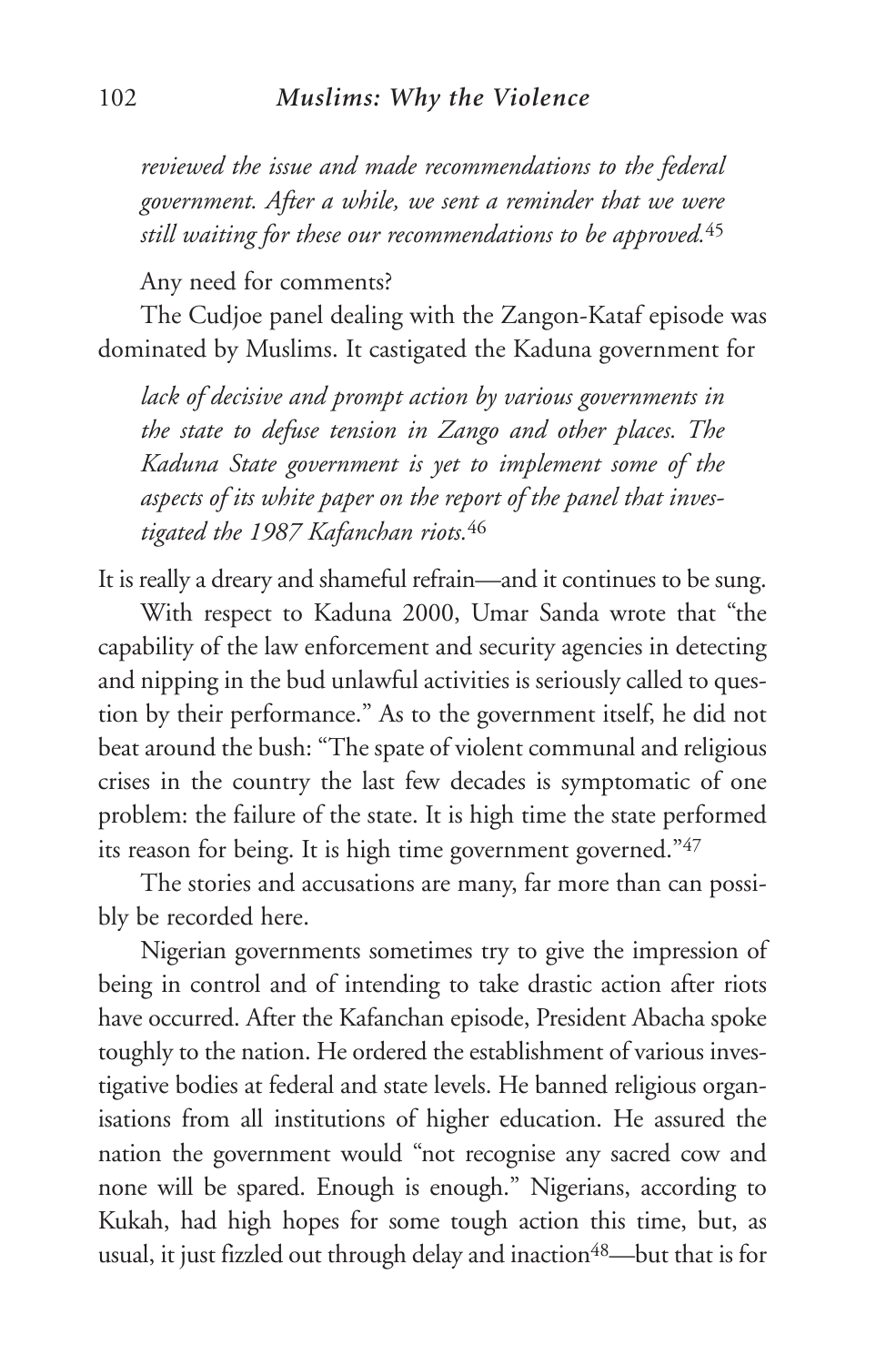our next volume, since his is a Christian opinion. The President's statement "Enough is enough" continued to haunt the government. Christians have not allowed it to be forgotten.

Muslim complaints in this area are nearly universal. There are, for example, the scathing comments by Muslim scholar Sheikh Yakubu Hassan, an Izala leader from Katsina. Addressing a news conference in Katsina, the Sheikh blamed the Kaduna 2000 uprisings on the "non-punishment of culprits of past riots in the state." He argued that "perpetrators of the Kaduna riots embarked on the mayhem because those who participated in the previous crises in Kafanchan and Zangon-Kataf virtually went scot free." He predicted that "unless the government fished out and punished the culprits, there will be no end to religious crises in Kaduna, as the arsonists will continue to be encouraged by government's inaction."49

It is discouraging how the same demands on, and the same promises by the government continue to be made, riot after riot. However, after the riot over the Miss World contest in Kaduna in November, 2002,50 Governor Makarfi promised that the state would "leave no stone unturned in bringing the culprits to book." He continued, "Those who will be involved shall be punished according to the law. We are left with no option but to take a very much more decisive action against perpetrators of crisis and the dastardly acts." Another "high" government source was quoted as saying that "the state government had resolved to punish the masterminds to serve as good precedence in checking any future reoccurrence"—all are most familiar promises heard after every riot. At the time of writing, it is too early to predict just what will really happen, but at least "about 1,000 persons arrested by the police in the thick of the four-day violence that devastated Kaduna last week, are to be arraigned in court today." In addition, in Abuja, about 100 persons were arrested in connection with the spill-over riot that took place in the Federal Capital Territory. That was unusually quick action. The Governor promised even more: "We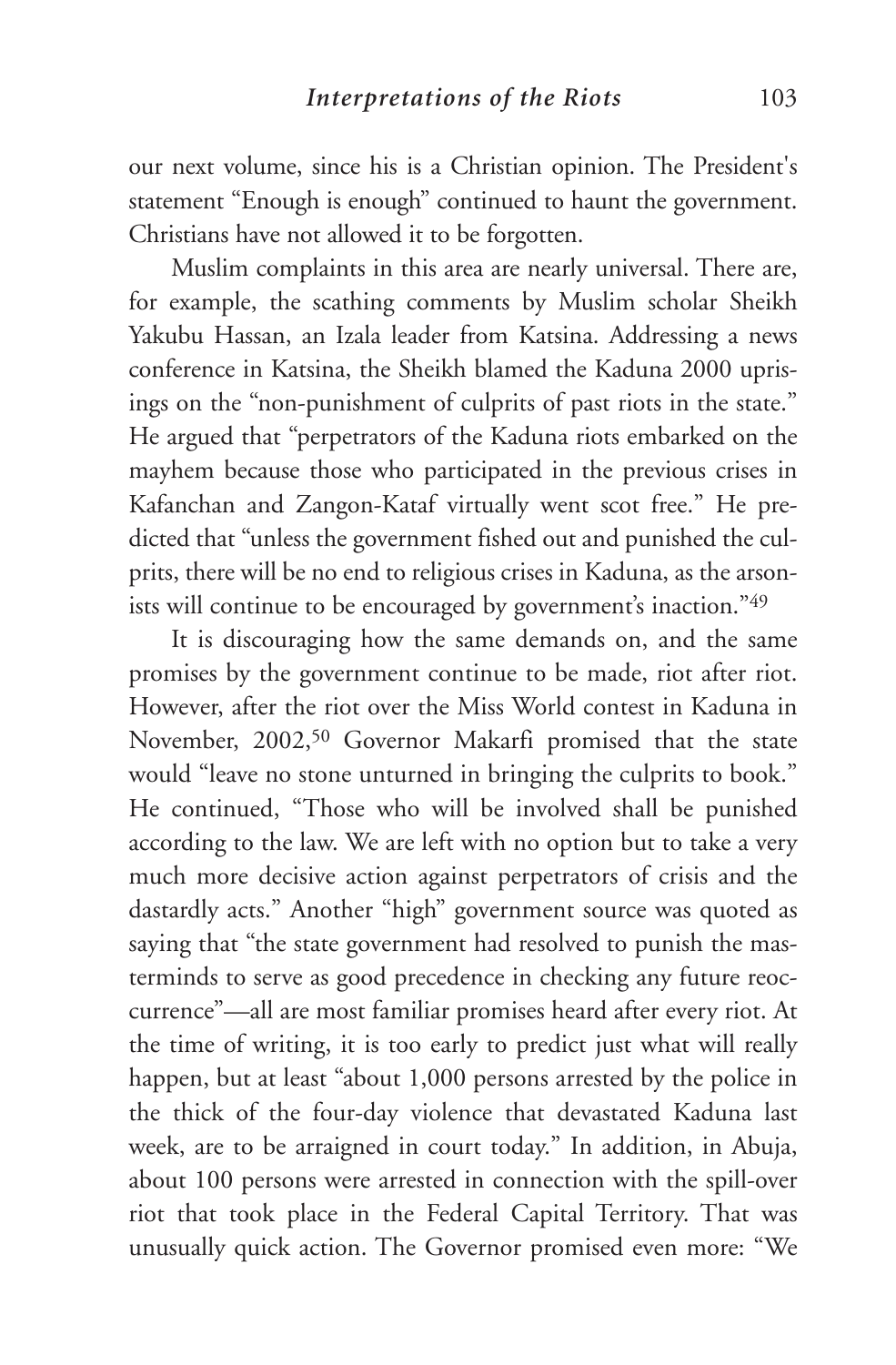must all fight these people through a resistance to violence. And the authorities have been fully mandated to take punitive measures to deal with the situation. Also, all those arrested for murder, theft, and arson will be charged to court on Monday," he disclosed. "We shall deal with individuals as they were caught committing any offence, and such shall be done no matter how highly placed the individual may be." At least, a familiar sound!

A significant development is that during the weekend soldiers arrested the Secretary General of Supreme Council for Sharia in Nigeria (SCSN), Malam Nafiu Baba-Ahmed, for alleged complicity in the riot.51 This was not a "small fry" catch. It evoked immediate Muslim reaction. The Malam's lawyer, Alhaji Ibrahim Umar, expressed fears that the development might engender fresh protests. "It is lamentable and sad to hear that the Secretary General, Supreme Council for Sharia in Nigeria (SCSN), was molested and arrested yesterday, around 9:00 p.m. at his residence, by some military personnel, and taken to an unknown destination."

He further said that the "unconditional release of Malam Baba-Ahmed is a pre-requisite condition for peace in Nigeria." With the Muslim governor arresting such a prominent fellow Muslim, I am somewhat optimistic that earlier lessons are finally taking hold and that this time there will indeed be no "holy cows." As to the lawyer's demand, what else are lawyers for?

Perhaps this unusually aggressive action was due partially to international attention this riot gained. It may also be an attempt to pre-empt the "Northern youth group, Civil Rights Congress (CRC)" that,

*has pledged to assist the Federal Government expose the sponsors of the recent violent protests in Kaduna, even as they canvassed capital punishment for those convicted. Its president, Malam Shehu Sani, who spoke in Kaduna yesterday, hinted that the group had resolved to set up an independent investi-*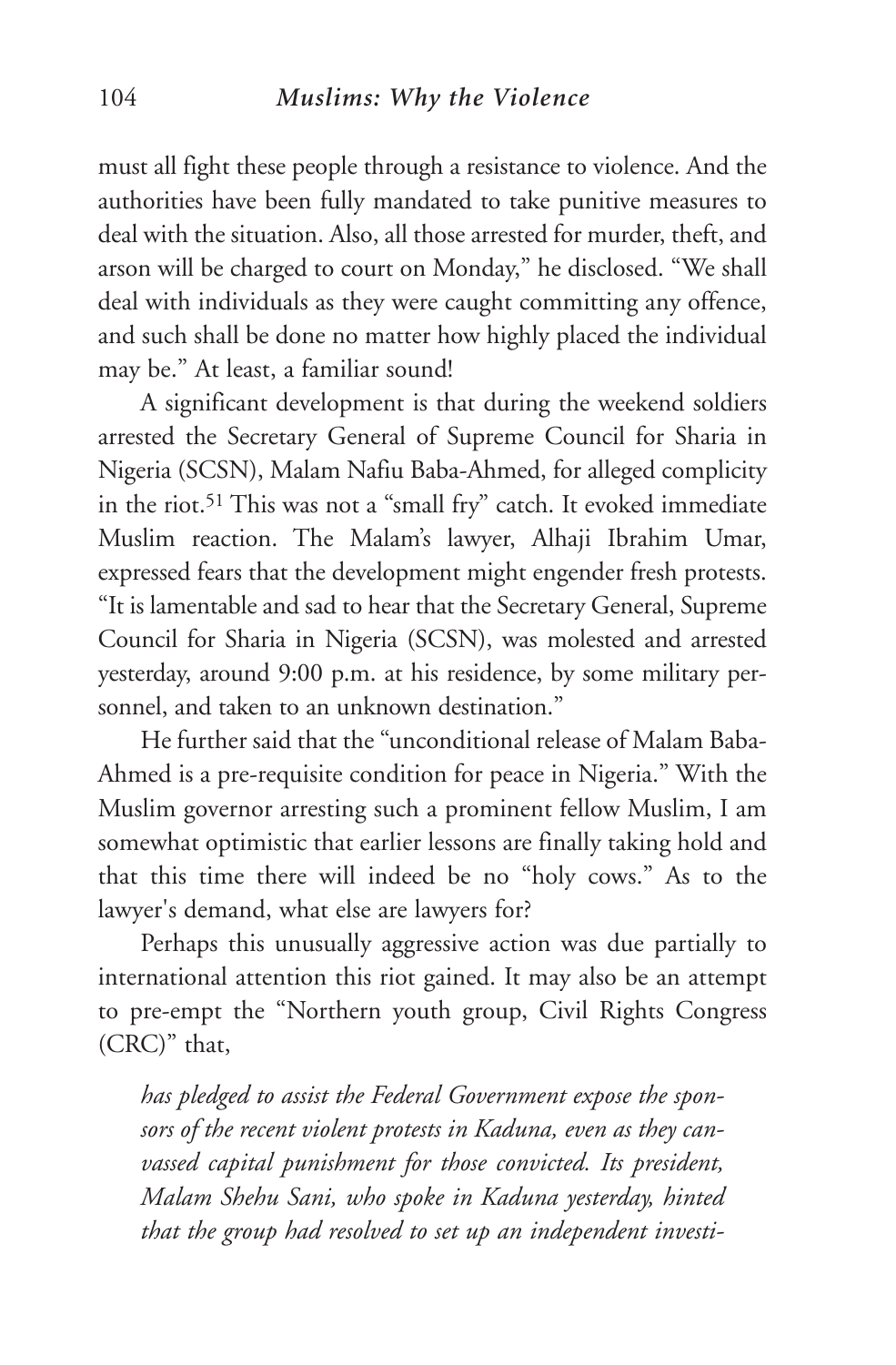*gation team to trace those who sponsored the riots. He said it would make its report known to the Federal Government so that the people behind it would be brought to book. Sani, therefore, called for capital punishment on individuals or group leaders behind the incident. The northern youth leader said that the mandate of the committee was first to go the suburbs and find out who killed and who was responsible for the killing of who.*

*"We also want to find out the extent of involvement of groups and highly-placed individuals within religious circles that are involved in this massacre and we also want to know the level of involvement of security agencies, and why they were so relaxed until the protest that started the crisis got out of hand," he added. He expressed the group's dissatisfaction with the manner in which the state government was handling the violence, stressing that "each time there is crisis in Kaduna, people have always been arrested and released later.* 

*"And sometimes, most of those arrested are not really the people on the ground when the offence was committed, and the people behind the riots are not normally arrested. But this time around, we have resolved to expose them and recommend them for severe punishment by the Federal Government," he stated.*<sup>52</sup>

This stance may have seemed threatening to the government and even brave. However, a year later, by January, 2004, I have not heard about any report of their findings nor of any action taken. It appears this private venture ended like its government counterpart: never published and the threatened action never taken.

It is, of course, never good enough. Though, compared to earlier incidents, the government reacted fairly quickly, the CRC not only declared that they "unambiguously condemn the resort to violence that has brought about lawlessness and disorder," but its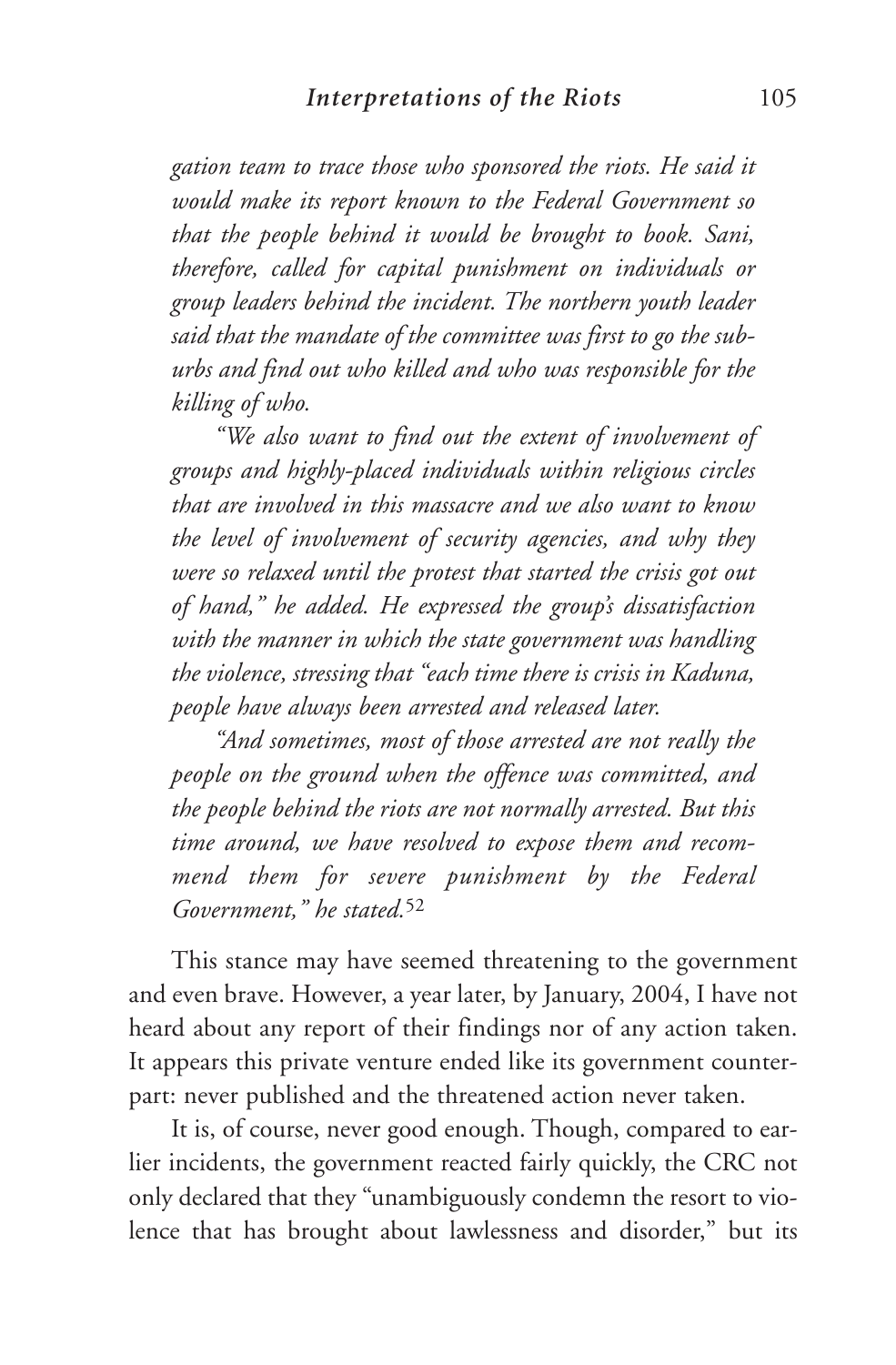Secretary General, Malam Nasiru Abbas, observed that "the steps taken by the government and security agents were too belated. If action were taken earlier, many lives could have been saved."53

I reported earlier on the perceived negative and inadequate role of the police in many riots. Other security bodies generated similar negative reports. On the whole, the army appears much better in the course of various riots than the other security forces, at least in the non-Muslim press. The army often has come in when the other security agencies were clearly unable or unwilling to handle the situation. But sometimes even they seemed involved in negative ways. I am hesitatingly wondering whether this situation is increasing under the Obasanjo regime. The Tiv people of Zaki Biam, Benue State, can testify even about an army gone amuck by gunning down hundreds of people early in the new century. Christian women, after the Miss World debacle in Kaduna during 2002, likewise asked about uniformed soldiers attacking innocent civilians. They are not the only ones.

The major Muslim complaint about all security forces, including the army, is that they are pro-Christian. The Council of Ulama accused the army of waging war against Muslims

*to defend Christianity and persecute the Muslims. The army is the crusader force that is the sworn enemy of Islam. The State Security Services (SSS) are also at war with Islam, at the insistence of a Christian clique with which they have entered into a conspiracy to undermine the Muslim community. Muslims are in the majority. There is no reason for the imposition of Christian governors over Muslims. Muslims will not accept a situation whereby the nation's armed forces, the Police and the SSS are turned into bastions of Christianity, which can be marshalled out against Islam. Muslims all over the country are called upon to take all necessary steps to defend themselves, as they can no longer rely on the state security agencies.*<sup>54</sup>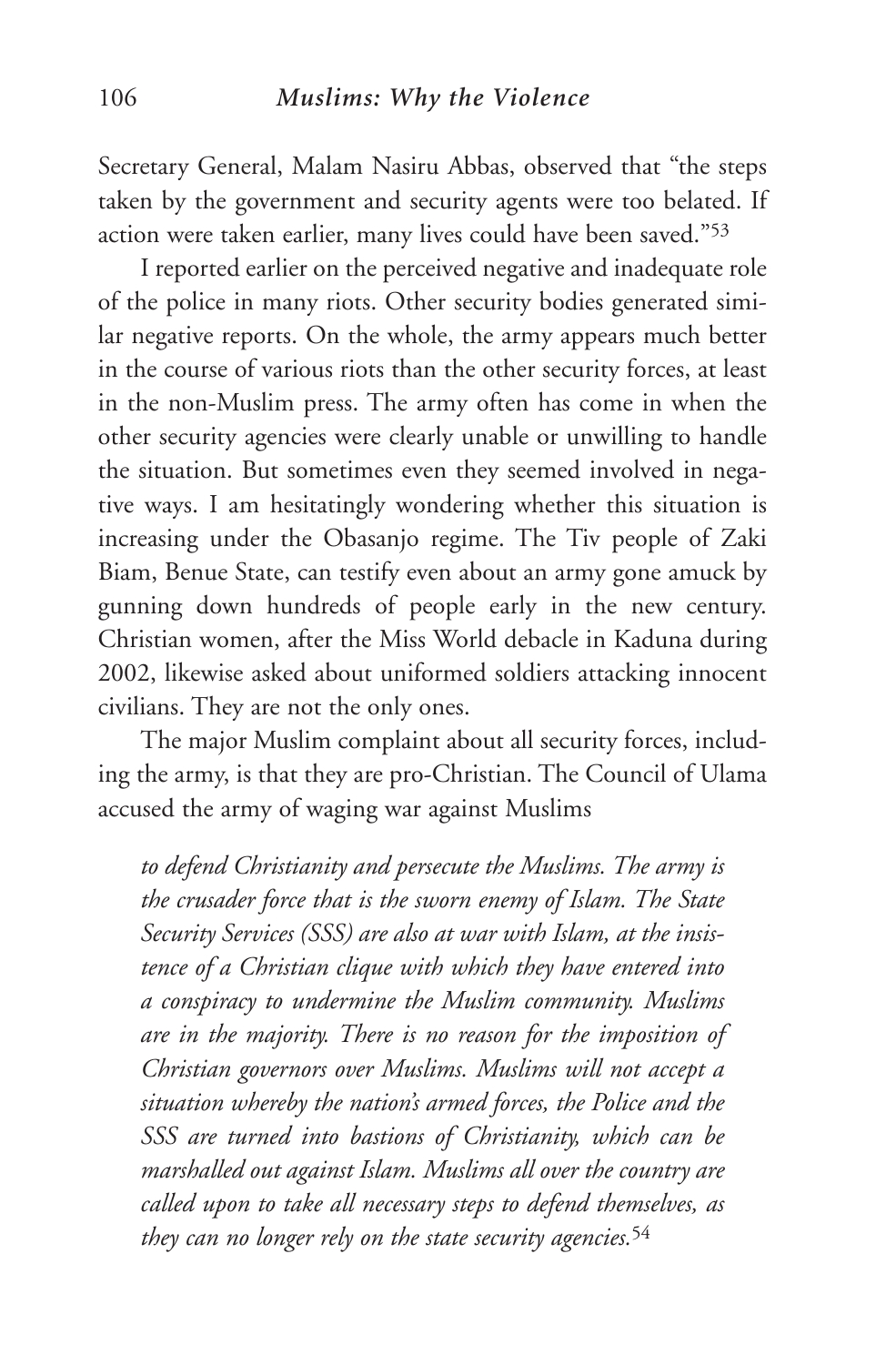These were no mere afterthoughts. They were repeated in other contexts. In a statement to the Karibi-Whyte Tribunal, appointed to investigate the Kafanchan ruckus, the Ulama wrote that

*the army let loose a reign of terror on the innocent and defenseless Muslims and made indiscriminate arrests in Katsina, Kaduna, Zaria and other places where more than one hundred thousand Muslims are now in army cells, with many of them including women and children.*<sup>55</sup>

An ordinary Muslim in Kaduna, Mohammed Awal, caught in the Miss World mayhem of 2002, charged,

*Our security agents actually contributed a lot. Instead of them defending the interests of the community, they were one-sided. So we are using this opportunity to call upon the federal government. Let them be sincere in a situation like this, let them give us justice, and not take a side.*

His charge is supported by Dr. Abdulrahman Suleiman, a medical doctor in a hospital where many Miss World victims were receiving treatment. Of the 200 victims his hospital treated, 180 came for gunshot treatment. Most of them claimed they were shot by soldiers, he reported.56

Lack of appropriate or simply inappropriate government action has also long been recognized with respect to government appointments. A typical instance was noted just before this book went to press. The SCSN requested that the recently re-elected President Obasanjo review the list of appointments he had made to the Federal Executive Council. Muslims are under-represented, according to them. JNI demanded "an explanation for the appointment of 42 ministers out of which only 16 are Muslims." Ibrahim D. Ahmed, SCSN President, declared at a press conference that these and other appointments were "deliberately skewed to favour Christians." There was, for example, not a single south-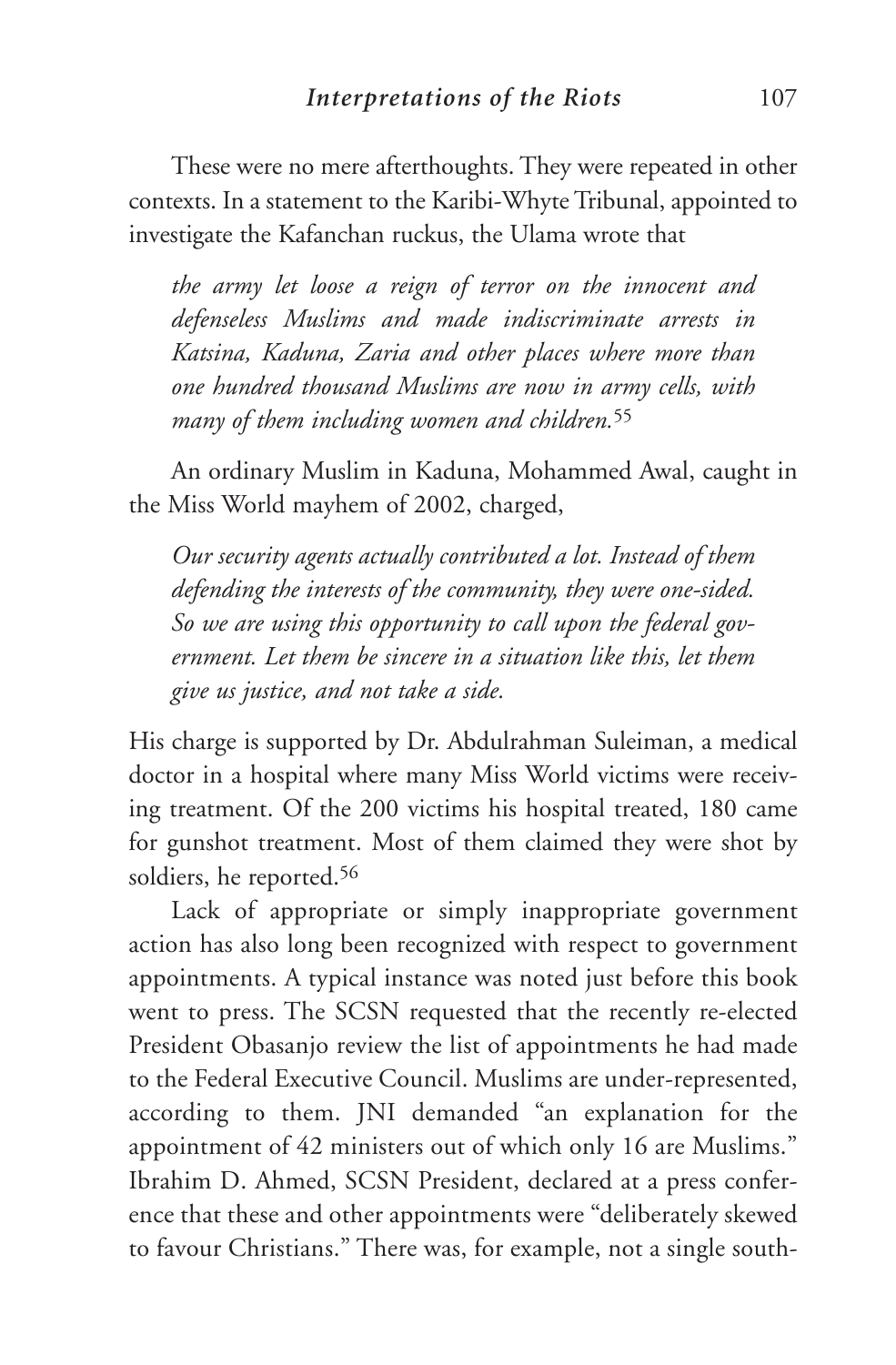#### 108 *Muslims: Why the Violence*

ern Muslim amongst them. Then there is the issue of advisers. "In Obasanjo's appointment of Special Advisers, out of a total of sixty, forty-seven (or seventy-eight per cent) are Christians, while a mere thirteen (or twenty-two per cent) are Muslims." This situation "defies logic" and "is in complete disregard to the religious make-up of Nigeria and its laws." Ahmed then slipped in another issue as well. He wants "authorities at the Nigeria Defence Academy to reverse the decision to abolish the study of Arabic language at the institution." The reason for this demand is "Arabic has been in this country for centuries and it is the lingua franca of about eighty million Muslims, and the official language of at least seven members of the African Union, and at least ten members of OPEC."57

Complaints about representative appointments go back many years on both sides of the fence. Both claim to be under-represented! The basis of these claims is always the census, with both sides claiming majority status. The games go on....

#### **4. The Manipulation Factor**

Manipulation is often said to be a major factor in Nigerian riots: manipulation of religion, usually on behalf of religious, political, class, and other vested interests. It is really just another name for a certain style of politics. It could be argued that it is Nigeria's major political style. Yahaya Kwande, a former Nigerian ambassador and convert from Christianity to Islam, affirmed that religious conflicts are provoked just for such reasons.58 L. J. Isa, at the time Kaduna State Military Administrator, also stated that people fomenting religious crises are doing so for their own selfish interests.59 That is the short of it, with the longer following herewith.

Yusufu Bala Usman, a former history professor at ABU, has given us a working definition of manipulation that will underlie the discussion on the subject. It means *"*controlling the action of a person or group without that person or group knowing the goals,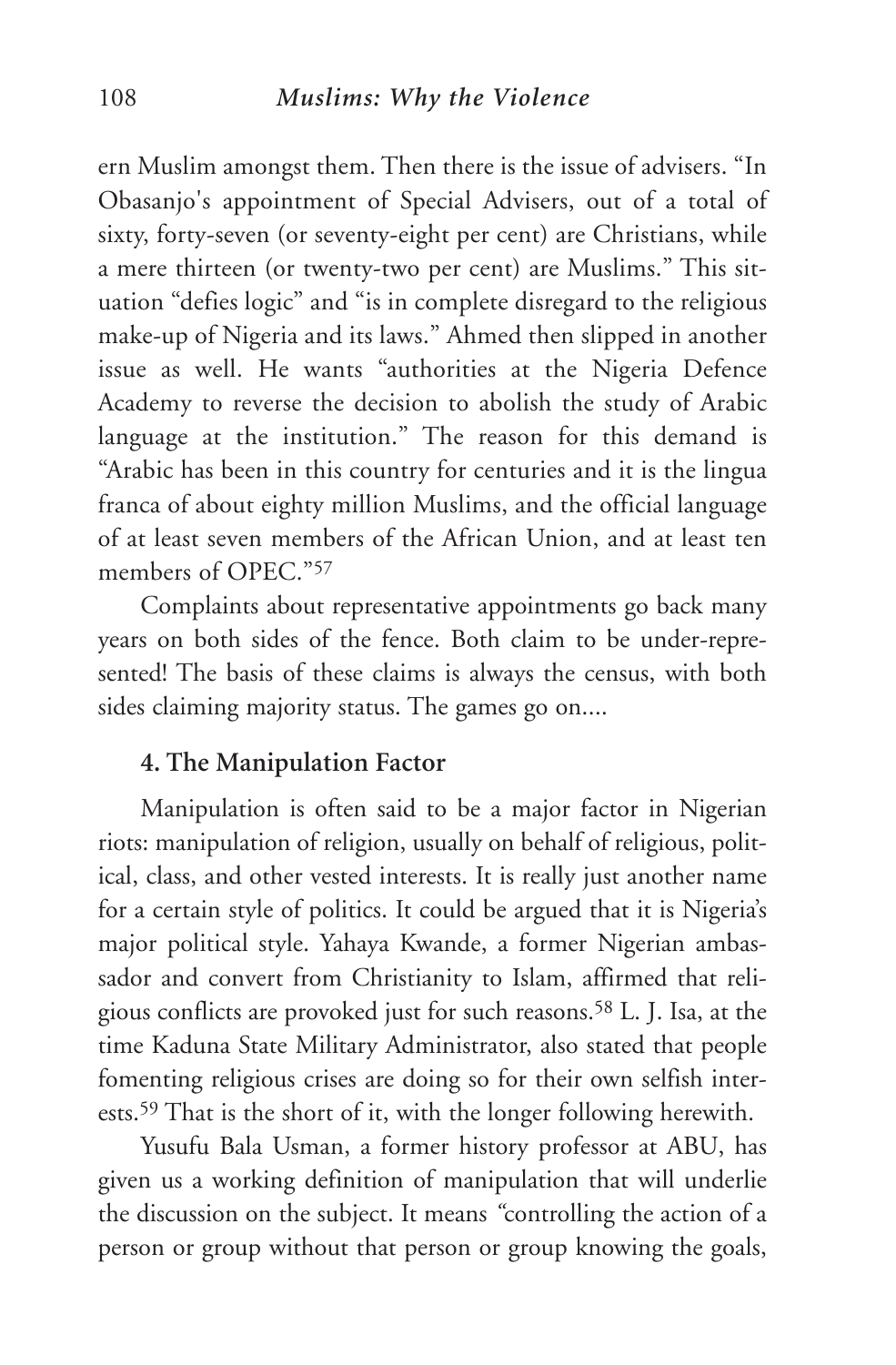purpose and method of that control and without even being aware that a form of control is being exercised on them at all."60

The Potiskum riot is an example of Muslim manipulation of other Muslims in order to get at Christians. The pretext for this riot was the claim by Muslims that a nineteen-year old Christian girl wanted to convert to Islam but was prevented by her parents and the police. One official report asserted that this issue was used as a pretext for "political machinations by the Bolewa ethnic group in active collaboration with the Hausa-Fulani ethnic groups in Potiskum." The state's Police Commissioner claimed that the incident was a case of "manipulation of the Islamic religion for political purposes" in the interest of "the feudal emirate institution. Islam has become a ready tool to suppress the other ethnic groups." He blamed the crisis on the Vice-Chairman of the Local Government, Yusufu Umar Kukuri, who "mobilised the fanatics to carry out the mayhem." His goal was to eliminate "prominent Kare-Kare personalities, who are Christians."61 So, it appears that here we have a riot that involved manipulation for politico-religious reasons.

Politics and manipulation are often used to explain inter-religious crises in Nigeria. This explanation allows Muslims to blame other Muslims without blaming Islam. For example, the Oyo State branch of the Progressive Muslims Association of Nigeria accused "some self-appointed Muslim leaders" of creating a crisis between Christians and Muslims in the state. In condemning attacks on Christians, it explained that some Muslims were manipulating religion for political purposes. The group also condemned some Christian organisations for inflammatory statements. Christians and Muslims, the group advised, must co-exist peacefully. "Religious fanatics" amongst school principals should be replaced with more "liberal-minded ones."<sup>62</sup>

Abdulkadir Balarabe Musa, the deposed civilian governor of Kaduna State, in his preface to Danbazau's *Politics and Religion in*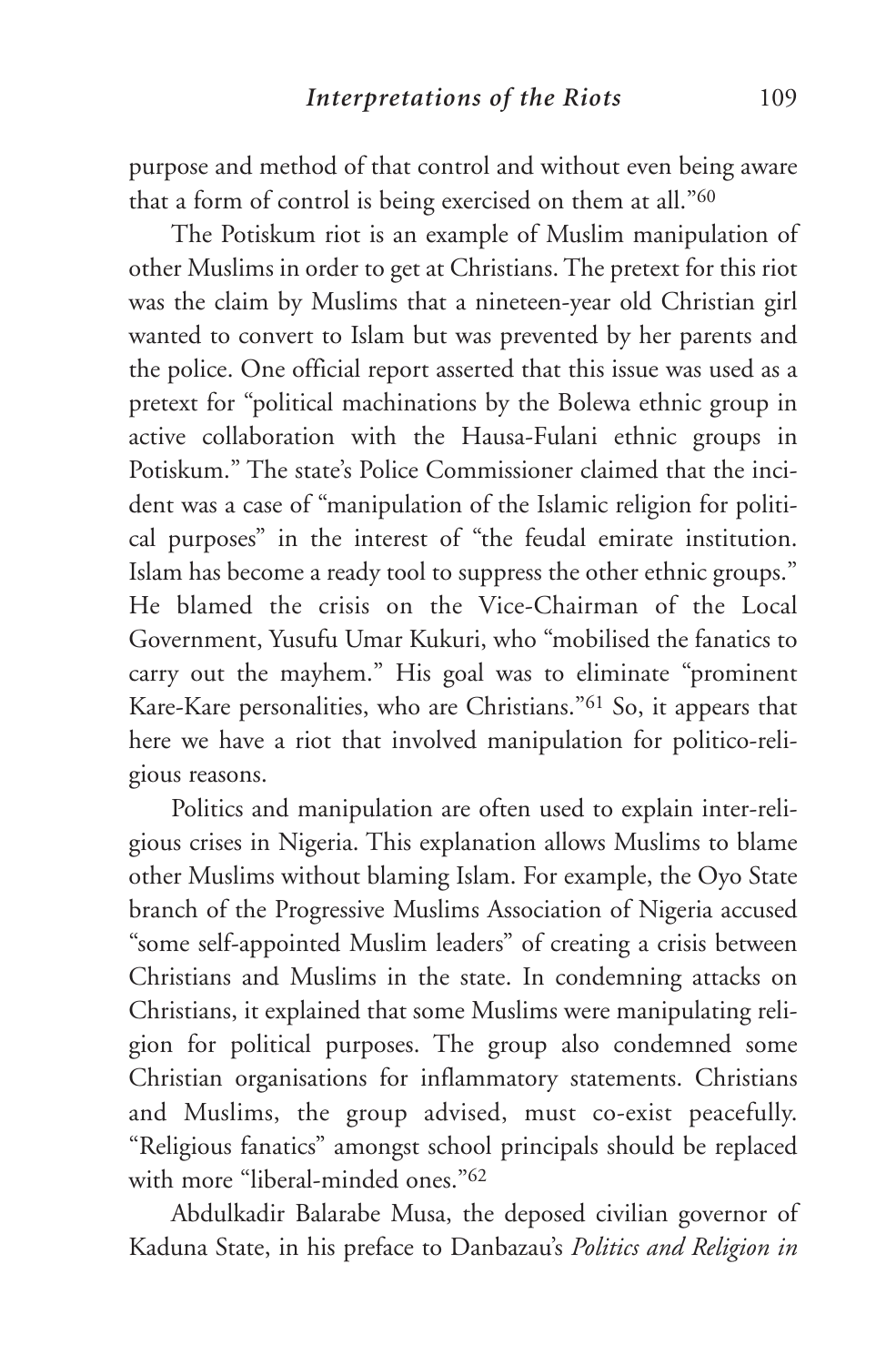*Nigeria*, recommends this book because "it traces the way manipulation of religion for gaining political power" has taken root in Nigeria. He talks of "fraudulent misuse of religion for political advantage." An exploiting class is using religion "to gain political power" as well as to accumulate wealth. CAN, according to this former governor, is guilty of fomenting "religious politics." It is not out to protect Christians so much as the vested interest of its leaders. "Everybody knows," he asserts. They exploit ordinary Christians by exacting from them great fortunes supposedly to be used for "religious purposes," but actually used for their mansions and expensive cars.

According to Musa, Muslim organisations like JNI are no different. They have "used the sharia controversy" to protect their own vested interests. Traditional rulers especially are accused of "hiding behind Islam" to further their own interests, and they do so with the cooperation of the military, police, courts, and everyone else. It has become so bad that Muslims prefer the common court system to the Muslim courts, for the latter have become too corrupt.63

In his foreword to the same book, Mudi Sipikin recommends Danbazau's book because it exposes "how these drummer boys of the Europeans hide behind the cover of religion to exploit the people..., and to foment violent conflicts, in order to prevent the people from understanding their hypocrisy, misdeeds and crimes."

This exposé, he adds, is particularly valuable, because the writer saw it all with his own eyes.<sup>64</sup>

Danbazau and the authors of his Foreword and Preface were all members of Northern Elements Progressive Union (NEPU), a largely Muslim political party in opposition to mainstream northern Muslim feudal politics. It fiercely opposed exploitation and oppression, and identified it freely among both Muslims and Christians. The party placed the entire package of manipulation, exploitation, and oppression in the wider context of Nigerian history since colonial times and even of international politics. It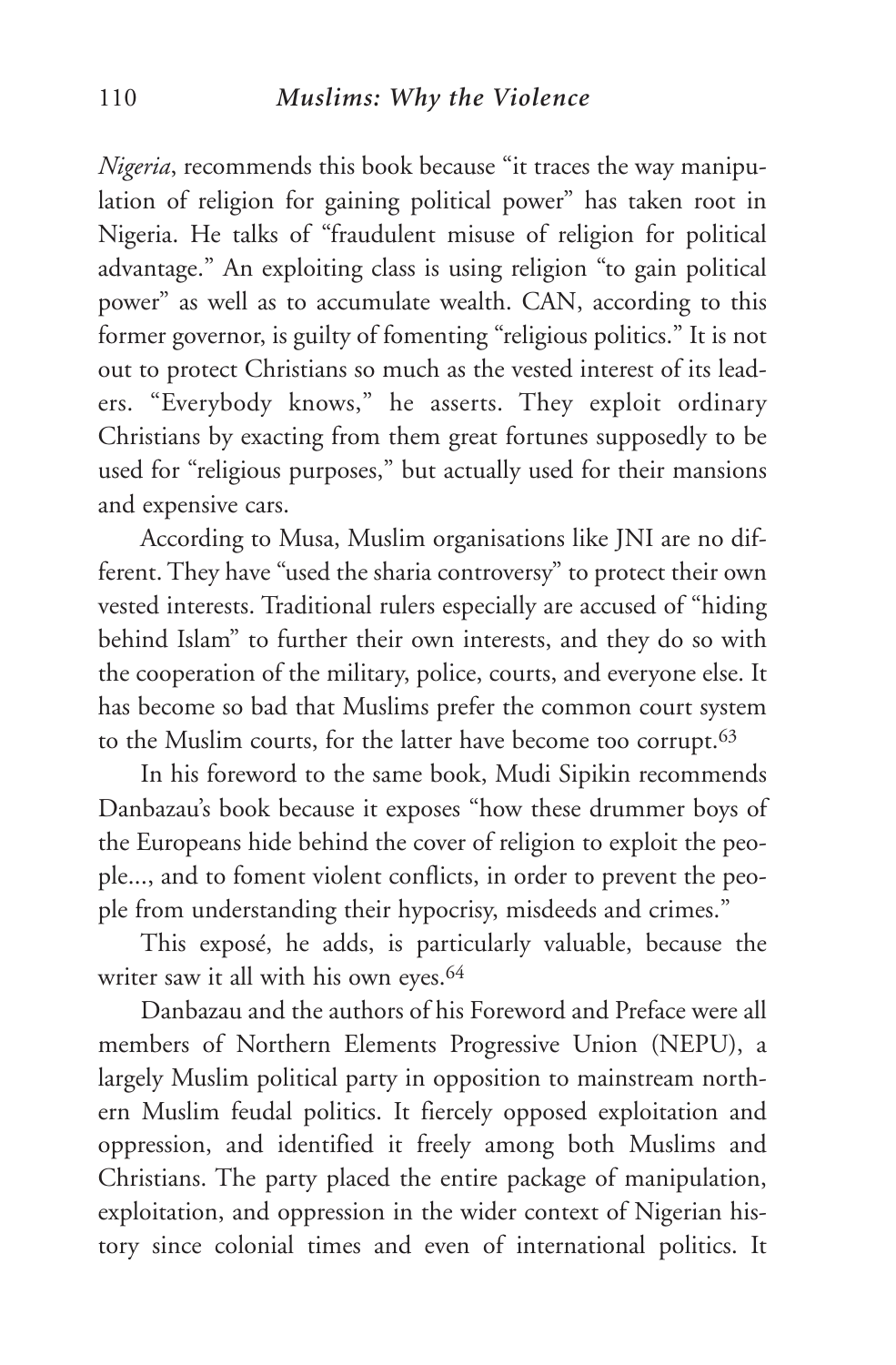viewed the relationship between the West and Nigeria in the classic Marxist perspective of metropole versus periphery. Danbazau's book must be understood in that context.

According to Danbazau, manipulation of religion for political and/or economic reasons preceded the riots that are the object of this study series. Behind it all are Western imperialist designs to break up Nigeria, or at least, to weaken it, so they could access its mineral wealth. In the process they used and manipulated various agents as well as weaknesses, as they pursued their policy of divide and conquer. The weaknesses were the ethnic, religious, and political divisions of the country that were exploited on their behalf by the Nigerian "hunting dogs" of the imperialists.

Prior to independence, the Northern Peoples' Congress (NPC), the large party representing traditional Muslim feudal interests, supported by the colonialists, had already threatened to break up the country. They did this by various means, including the sponsorship of violence. In the early 1950s the NPC sponsored a terrorist youth group by the name *Jam'iyyar Mahaukata* or "Brigade of the Insane." During the 1970s, Muslim *mallams* or teachers "used Islam to campaign for their patrons seeking political office and who...were holding the reins of power." They "insinuated that anybody who did not support the party of their patrons [the NPC] has abandoned" Islam. At that time, only Muslims used this ploy.

Subsequently, Christians began similar tactics through CAN. They "openly plunged headlong into politics, ostensibly to protect Christianity and fight for the rights of Christians who, CAN leaders claimed, are being dominated by Muslims, particularly the Hausa-Fulani."

Danbazau now realized that a "new era of political rivalries using religious sentiments had arrived." "Bitter verbal exchanges" between leaders of the two religions ensued. One Muslim mallam asserted that a Muslim must become the next president.65 A Christian leader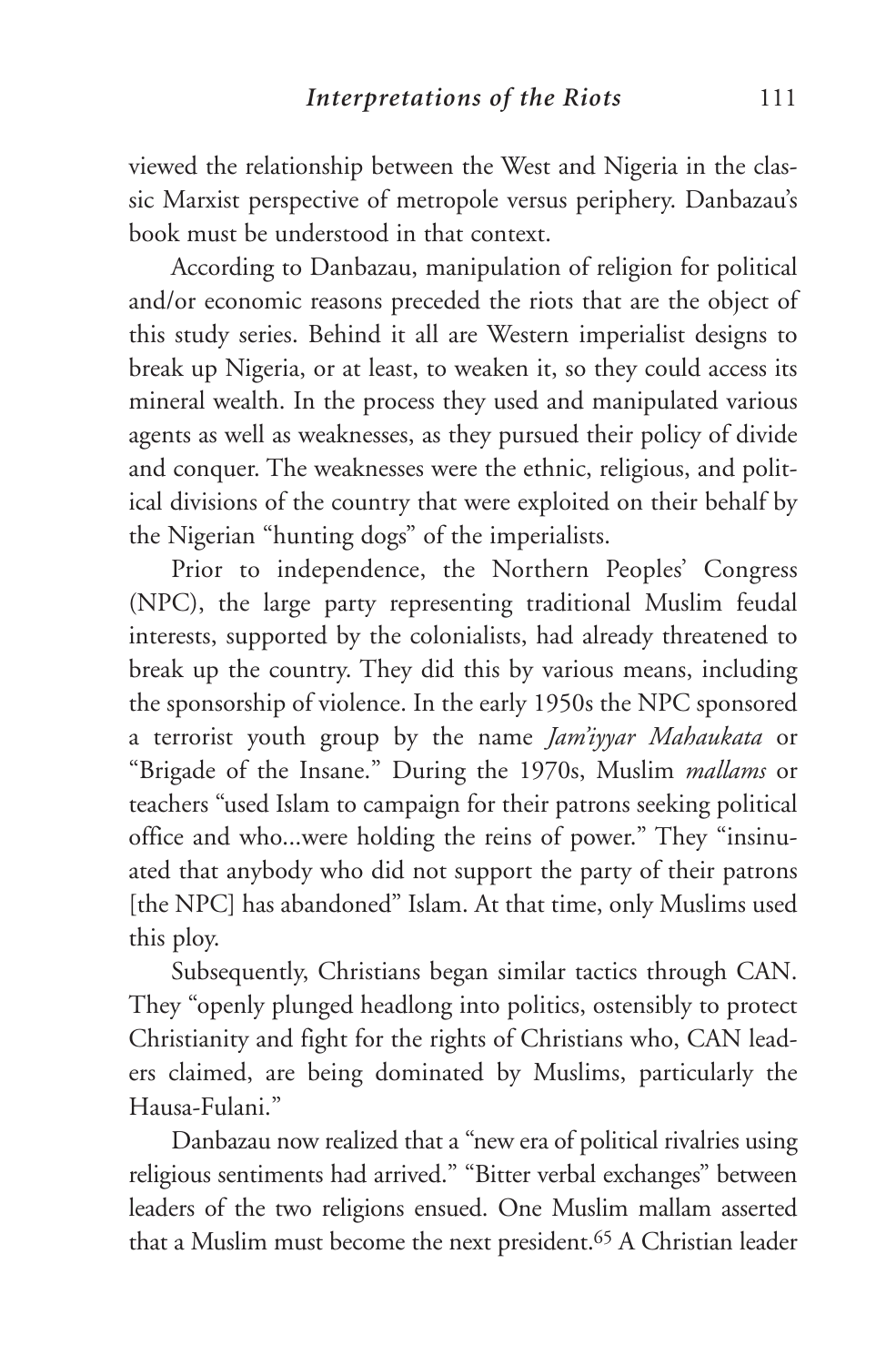"promptly replied that Nigeria would burn should such an event happen." The development of such a spirit was encouraged even though in the past the religion of the President had not been an issue, with Christians supporting Muslim leaders and vice versa. The "myopia" of these religious leaders has led to the riots we described in Monograph One, "ostensibly because of religious differences."

Danbazau was puzzled by the Christian invitation to evangelist Reinhard Bonnke to preach in Kano. What did they think to gain? It is well known that Christian missions have minimal effect in traditional Muslim communities the world over. He wondered why they brought in this evangelist when there was no chance of gaining converts.66 Christians embarked on a vigorous advertising campaign with posters plastered everywhere that used the provocative language of crusade. It is difficult to believe, wrote Danbazau, that CAN did all this unaware that "there are ambitious politicians of both religions who, in a period of elections, would capitalise on it to ignite violent disturbances for their own selfish ends." So, many people were asking, what exactly is CAN after? Danbazau thought he knew the answer.67

During the reign of President Shagari, the Muslim civilian president from 1978-1983, a new form of manipulation allegedly took place. Several Muslim-dominated northern states voted opposition parties into power. The federal government of Shagari promptly started manipulating various elements in those states to weaken their governments. These governments and their people were put under heavy pressure and discriminated against in the delivery of development projects. Among the casualties was Musa Balarabe, the Muslim NEPU Governor of Kaduna, who was impeached.

Danbazau then goes on to accuse the Shagari federal government of encouraging the Maitatsine uprisings. These occurred in northern states that he describes as "predominantly Muslim," that were ruled by parties in opposition to the federal government.68 He is accusing the federal government of manipulating the Maitatsine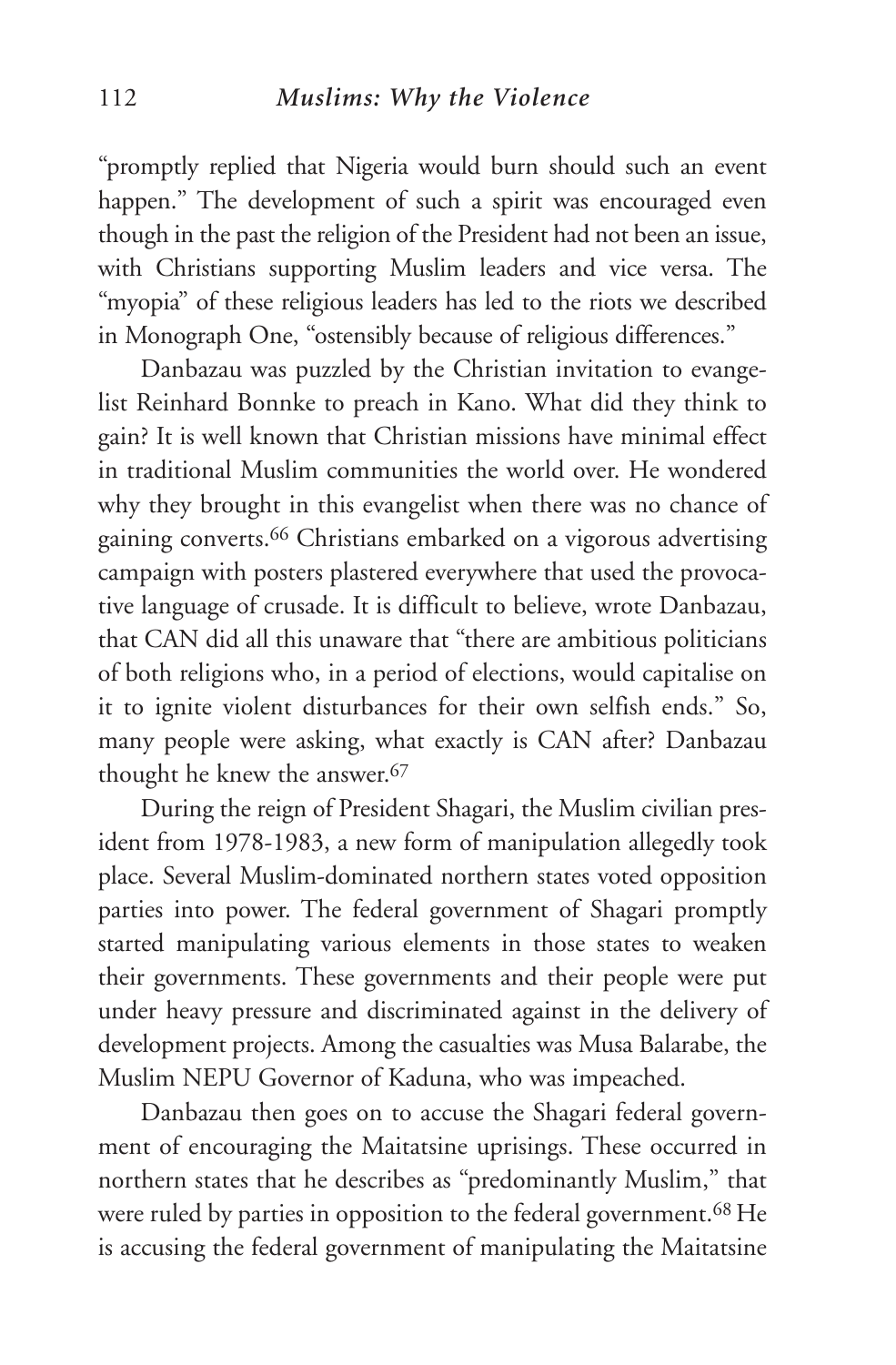situation to achieve its own political ends, without the latter having any idea of how they were being used.

It is interesting that General Buhari, who overthrew Shagari's civilian regime and re-established the military regime, more than two decades later asked Balarabe for forgiveness for his part in the political shenanigans of that day. He wrote to Balarabe, "Your impeachment in June, 1981, might be a product of conspiracy, but you will agree that it was done in accordance with the constitution."69 This was, in other words, an admission that following the letter of the law does not prevent conspiracy and manipulation. These can be practiced even within the legal system.

Religious crises, as Monograph One has amply demonstrated, increased in intensity. One reason was "the petrol poured on the issue by a few agents of imperialism in the guise of Christian leaders, who claim to fight for the rights of Christians ostensibly threatened by Muslims." This was made worse by Muslims with powerful connections in government who kept "calling on their followers to come out and fight Christians in the political arena." It led to an aborted coup by the Christian Major Orkar and his call for excising five northern Muslim states from Nigeria. Danbazau suspects that "some Christian preachers may not altogether be innocent, when viewed from the speech of the...Major, and the preachers' sermons in Jos about a week before the coup attempt."

Though there is much in Danbazau's argumentation that I consider right on,70 there are parts that I dispute. For one, there is his repeated insistence that the West wants to break up Nigeria. But it was imperial interests that created Nigeria by bundling a group of some 400 ethnic groups, ancient nations small and fairly large, within one set of external borders. Nigeria is an imperial creation! The West may want to exploit, manipulate, and control Nigeria, but I see no evidence that it wants to break up the country. It was the Muslim NPC who first threatened to dismantle it. Orkar may well have learnt his lesson from them.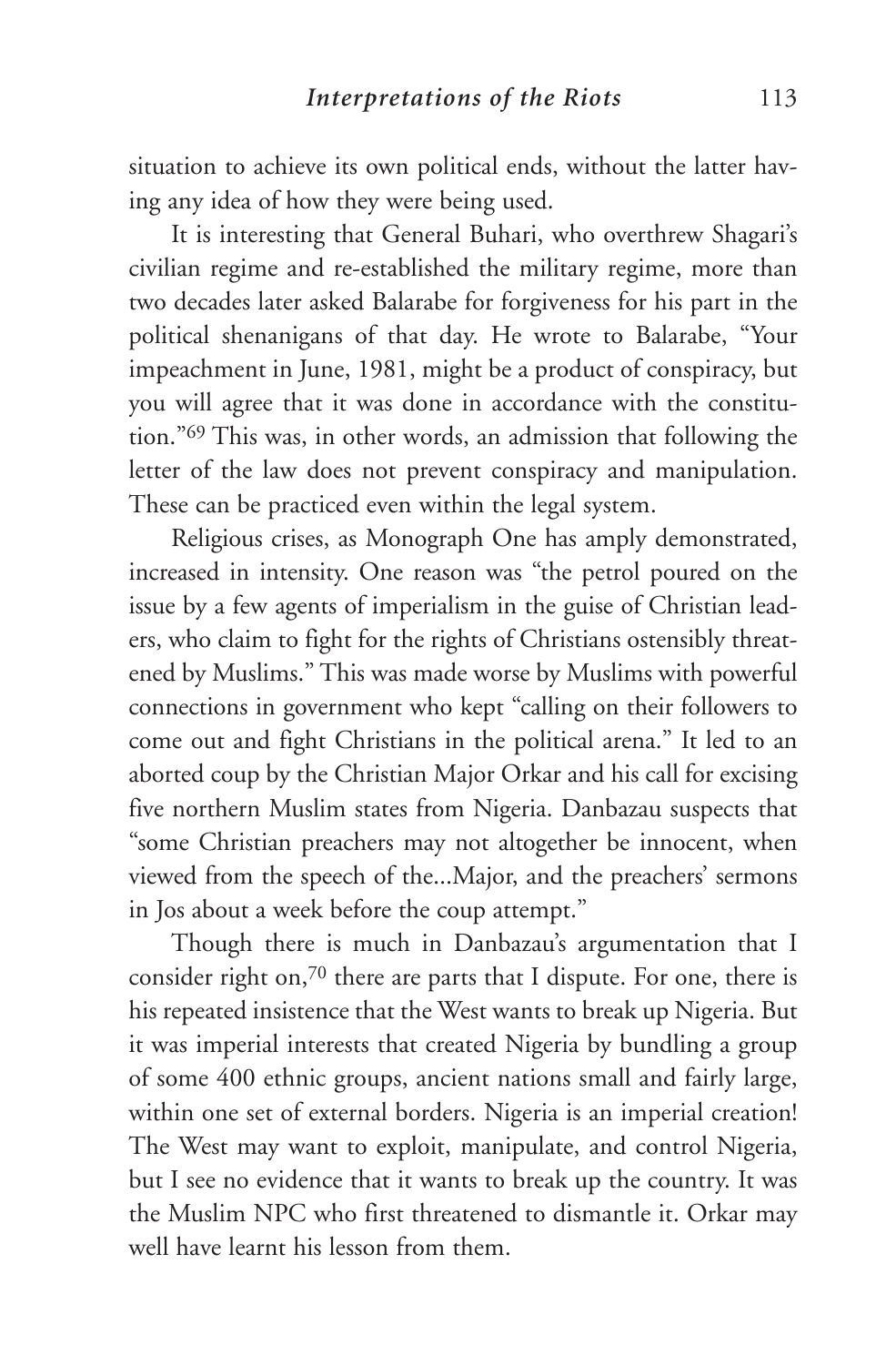Secondly, Danbazau's allegation that the Church and its missionaries, through "the Pope and other Christian notables," left no stone unturned to dismantle the country during the civil war, needs to be proven.71 I know the Roman Catholic Church sent food and other emergency supplies into Biafra. After all, it had many adherents there. It would be unthinkable for it to just watch its people starve. Allegations that the church had sent weapons and supported the Biafran drive for independence need more than general statements to be credible. Though not a Roman Catholic, I was a missionary in Nigeria at the time and published an article in a Canadian magazine defending the integrity of Nigeria. Until proven otherwise, I regard the Vatican innocent—of this one!

Yusufu Bala Usman, introduced at the beginning of this section, belonged to the same NEPU crowd as did Danbazau. Though a descendant of a prominent traditional northern Muslim clan, he published much against feudalism and oppression. Sometimes he would sound like a Marxist, and could not be understood without reference to that philosophy. Like Danbazau, he espoused the Marxist scheme of metropole versus periphery. That led him to see Western imperialists behind every tree. Note well, that this and other references to Marxist notions do not mean I reject all of Usman's views or explanations. Many of them were right on. My main problem is that his Marxism tended to make him doctrinaire, ideological; it sometimes led to exaggeration.

Usman asked in the opening salvo of a lecture to students, "Why presume that religion is being manipulated in Nigeria today? What is the evidence? Is it actually a pattern of manipulation that is unfolding? Or is it merely one of contestation between various religious faiths?"

There are those who view the upheavals as a "healthy development of people becoming more conscious of their religion, as a way of life, and rejecting secularism. Others would say...that 'these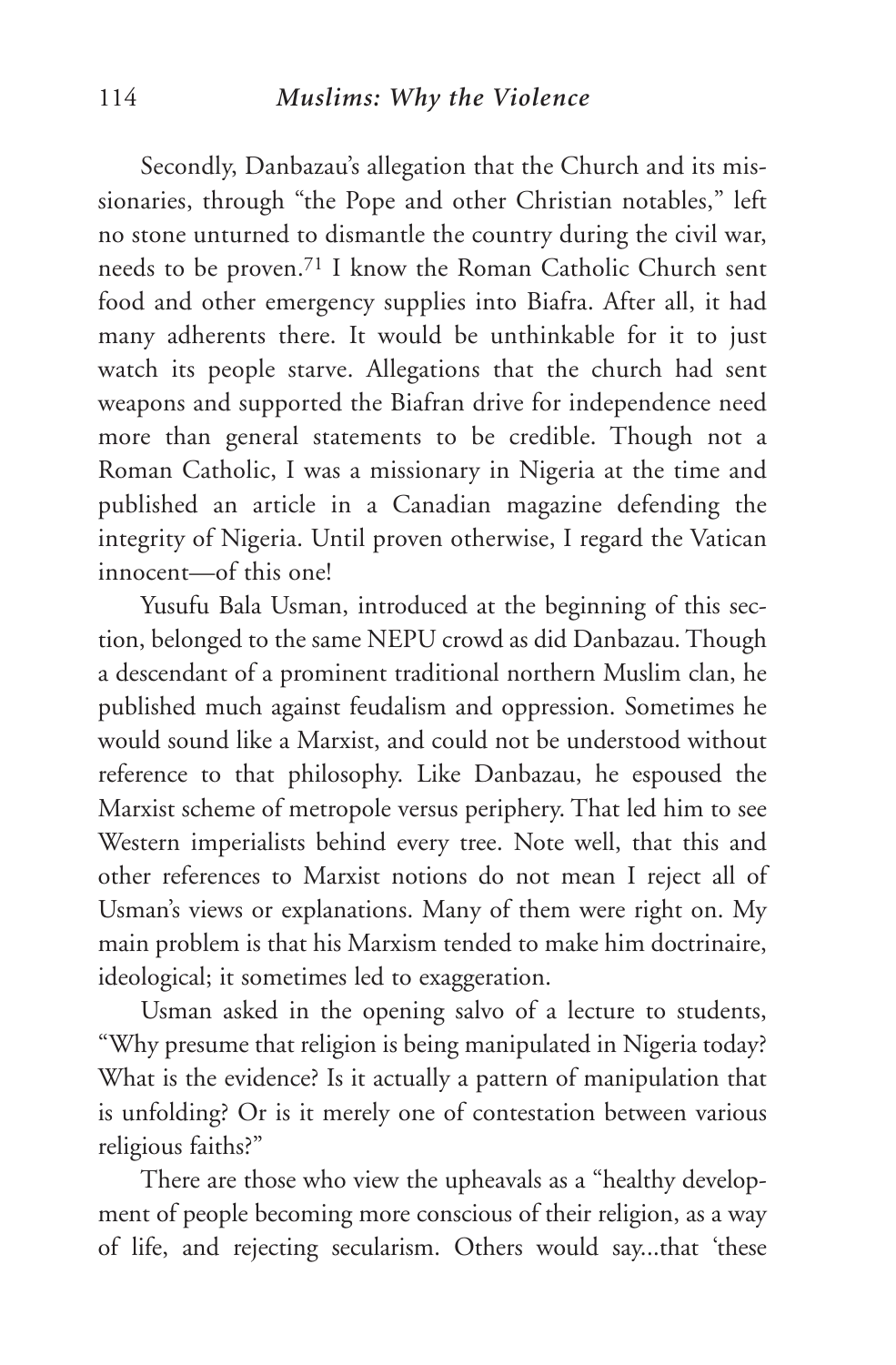Christians' are being put in their place or that 'these Muslims' are now being dealt with properly...."

He lamented that "there is a significant number of influential people...who deny that religion is being manipulated to serve particular vested interests in Nigeria today." To Usman, who came out of the very centre of Muslim power, manipulation was obvious and pervasive, both nationally and globally.72

The manipulation of religion in Nigeria is the work of the "intermediary bourgeoisie," a class created "to serve as the link and intermediary between the people and the wealthy of Nigeria and the world capitalist system. It is created to serve as the leading agent of the trading post which has been and still is Nigeria."

The main economic characteristic of this trading post is that it exports raw materials and imports manufactured goods and services without producing anything.

Usman described the position of these gate men in a rather humorous way:

*Can this sort of person come out and frankly ask the people to follow him for what he is? So that he can take a piece of paper from one bank to another; from one factory to another, and make millions? What I mean is that the...bourgeois will cease to exist once the people can see clearly what his true nature is. Can anybody come out and say "Vote for me so that I can get contracts and build foreign bank accounts and houses with my foreign partners?" or "Follow me and listen to me so that I can get a plot at Ikoyi, and get a directorship and shares in UAC or Leventis?" or "Follow me so that I can get a big job and you can derive the satisfaction that, although you do not have one square meal a day and your daughter is deformed by and dying of chronic malaria, I am eating dinner costing fifteen naira at Federal Palace Suites Hotel on your behalf and that of others in our tribe and religion?" Can anybody come out and say that?*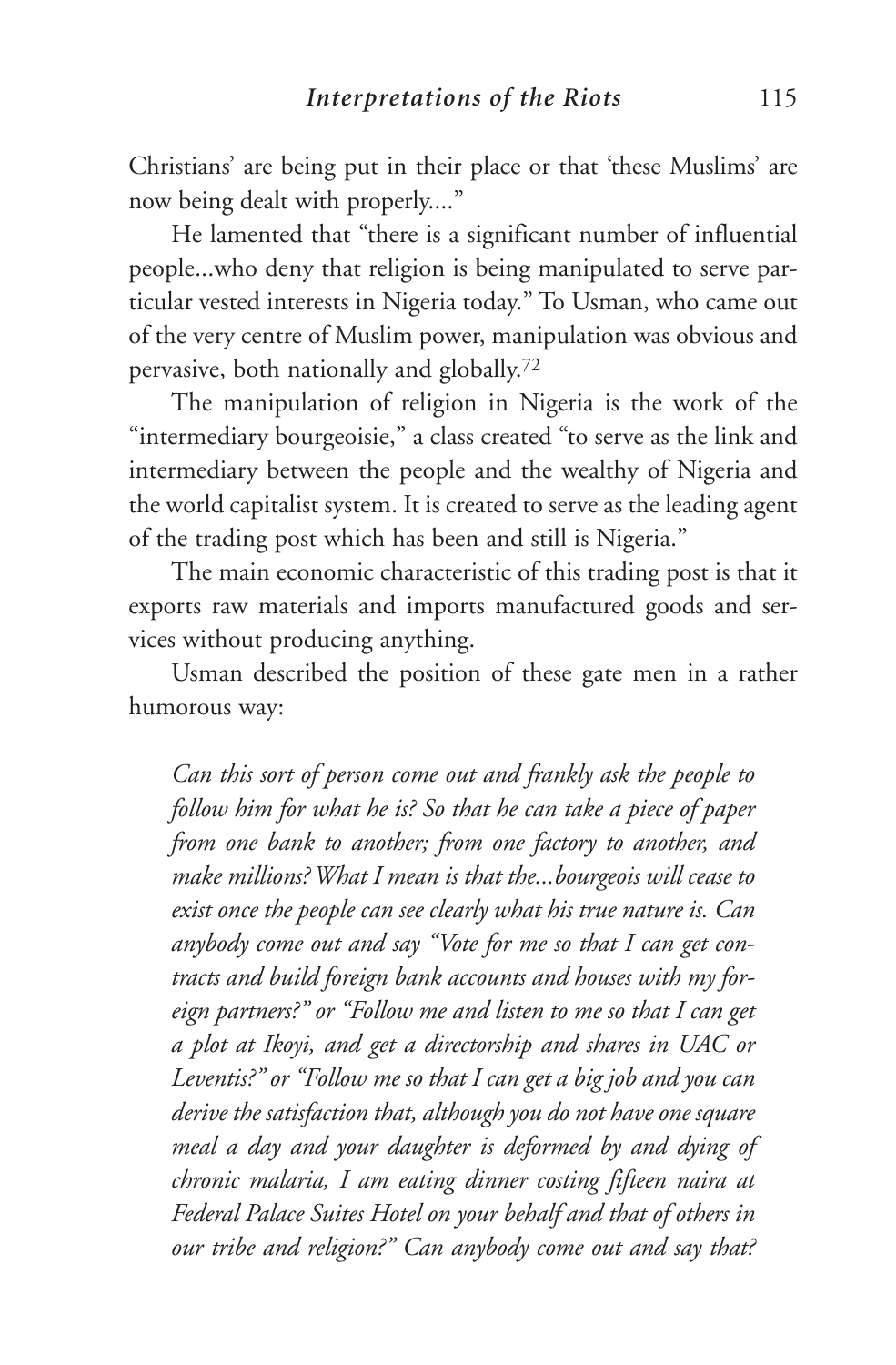*No! That is why this class has to obscure its trust role and function in our political economy. You cannot...win elections...on the platform that you want to own houses in Ikoyi or London.*

*The bourgeois cannot appear as he really is.... He has to find a cover. He cannot claim political leadership openly on the grounds that he is, or wants to be, an exporter-importer, a contractor, commission agent, shareholder, rentier, or rich bureaucrat. He has to take cover as a Muslim or Christian. He has to take cover as an Ibo, Hausa, Idoma or Efik. He has to take on disguises. He has to posture as a "majority" or a "minority." The manipulation of religion in Nigeria...is essentially a means of creating the context for this fancy-dress ball, for this charade of disguises. This game of masks!* 

*The real basis of the manipulation of religion in Nigeria today is the need to obscure from the people of Nigeria a fundamental aspect of our reality: that is the domination of our political economy by a class of intermediaries who are being increasingly exposed. And this is to enable this class to cover themselves with religious and ethnic disguises in order to further entrench division among our people, slow down their awakening, at any cost, even the unity of our country....*

Usman warned his students that when they describe their campus clashes as "religious," they are also victims of manipulation. "You are doing what every cheap imperialistic huckster has done and is still doing—using religion to confuse and destabilise." He reminded them that when Murtala Muhammed, the military Head of State who toppled Gowon, announced that he was going to investigate the overseas assets of all governors and federal commissioners, including those of their associates, he was assassinated within ten days! This was an economic war over vested interests in which religion was used as a tool. Having seen the Nigerian elite operate, I largely concur with Usman's description of their role.73 Whether this is the *complete*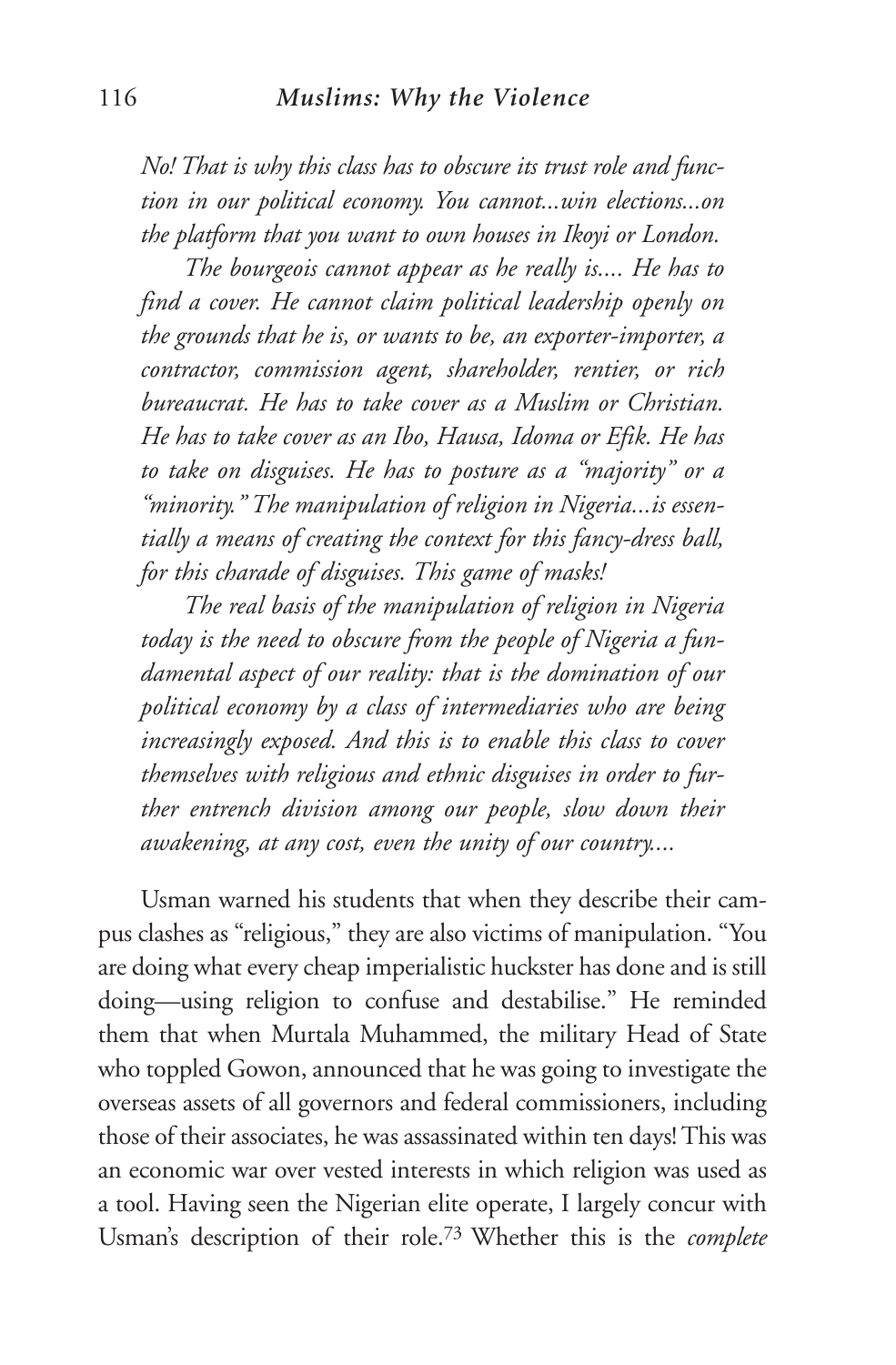explanation for the prevalence of religious violence is another question. Here the factors of ideology and its resultant selectivity and exaggeration appear to be playing a role as well.

President Babangida's explanation of the Kafanchan riots followed the manipulation model. Rejecting the religious motive, he declared them "carefully planned and masterminded by evil men with sinister motives, who saw the incident in Kafanchan as an opportunity to subvert the Government and the nation." He called it a "civilian equivalent of an attempted coup."74 Nigeria, he declared, cannot afford to "allow a group of ambitious and mindless power seekers to push us into yet another civil war."75

None of these interpreters were original. A decade earlier there was an interesting figure in northern Nigerian politics by the name of Gambo Sawaba, the first northern female Muslim politician of note. She denied that the vandalism in Zaria during the 1987 riots was perpetrated for religious reasons. She claimed,

*They are members of the Mafia who wish to hide behind the curtain of religion to pull down Babangida's government. You don't know that Babangida comes from the Northern Minority, and to these political opportunists here, anybody who does not come from Sokoto, Kano, Bauchi or Borno does not qualify to lead the country. They believe that this country is their personal property and once someone else is at the head, they cause trouble for him.*<sup>76</sup>

Such words, coming from a Muslim northern politician who can be regarded as possessing much inside information, cannot be ignored. It is the language associated with the late Aminu Kano, one of the fathers of Nigerian politics and the founder of NEPU, the party to which Danbazau, Yusufu Bala Usman, and Balarabe Musa belonged. They all speak the same language. Sawaba was really describing a climate of lawlessness where people do what they want under whatever cloak they find useful.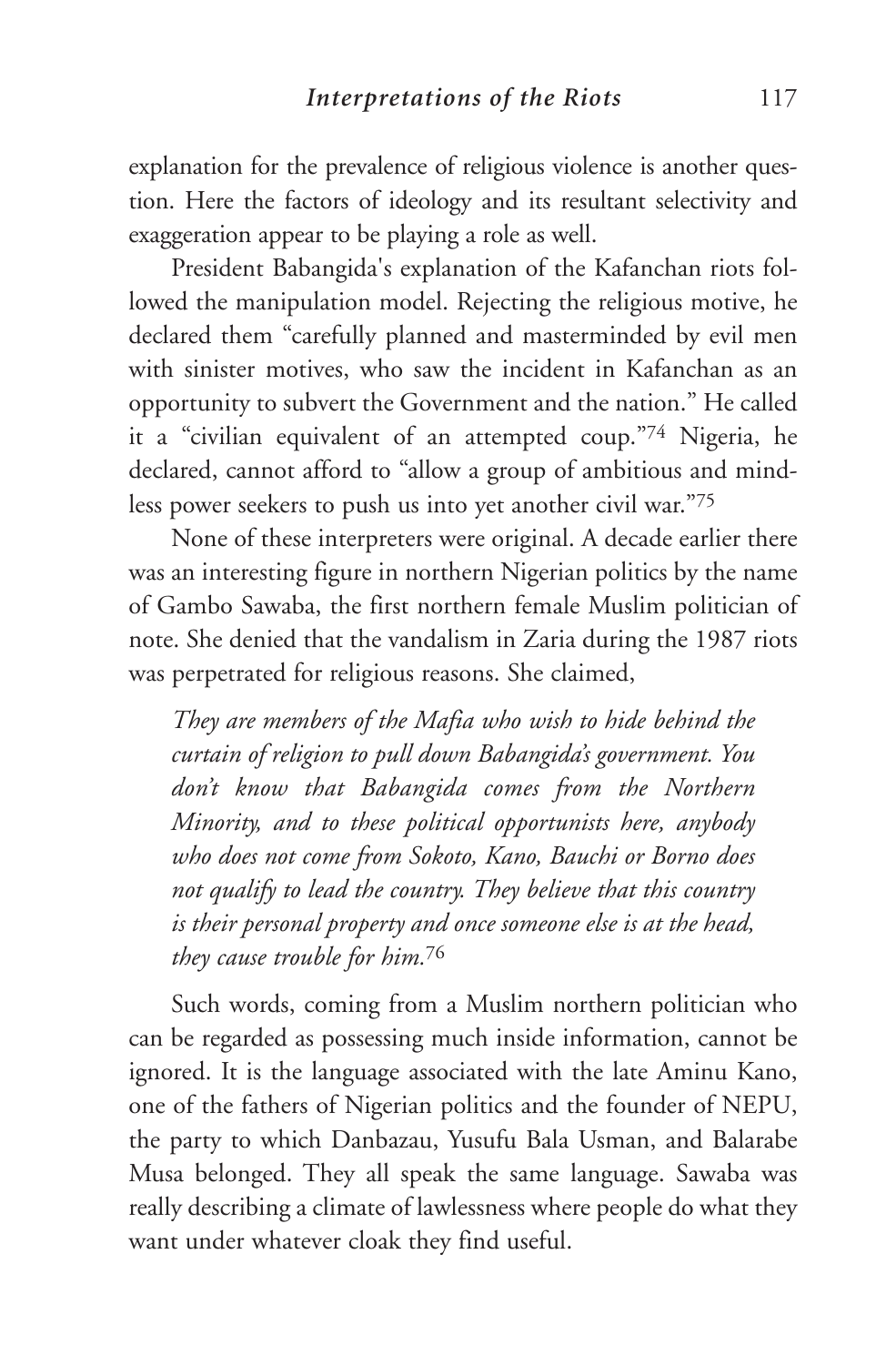#### 118 *Muslims: Why the Violence*

This climate was adduced as the real cause of the riotous atmosphere by Abubakar Balarabe Musa. Commenting on the issue of justice in connection with the 1992 Zangon-Kataf Tribunal, he dismissed the notion of justice altogether. "What justice? You cannot talk of justice where there is no law and order in Nigeria. Anytime anyone feels he can do anything and get away with it, they will do it. And in Nigeria, they will get away." He continued, "There is no law, and therefore, no justice. To me, the Zangon-Kataf crisis was not special or peculiar. Communal and religious riots are happening all over Nigeria. That is due to lawlessness."77

These lawless manipulators are often aided in their mission by hoodlums, young people and even children, especially the *almajirai*. Sometimes these "assistants" just join the fray to have a chance to loot and kill. At other times, they were encouraged by their elders and sometimes actually hired for this purpose. In Volume One we have seen their involvement repeatedly. In the wake of the Kaduna 2000 riots, tensions ran high also in Niger state. Rumours had it that Muslim youth were about to attack Christians. Governor Kure himself had to go around, assuring Christians that the "hoodlums" who were hoping to "to reap from the likely confusion...would be dealt with." It has long been one of the classic versions popular with governments, and continues to be so78—but not only of governments.

Even a Muslim leader of the caliber of Lateef Adegbite resorts to this explanation. While pleading with Muslim youths to restrict themselves to peaceful demonstrations, he felt that "it was unfortunate that miscreants often cash in on such peaceful demonstrations to embark on the killing of people and the destruction of property, saying 'true Muslims would never partake in or condone such nefarious acts.' "80 Though the involvement of "miscreants" is not disputable, to free "true Muslims" from all "such nefarious acts" does not have the ring of truth, as the video clipping about El-Zakzaky clearly demonstrates.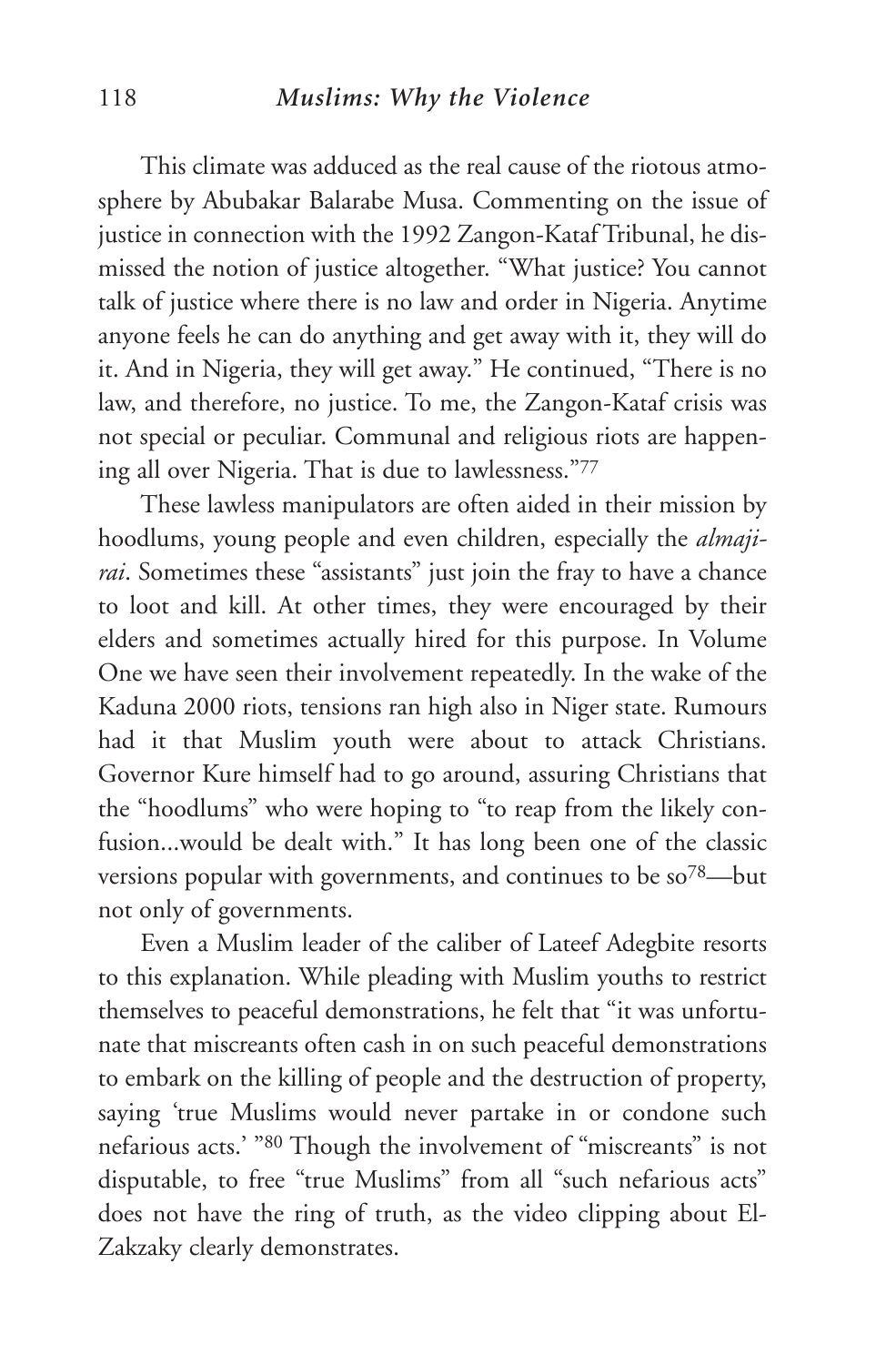A renowned Islamic scholar, Sheikh Dahiru Bauchi, condemned the action of Muslims who attacked and killed Christians that knew nothing about a certain blasphemous publication that provided the spark for the Miss World ruckus in 2002.80 These perpetrators, he asserted, "should be regarded as transgressors." Alternatively, "Muslims should have sued [the newspaper] and the writer of the article rather than attack innocent Christians. Those who carried out that attack at this period of Ramadan cannot be regarded as true Muslims," he stressed.81 He did not identify the perpetrators more specifically, but Islam is absolved, a gimmick we keep coming across. It would appear that he regarded them either as renegade politicians or as hoodlums, a difference not all that great! A ruckus in Lagos between Hausa and Oodua Peoples' Congress led to some 20 deaths, a lot of seriously wounded people, and burnt houses. Bola Tinubu, the Muslim state governor, blamed it on hoodlums, holding neither party responsible.82

Dan Isaacs, in the shadow of the Miss World episode, reported that many Muslims "are frustrated with the failure of government to play a part in reducing tensions between the Christian and Muslim communities." One Nafiu Baba Ahmed of Kaduna, felt that "as long as we have this crop of leadership, who see things from a myopic point of view, from a one-track minded angle," no relief will come. "It is political," he charged.

It gets more complicated as we go. There is also the involvement of foreigners from other West African countries that get involved in the various fracas. A number of people from the Niger Republic were caught participating in Kaduna 2000 and arrested, with one being killed by soldiers.<sup>83</sup> Reports had it that "some bandits, allegedly from Chad and Niger Republic" invaded Plateau State and attacked the village of Fajul.84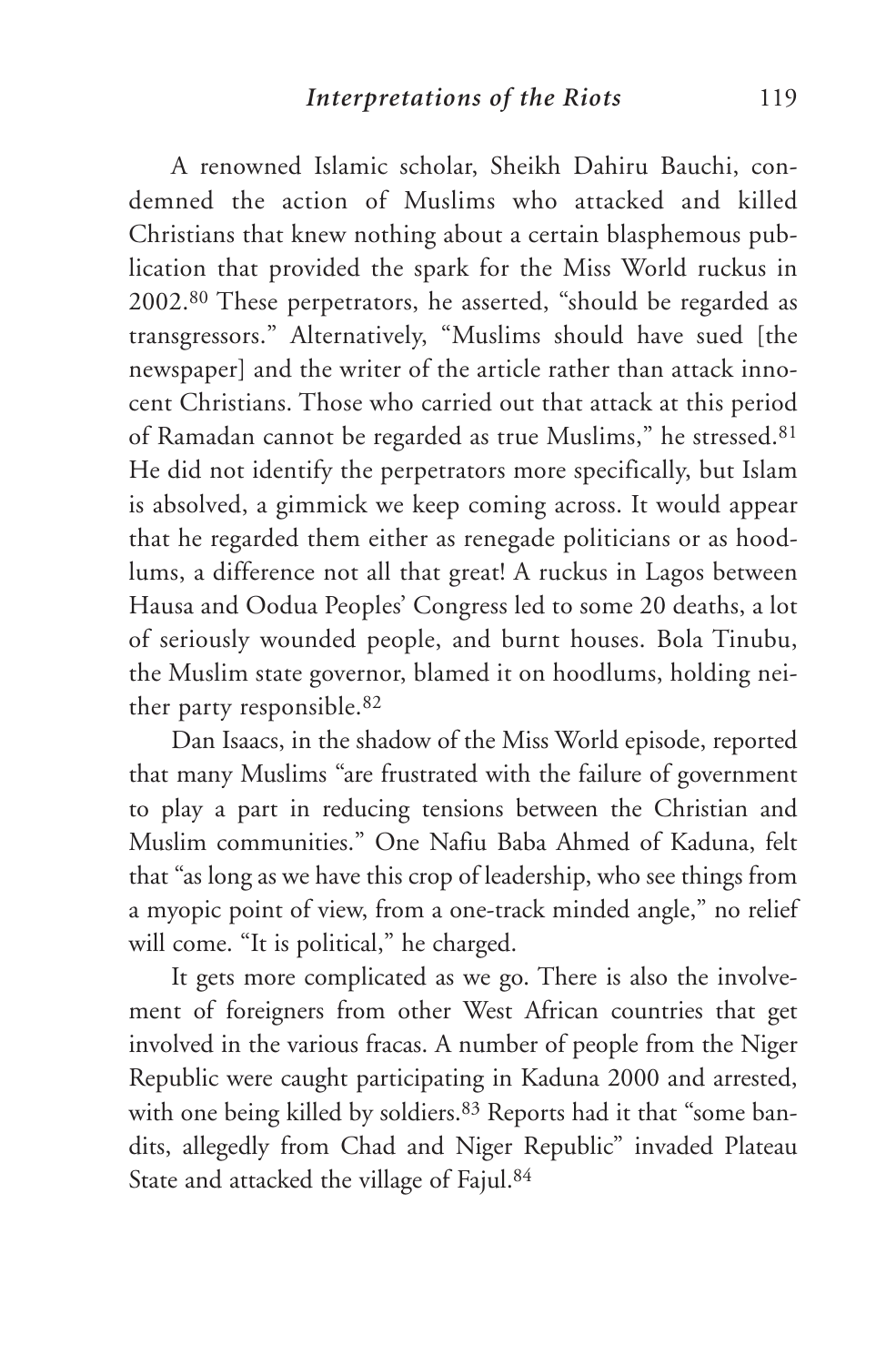THE ECONOMIC FACTOR

We have seen that Bilkisu Yusuf has offered a variety of causes. However, for her the real cause of the Zangon-Kataf episode lies in the poverty of the area. There is an "army of unemployed Kataf and Hausa youth roaming around in frustration." That has long been a "ticking time bomb" that finally exploded. Beside this problem, those of tribe and religion play an insignificant role. The theme is a common one, going way back to the Maitatsine riot. I will restrict myself to a few statements on this theme from the more recent scene.

There is a general recognition that poverty has made people eager for change at almost any price. It has contributed to the volatile climate, for it has made the people open to anyone promising almost any improvement, anyhow. Minister of Women's Affairs and Youth Development, Aisha Isma'il, declared that it is the poor and oppressed who are clamouring for change, because they are tired of exploitation.85 In response to the Kaduna 2000 mayhem, the Speaker of the Federal House of Representatives, Ghali U. Na'Aba, traced much of it "to the prevailing poverty in the country."86

This is a refrain one keeps hearing in the riot literature. It really underlies some of the previously described causes. Manipulation, for example, is clearly possible only when there are enough people desperate for radical change. Hence I do not feel it necessary to spend more time and space on the subject.

#### THE JEALOUSY FACTOR

The "jealousy factor" has reference to the oft-stated observation that when Hausa-Fulani people move into an area, they are often welcomed by the local people, but in due time they become more wealthy than the local people. This process sets into motion the development of jealousy in the hearts of the host people. We read earlier about the Bachama versus Hausa-Fulani conflict. The Hausa-Fulani claimed that jealousy had set in amongst the Bachama when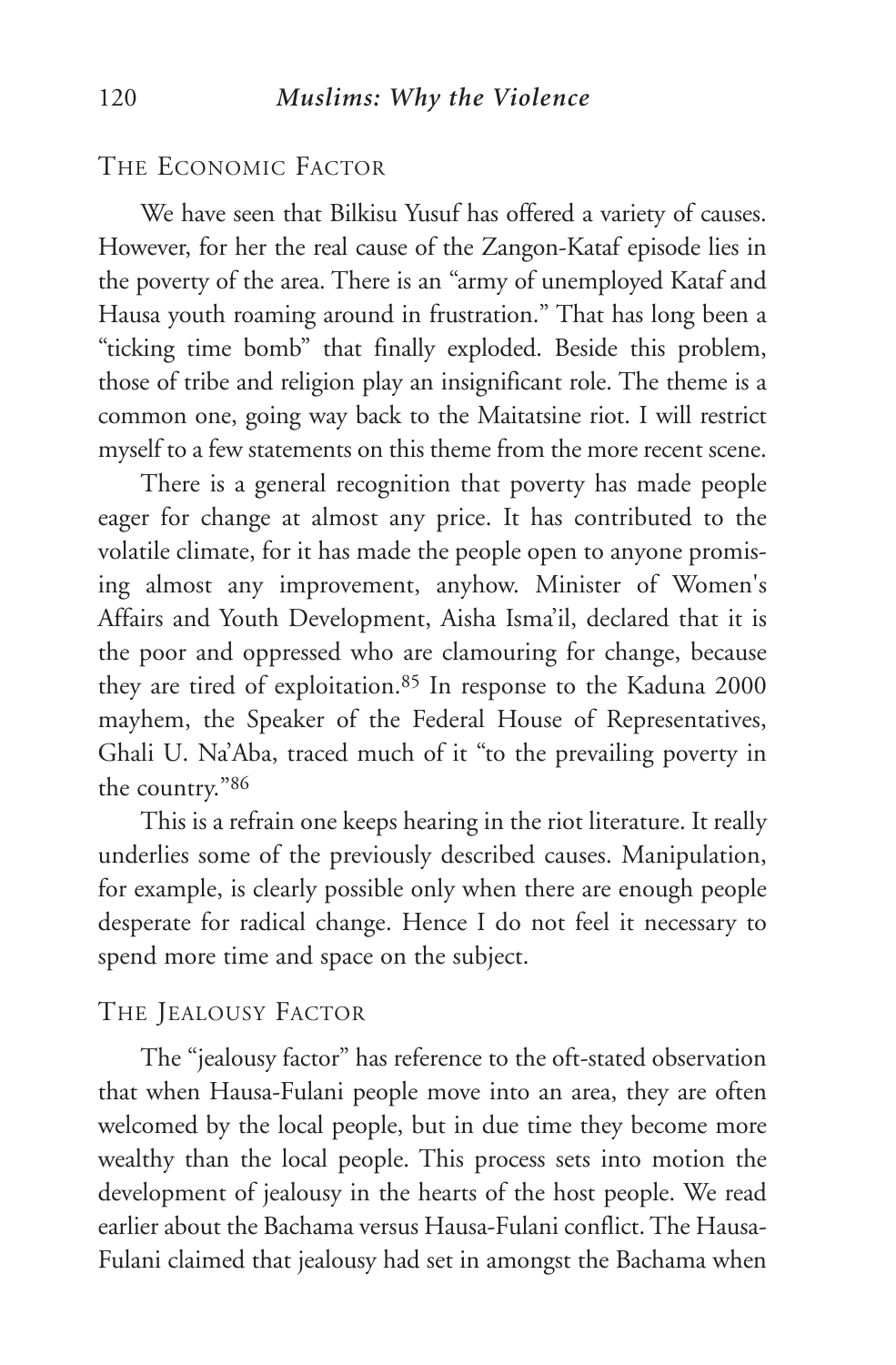they noticed that it did not take long for these strangers to become more prosperous than the locals. It was this jealousy that set in motion the increasing friction between the two groups.<sup>87</sup>

With reference to the Zangon-Kataf episode, Lawal Yusufu Muhammad represented the sentiment well in his letter to the editor of *Citizen* magazine. He wrote,

*The bitter truth is that so long as people spend the whole of their time at "Burkutu joints,"88 rather than engaging in productive ventures, so long will they continue to be backward. They should therefore change their profligate and indolent lifestyle and stop accusing others of dominating their economy.*<sup>89</sup>

In the same issue, Bilkisu Yusuf referred to and rejected the "so-called Hausa-Fulani domination" as "misdirected envy of the Kataf at the success of a more industrious people."90 Earlier, during her days in Kano, she referred to the jealousy factor also with respect to Kafanchan. The Hausa migrants, she explained,

*are more successful and the indigenes are marginalised. They feel their powers are being usurped economically, politically, and otherwise. With that, there is bound to be some tribal rivalry and jealousy. What we need now is some incitement through religious preaching and, before you know it, there is a riot.*<sup>91</sup>

Danazumi Musa referred to certain economic factors in the second round of the Bauchi riots in addition to the political. Though the Sayawa are good farmers, he averred, they are not enterprising like the Hausa-Fulani, who inherited considerable wealth from their pre-*jihad* ancestors. Somehow, the indigenes were hoping to improve their lot by destroying the economy of their neighbours.92 Though Musa calls this an economic factor, I prefer to call it simply jealousy.

That this jealousy has served as a powerful engine in these developments can hardly be denied.<sup>93</sup>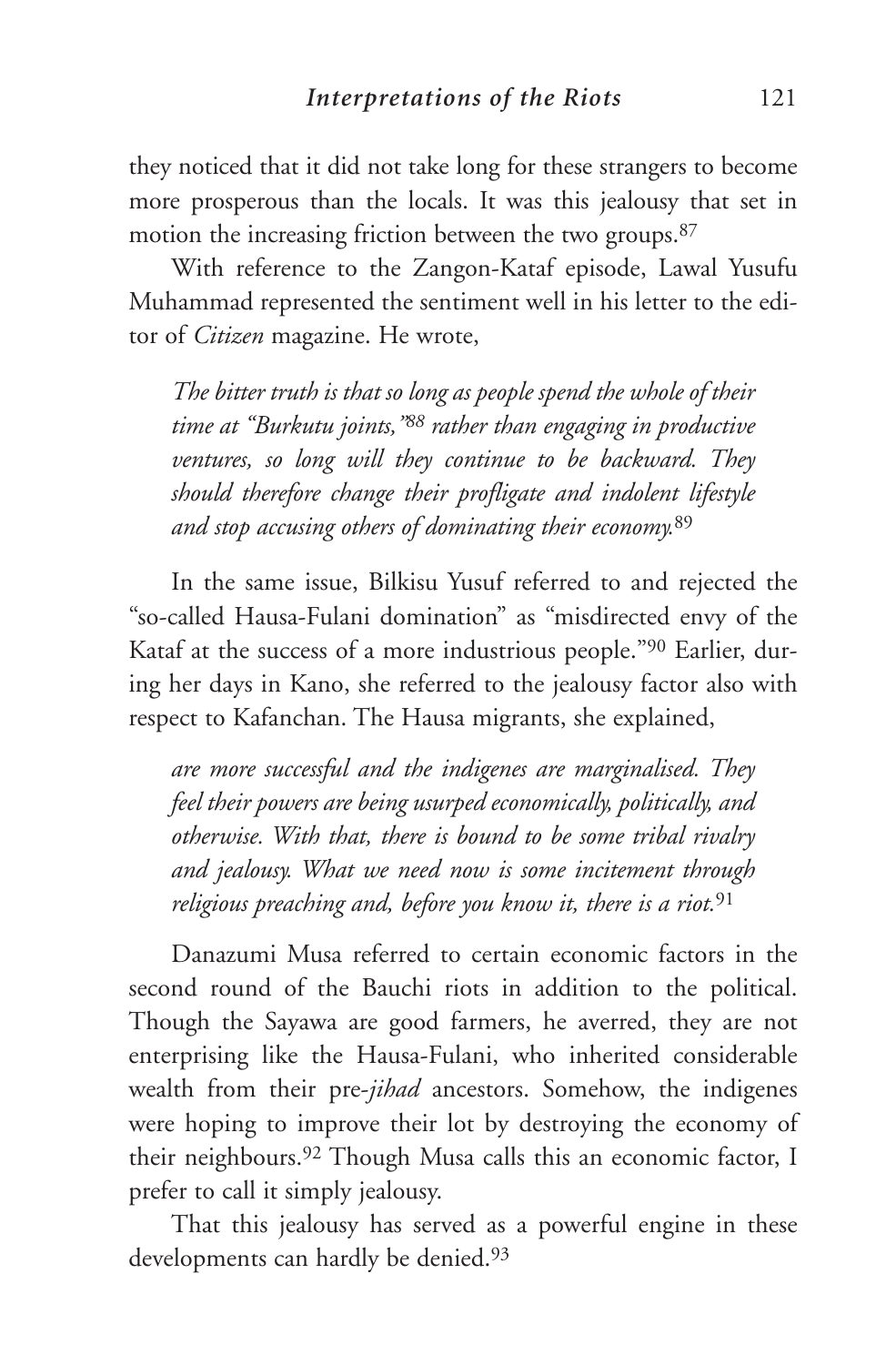## ▲ *Summary* \_\_\_\_\_\_\_\_\_\_\_\_\_\_\_\_\_\_\_\_\_\_\_\_\_\_\_\_\_\_\_\_\_\_\_\_\_

This final section of the chapter summarizes the major points of Muslim interpretations of these riots. The overall attitude is one of deep anger and indignation that expresses itself in various ways:

- Anger at the long history of crusades and colonialism. Current developments are seen as an extension of these historical movements.
- Anger at and deep hatred for secularism, which is identified as a Christian imposition. It is the devil's tool to undermine Islam.
- Anger at an alleged joint conspiracy of Christians and government against Islam. They are partners in crime. Government security agencies refuse to safeguard the Muslim community, for they favour Christians. Together they oppress Islam.
- Anger at everyone's intolerance of Islam, while Islam is the personification of tolerance.

In addition to anger, the Muslim attitude is characterized by the following:

General insistence on Muslim innocence in these events. Everyone else is guilty. It is my conviction that this attitude is due to an inadequate sense of sin in Islam. Islam does not know the depth of the Christian cry of confession, "*Mea culpa!*" While Christians have long ago apologized for and expressed repentance over the crusades and colonialism and taken the church and their own countries to task, I have yet to be informed of any Muslim apology for similar atrocities in their history. Given the circumstances as understood by them as a people pushed to the wall, Muslims defend their participation in these Nigeria riots as understandable and legitimate.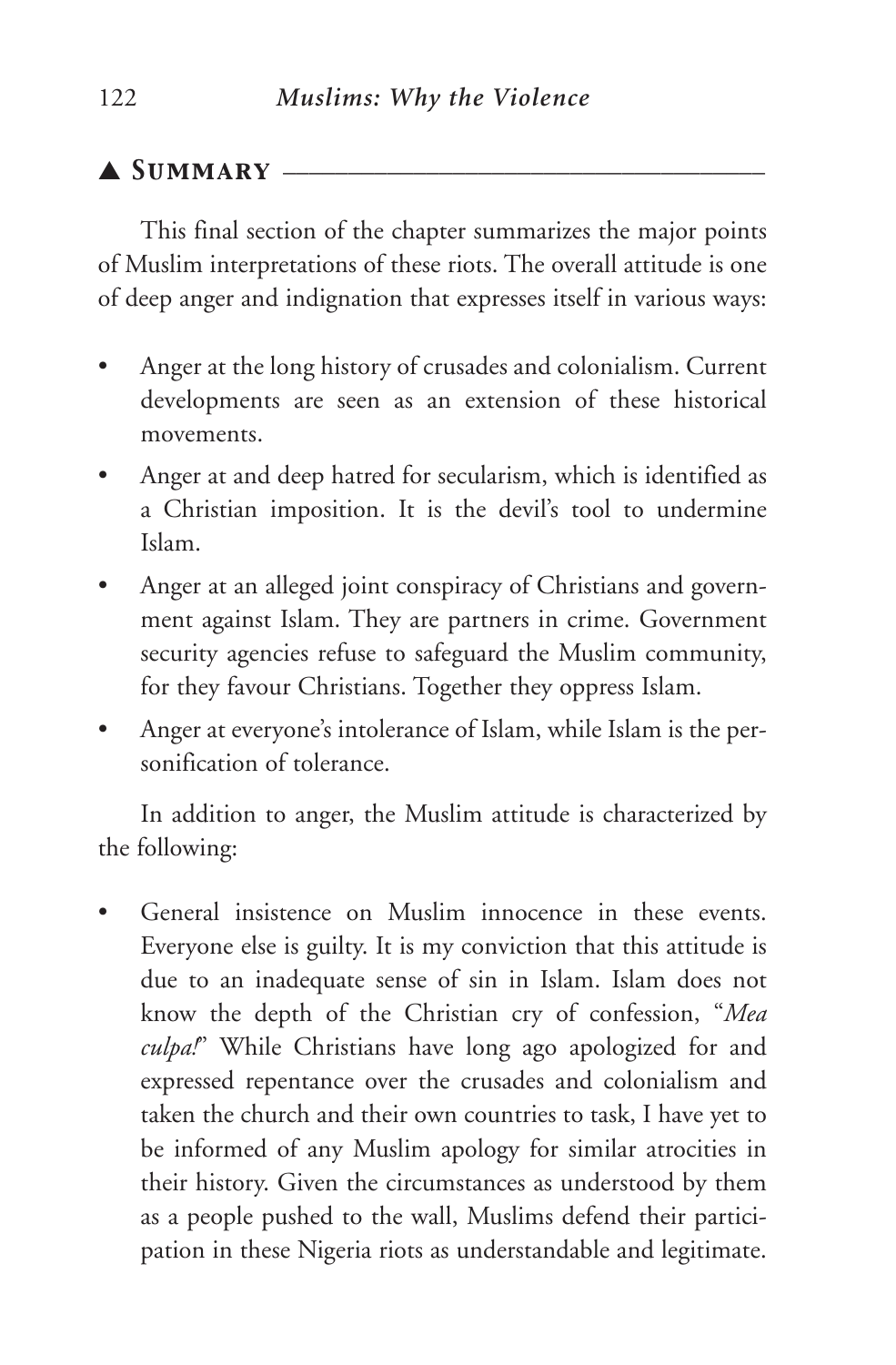- Those who resort to politics and manipulation as the explanation for riots do have room for blaming fellow Muslims. However, these Muslims are then portrayed as misguided or pushed to the wall. Islam itself cannot be blamed for these events.
- Total lack of any attempt to understand the non-Muslim point of view or to exercise some empathy with respect to them.
- Ambivalence about the relationship between Islam and politics. While the classic position is that Islam and politics are one and the same, when it is advantageous to them, Muslims will seek to separate them. The attempt at separation does not seem real or genuine. It looks more like a ploy to free Islam from its own unpleasant and unpopular consequences.

In conclusion, there is the issue about the stance of the more moderate and representative Muslims in Nigeria. If they clearly distanced themselves from these riots and clearly condemned them, one might dismiss these events as mere expressions of Fundamentalist extremism. However, apart from some mumbling about generalities, political manipulation and hoodlums, no clear statement of rejection has been forthcoming. We meet here the same silence about these Nigerian riots as people have noticed with respect to 9/11—a disturbing silence that carries an ominous aura of conspiracy. Of course, there are occasional expressions of disapproval, but these are often attempts to exonerate Islam from the onus of violence. One gets the impression that "moderate" Muslims are secretly grateful for the dirty work their Fundamentalist co-religionists do for them. They would not easily be provoked to do these things themselves, for such rioting seems barbaric and uncultured. Nevertheless, it appears to me that they are happy someone is doing it. They may even fund these activities. As they see it, their purposes are achieved without the blame falling on either them or their religion. The Fundamentalists are the running dogs of the "moderates" and serve their purposes admirably.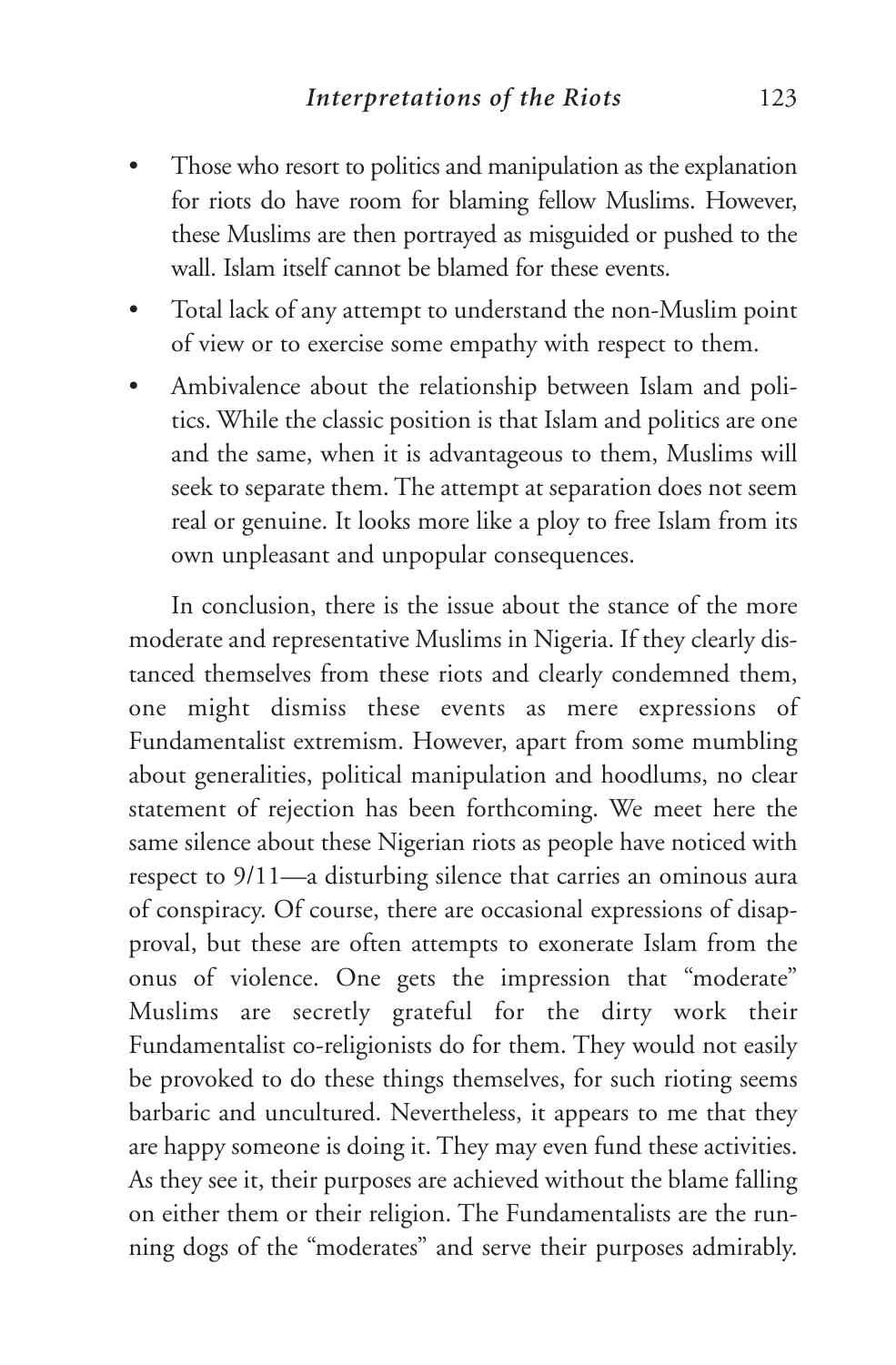This thesis, it will be seen in the next volume, was firmly supported by ex-Muslim Ambassador Tanko Yusuf. Without this thesis, the Muslim picture in Nigeria makes little sense to me.

Can the same be said about 9/11? It's a question ordinary people frequently ask—and sometimes answer in the affirmative.<sup>94</sup>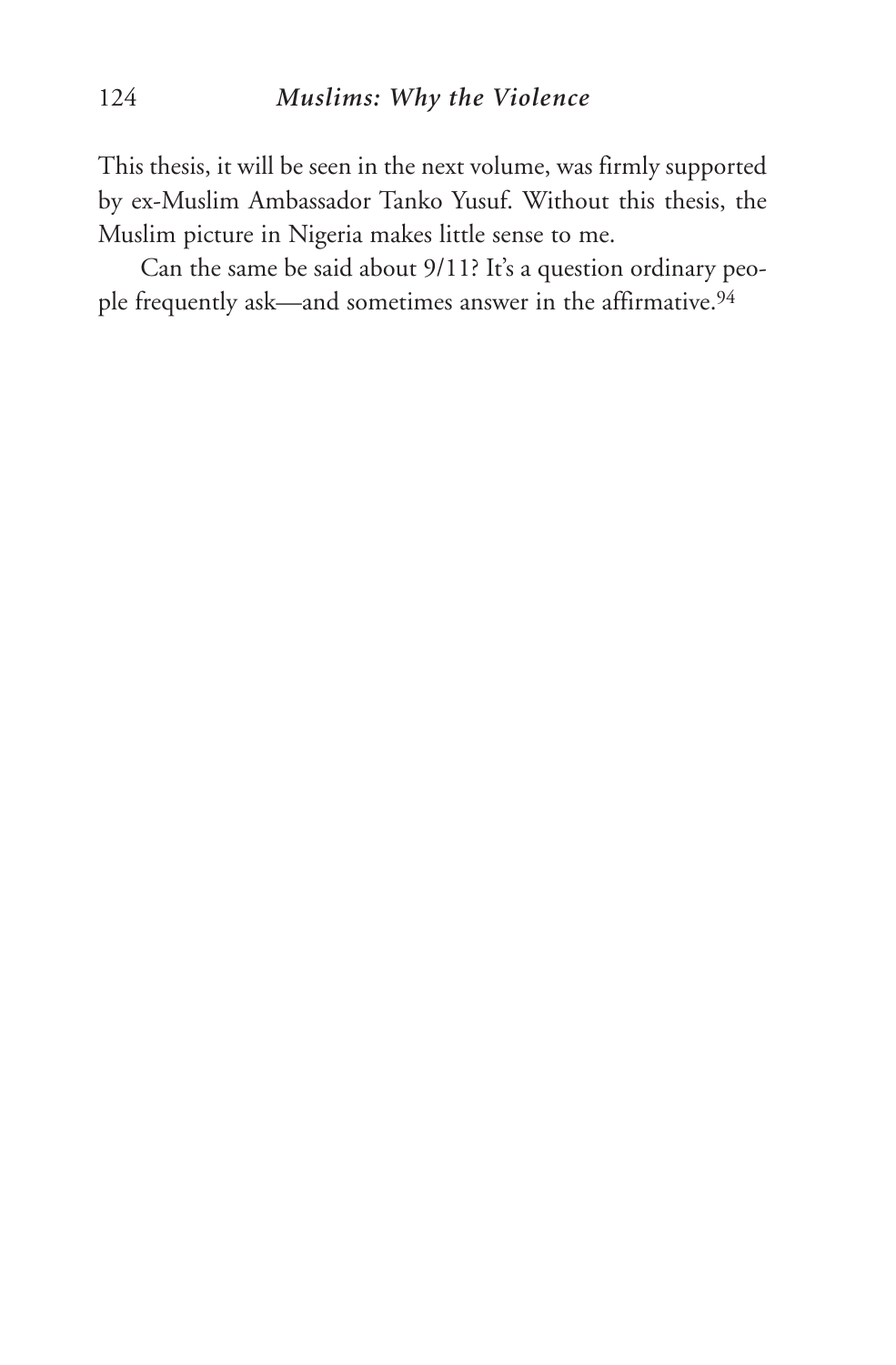#### ▲ *Notes* \_\_\_\_\_\_\_\_\_\_\_\_\_\_\_\_\_\_\_\_\_\_\_\_\_\_\_\_\_\_\_\_\_\_\_\_\_\_\_\_\_

1 *Citizen,* 15 June/92, pp. 5-6.

2 B. Yusuf, 15 June/92.

3 Note how the speaker characterizes Nigeria's riotous history as "sharia crises."

4 A. Adegbite, "*The Constitutional*...," pp. 4, 14.

5 L. Omokhodion, "*We Must Enlighten*...." It must not be forgotten that Gumi and many other Muslims quoted in these studies are not always fluent in English. Hence their utterances, often off the cuff, may not always sound as intelligent or reasonable as you might expect from such leaders. They are expected to express themselves in English for the benefit of English speakers who may have learned no other language. Were they to express themselves in Hausa or Arabic, they would sound much more authoritative and reasonable. So, do not let the "creative" English put you off.

6 A. Orire, "*Sharia*...." p. 1.

7 *Second International*, pp. 5, 10, 13.

8 "Emir Prevents Mayhem in Zaria." *New Nigerian*, 25 Feb/00, p. 1.

9 The initial draft of this material was written at a time of many scandals in America's business world. However, people recognize that these scandals do not represent the core of business and hence they do not call for the abolition of business in general. Nor have I heard calls for the abolition of government for its corruption. While that distinction is applied in most sectors, for some strange reason, many fail to apply it to religion and consider its distortions to represent its core.

10 M. Kukah, 1993, p. 190

 $116$  Apr/87, p. 3.

12 A. Akpata, "*Stamping out.*..." p. 17.

13 *New Nigerian*, 12 July/2001, p. 2.

14 Director, "*The Hausa-Fulani*...."

15 *Democrat*, 19 Apr/94. It may be useful to realize that the *Democrat* is generally regarded as a Muslim newspaper. See also *NS*, 26 Apr/94.

16 Warnings against confusing politics and religion on the part of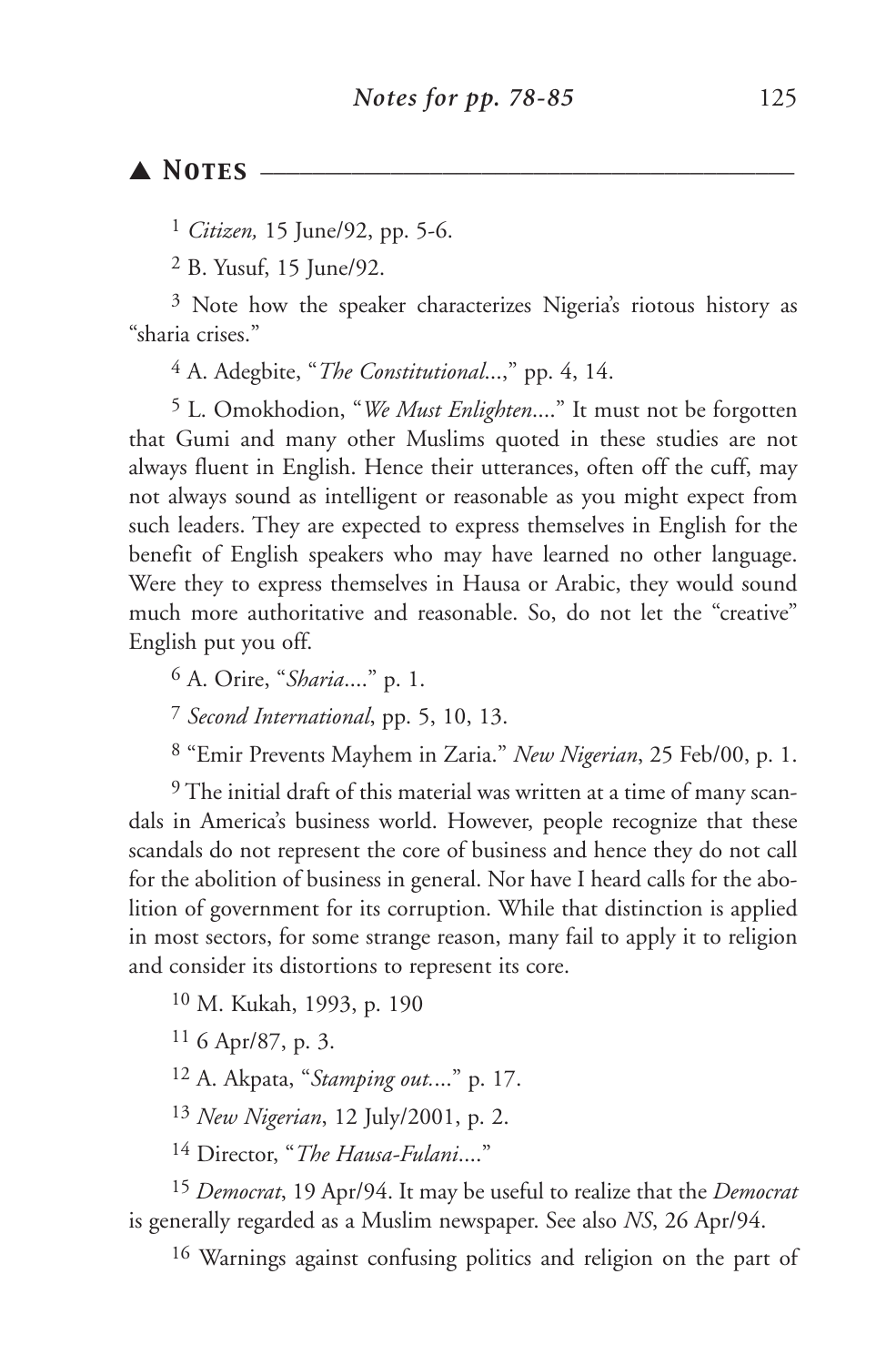Muslims puzzle me, since Muslims insist repeatedly that the two cannot be separated in Islam. Are such statements perhaps indicative of denominational differences between various Muslim groups? I rather suspect it is a ploy used to defend Islam, but not to be taken seriously in other contexts where their unity is more commonly emphasized. It is a device of convenience taken over from secularism. Such public statements can seldom be taken at face value; one must read between the lines. I can do that with Christian statements, but I am more hesitant with Muslim ones. Christians, of course, mostly identify Islam and the Hausa people. To their mind, anything the Hausa do is by definition a Muslim act. Under more normal conditions Muslims would do the same. It is curious, though, that in the context of evangelism, Christians emphasize that there are many non-Muslims among the Hausa. The reason for that curious contradiction is that the non-Muslim Hausa, called Maguzawa, are not among the movers and shakers and, until recently, have not been involved in the Christian versus Muslim struggles.

17 *NS*, 26 Apr/94.

18 *New Nigerian*, 4 Mar/00, pp. 1, 2.

19 *New Nigerian*, 2 Mar/00, p. 15.

20 "Calling General Abacha." *Al-Madinah*, Nov/95, p. 7.

21 *New Nigerian*, 24 Feb/00, p. 1.

22 *New Nigerian*, 25 Feb/00, pp. 1-2. Please note the ambiguous double quotation marks in the second article.

23 *New Nigerian*, 25 Feb/00, p. 2.

24 "Kaduna Riots: Islamic Scholar Blames Govt's Inaction." *New Nigerian*, 2 Mar/00, p. 15.

25 *New Nigerian*, 26 Feb/00, p. 1; 27 Feb/00, p. 1.

26 *New Nigerian*, 13 July/01, p. 1.

27 M. Riyom, "*The History of.*..." pp. 2-3.

28 A. Dan-Bauchi, "*The Supremacy*...." pp. 48-54.

29 In fact, during the 1991 Bonnke riot in Kano, several hospitals, including those owned by government, were targeted (D. Babarinsa, "*Allahu Akbar*...." p. 15.)

30 O. Awowede, *TELL*, 6 Mar/00, p. 16.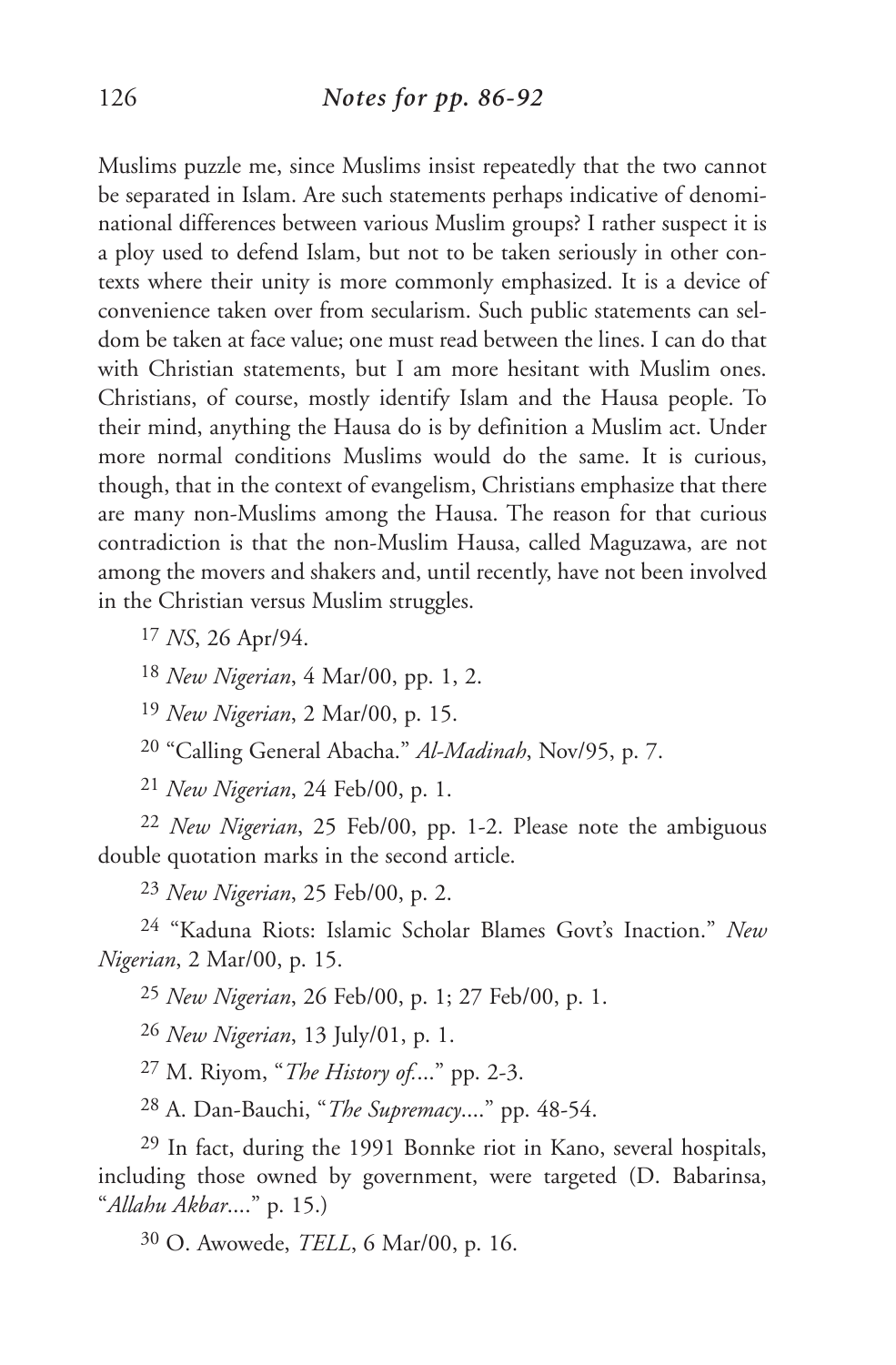K. Nwezeh, 7 Feb/03.

K. Maier, p. 164.

U. Salihu, "*Why Do We.*..?" pp. 111-112.

B. Yusuf, "*Katafisation*...." *Citizen*, 15 June/92.

*Newswatch,* 20 Nov/95, pp. 31-32.

 M. Kukah, 1993, p. 202. Quote taken from *Gaskiya Ta Fi Kwabo*, 9 Oct/67.

M. Kukah, 1993, p. 202.

 B. Yusuf, "*Katafisation*...." In the heat of the moment, Yusuf apparently forgot that this same question was often raised in the context of apartheid. If she had realised that the application of that rhetorical question can cut both ways, she might have thought twice before applying it.

M. Jega, "*The Road*...." p. 12.

M. Kukah, p. 204.

M. Kukah., 1993, p. 186.

M. Jega, "*The Road*...." p. 12.

J. Lohor, 14 Oct/02. G. Isenyo, 17 Oct/02.

 Lawal Y. Mohammed, *Citizen*, 15 June/92, p. 6. Remember a similar letter in the same issue from Abdullahi Pindiga quoted earlier in this chapter.

*Newswatch*, 20 Nov/95, pp. 31-32.

M. Jega, "*The Road*...." p. 16

 U. Sanda, "*Avoidable.*..." Sanda's article constitutes Appendix 6 in Volume One.

M. Kukah, 1993, p. 190.

*New Nigerian*, 2 Mar/00, p. 15.

 This riot is not covered in Vol. 1, for it falls outside of our time parameters. However, it received more international attention than any other Nigerian riot due to the international nature of the spark. The dynamics and nature of the riot were no different from the previous ones. See J. Boer, *TCNN Research Bulletin*, 3 Mar/03 and *Woord en Daad*, Number 386, Vol. 43, 2003.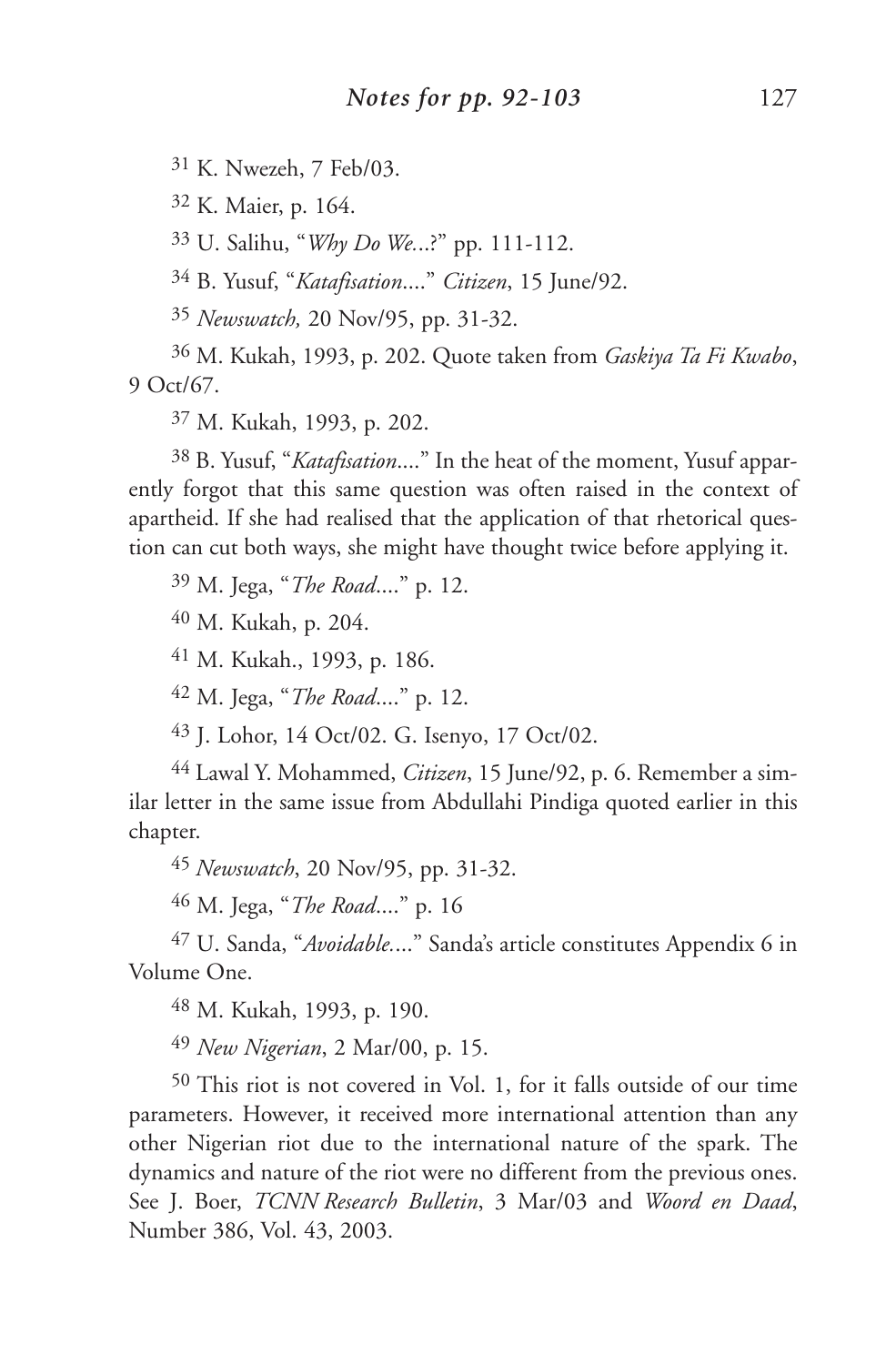51 Akhaine, *Guardian*, 25 Nov/02, 2 Dec/02.

52 Akhaine, 6 Dec/02.

53 Akhaine, 6 Dec/02.

54 Kukah, 1993, pp. 195-196.

55 Kukah, p. 196.

56 D. Isaacs, 20 Dec/02.

57 A. Madugba, 28 July/03. Not knowing anything about the Academy, I have no opinion on the demand for teaching Arabic. However, the claim about the use of Arabic in Nigeria is highly exaggerated, if not downright false. It is clearly part of the ongoing "census war." Having observed the imbalance earlier, I judge the complaint about appointments reasonable.

58 *NS*, 15 Mar/94.

59 Reading between the lines, I detect here an attempt to clear Islam from any blame.

60 "*The Manipulation*...." pp. 11-12.

61 O. Minchakpu, *TC* 1/95, pp. 10-14.

62 *NS*, 25 Apr/94.

63 A. B. Musa, "Preface," in L. Danbazau, pp. vii-ix.

64 M. Sipikin, "Foreword," in Danbazau, p. v.

65 The reference is most likely to Sheikh Gumi.

66 Though Danbazau's opinion is widespread indeed, it does not hold true for northern Nigeria. One meets Christian ex-Muslims everywhere in surprising numbers. It is true that such converts are not likely to make a public show of their interest, but that says more about their fear and Muslim intolerance than about the number of such people.

67 Danbazau, p. 43.

68 Danbazau, pp. 25-27.

69 Usigbe, *Vanguard*, 21 Nov/02. It was, apparently, the season to be gracious and forgiving. Buhari overthrew the civilian President Shegari and was, in turn, overthrown by Babangida. It was all Muslims versus Muslims. The Sultan of Sokoto brought all these violent Muslim parishioners together for a session of mutual reconciliation. In typical fashion, the occa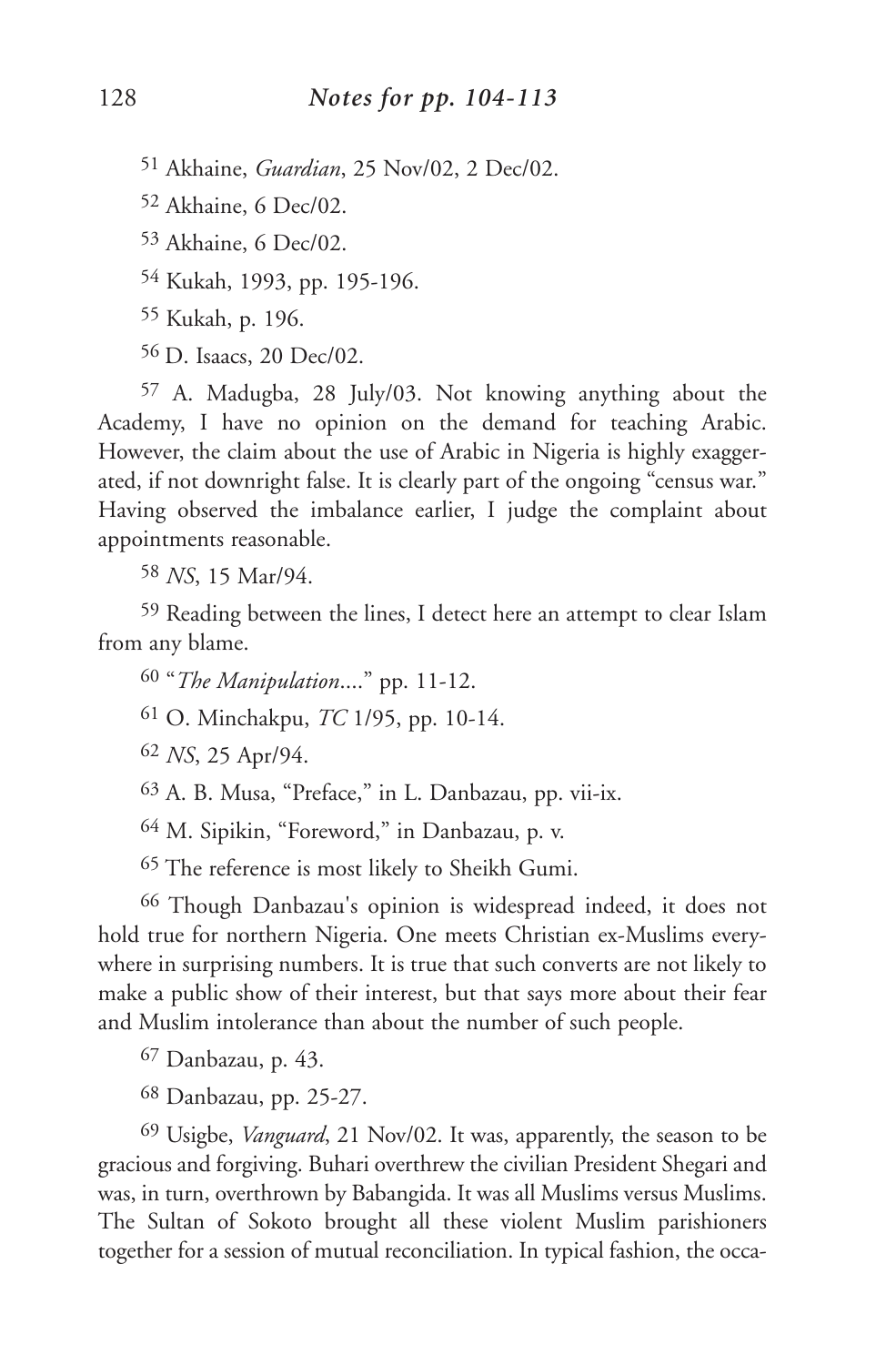sion was that they had a common Christian enemy, namely President Obasanjo, whom northern Muslim elite wanted to defeat at the next election (Ibe and Oyerinde, 13 Jan/03). It appears that the Christian Yakubu Gowon, the second Military Head of State and, at the time, chairman of the Board of Patrons of the Arewa Consultation Forum, started the reconciliation dynamics by reminding Buhari and Babangida that he, Gowon, had forgiven those who toppled him and that they should do the same. His rationale was that all northerners should help develop the north and promote its unity and interests (J. Lohor, 22 Aug/02). However, closure did not come till early 2004, when Buhari "announced the resolution of the rift between him and... Babangida." This time the Arewa Consultative Forum (ACF) is given the credit for healing the rift, "arguing that the unhealthy rivalry constituted an impediment to the development of the north" (A Madugba, 7 Jan/04).

70 See my *Caught in the Middle*, pp. 116-118.

71 The discussion on Danbazau is based on his entire monograph. I resisted the insertion of too many footnotes at this point.

72 Pp. 11-12. All references to Usman in this section are from his "*The Manipulation*...."

73 Pp. 21-26. Again, see my own description of these gatemen in my *Caught in the Middle*, pp. 117-119.

74 Please remember the cartoon earlier in this chapter about this being declared a coup.

75 M. Kukah, 1994, p. 190.

76 R. Shawulu, p. 126. Quoted from *Newsbreed* Magazine, 10 Apr/89, p. 8.

77 Nnanna,*TSM* 14 Feb/93, p. 8.

78 *New Nigerian*, 27 Feb/00, p. 2. "Kaduna Crises are Political— Minister." *TD*, 22 Dec/02.

79 *Gulloma*, 16 Nov/01.

80 It is likely that an article dealing with this episode will feature in a later volume in this series.

81 Akhaime, *Guardian*, 13 Dec/02.

82 Y. Aderibigbe, *Guardian*, 5 Feb/02.